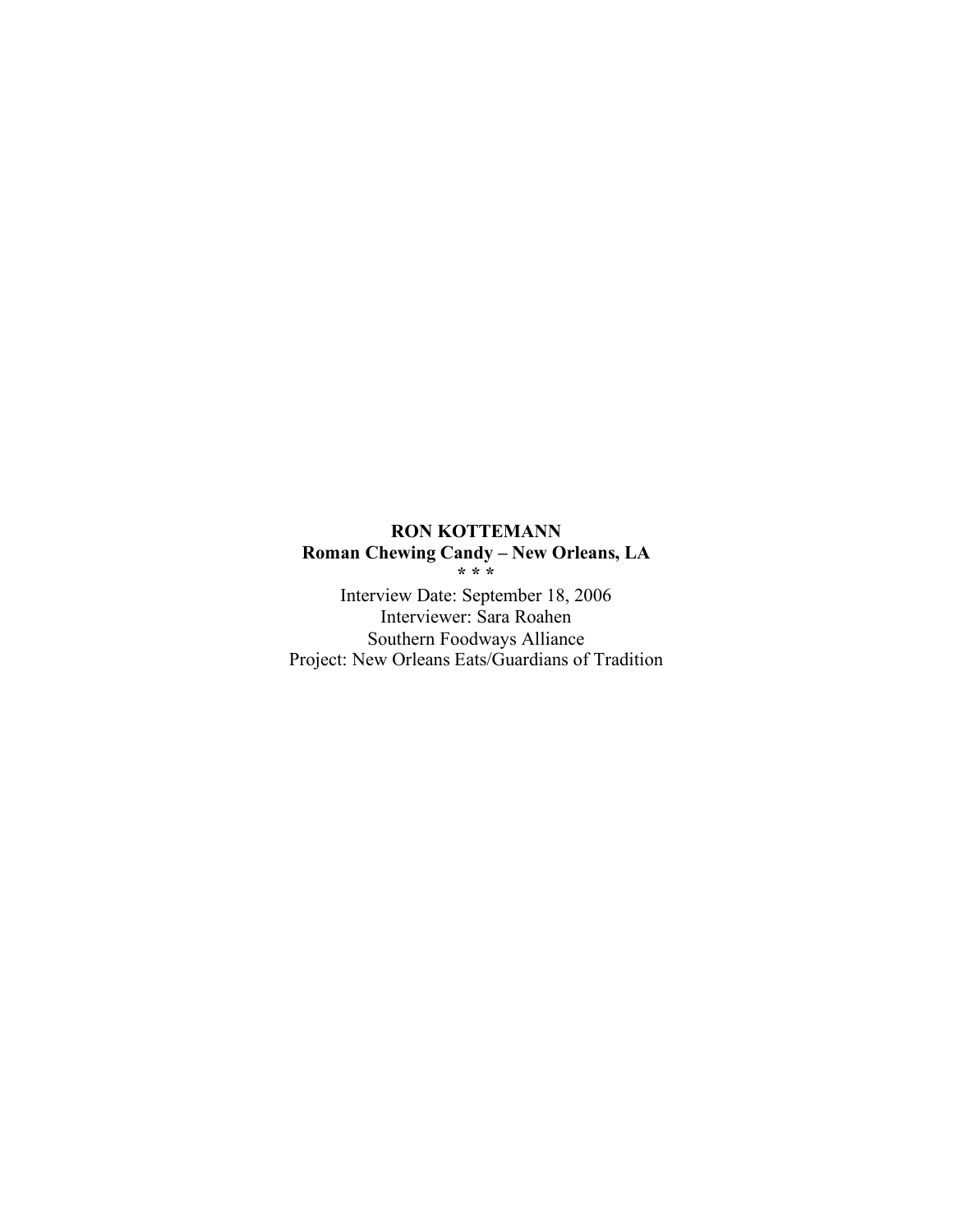**Sara Roahen:** This is Sara Roahen for the Southern Foodways Alliance. It is Monday, September 18<sup>th</sup>. We're in New Orleans, Louisiana on Jefferson Avenue at the home of Poppy Tooker, who is here participating in the oral history interview of the Roman Candy Man. So if I could get you to state your name and your birth date, and what you do for a living.

## 00:00:26

**Ron Kottemann:** My name is Ron Kottemann. I was born July 28<sup>th</sup> 1949. And I'm the Roman Candy Man, which basically is a vending operation. I sell and make candy from a horse-drawn wagon.

00:00:42

**SR:** All right, and how long has that been going on? How long has that business been in existence?

00:00:48

00:00:50

00:00:50

**RK:** Uh-hm, yeah, it was started in 1915 by my grandfather.

**RK:** Ninety-one years.

**SR:** Really?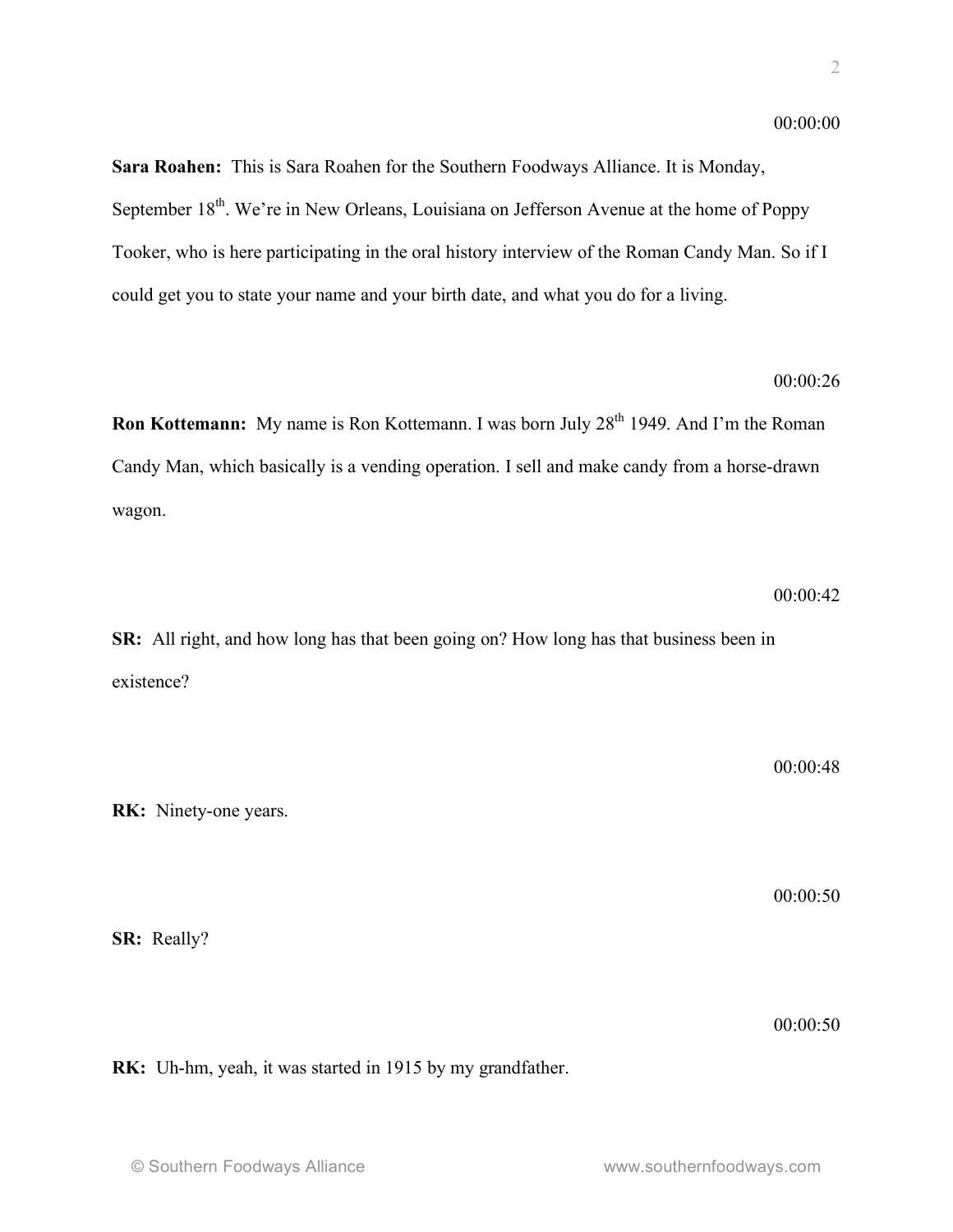# **SR:** And what was his name?

## 00:00:59

**RK:** Sam Cortese. He was—actually, the candy itself dates back to Sicily probably three or four generations, because I know—we know for sure his mother made the candy, and maybe even before then. And they were in the confection business in Sicily and so, you know, we don't know exactly how far back it goes but it goes back a pretty good ways.

00:01:36

**SR:** Do you know what town they were in—in Sicily?

#### 00:01:39

**RK:** I can't remember the name right offhand. It's a little four-letter word, a little small town in Palermo which is—Palermo is not only a town; it's also a province in Sicily. I could show you on a map if I had one.

### 00:01:58

**SR:** I don't have a map of Italy. And so I'll just say for the record that we're eating boiled crabs **[***Laughs***]**—If you hear some pounding and cracking. And so who—which generation came here to this country? Did your grandfather's parents come here or—?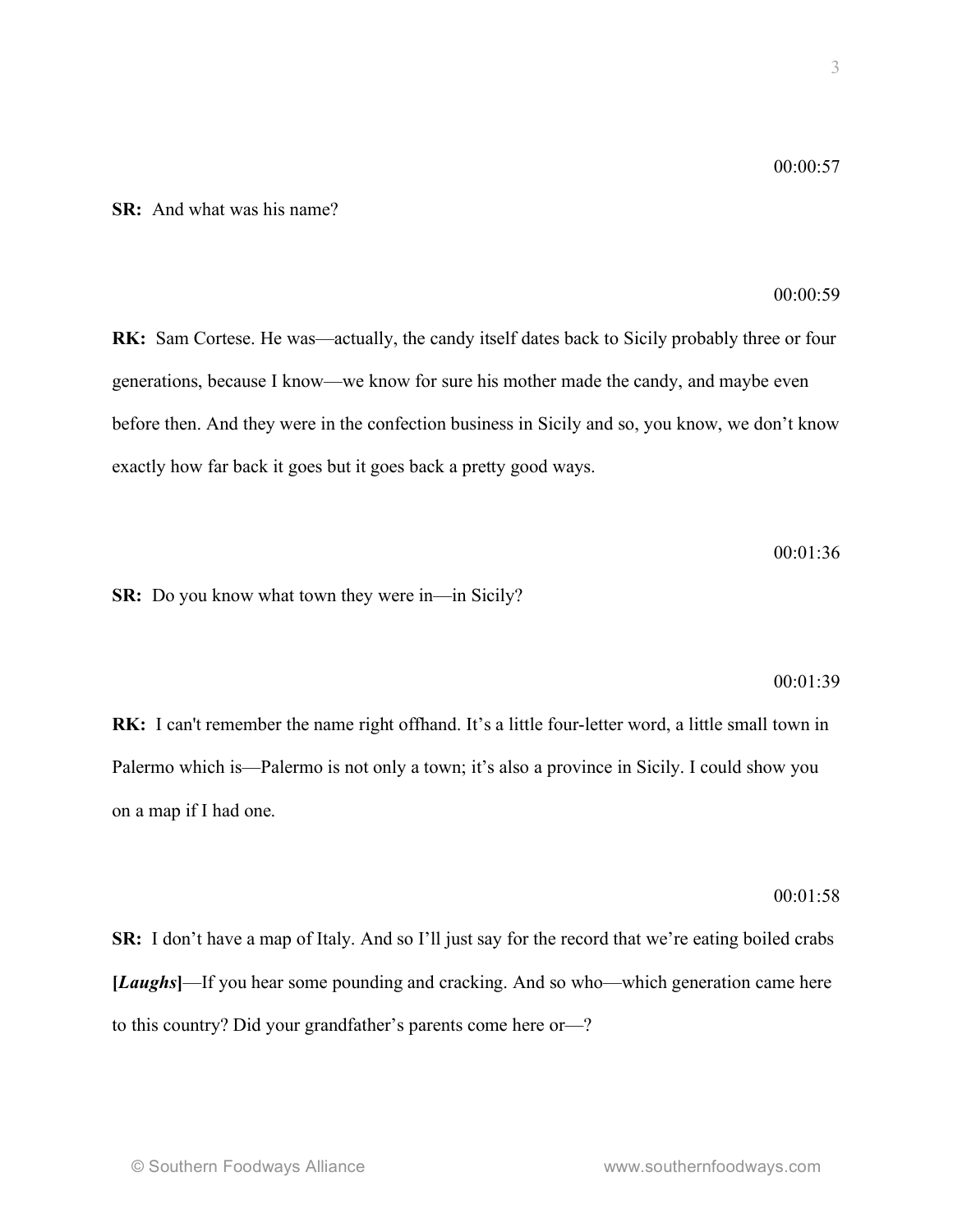**RK:** Yeah, and—and the way that worked was my great-grandfather, my grandfather's dad my grandfather's name was Sam Cortese; his dad was Anthony Cortese. He came to the United States—he made like three or four trips, which evidently was something that some people did back in those days. And what he would do, is he would come from Sicily to the United States and make some money here and then go back with the money, and he made two or three trips like that. And on the last trip he took his family back with him. For whatever reason—and—and nobody seems to know why—he always came to New Orleans until the last trip. They went up to Louisville, Kentucky, and I guess he had some business up there. I don't know what was going on in Louisville, but that's where my grandfather was born: in Louisville, Kentucky. He's the first generation, you know, America.

#### 00:03:29

**SR:** Do you know what your great-grandfather did when he would come here? Was he in farming or—?

#### 00:03:36

**RK:** He always—he was always a vendor as far as know. He sold fruit and vegetables. Although—that, you know—he may have made candy up in—in Louisville, you know, because they do sell a lot of taffy up that way and that's basically what—what I sell, and he knew how to make it. So it was a possibility, you know; nobody knows for sure exactly. There's not a whole lot that anybody knows from that—.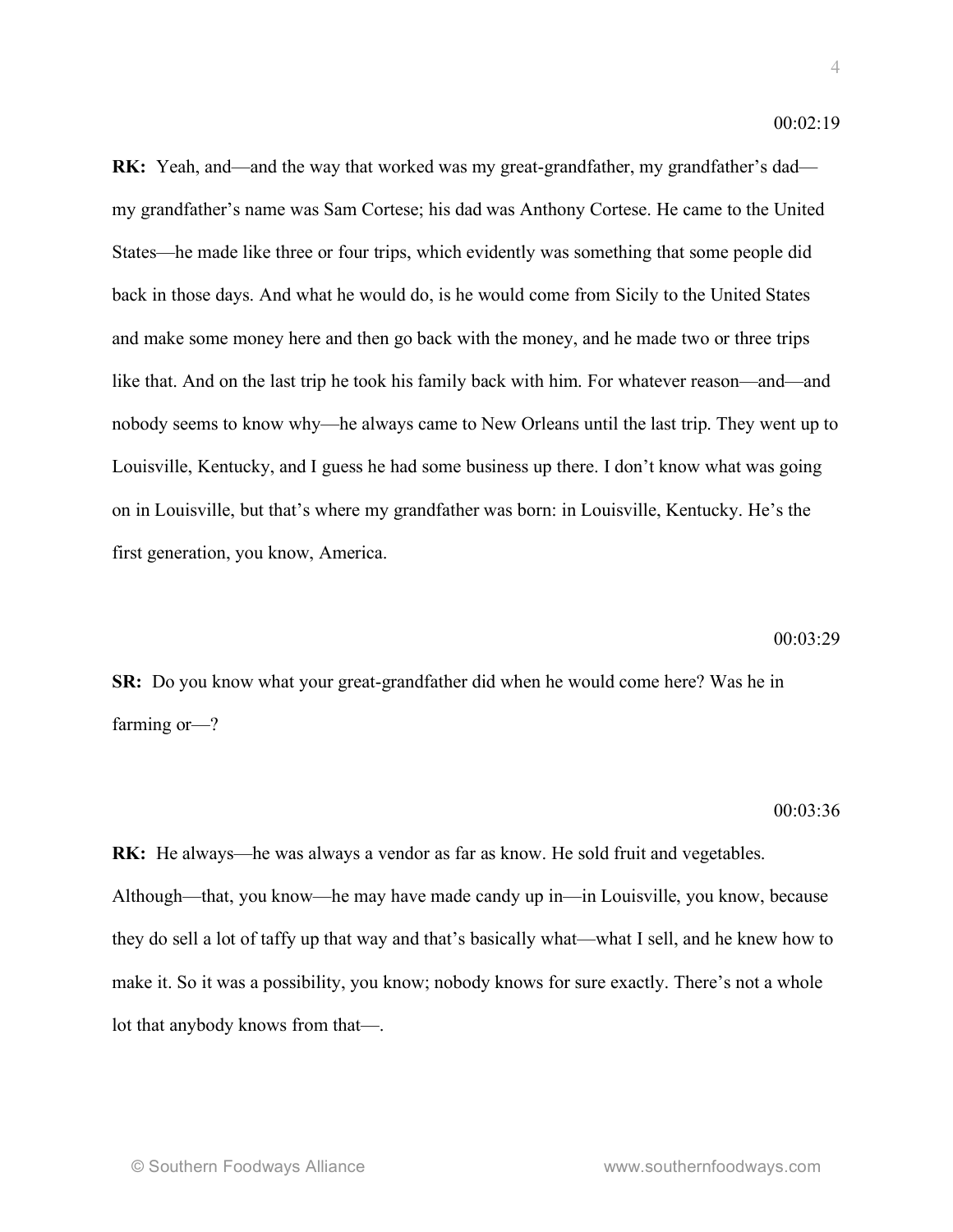## 00:04:13

**SR:** Hmm, that's interesting though that they have that up—that tradition up there.

### $00.04.19$

**RK:** Yeah, I always wanted to look into where—when exactly that started and how **[***Laughs***]** and where.

### 00:04:24

**Poppy Tooker:** What kind of taffy is up there? Is it similar to yours? Is it in a stick?

## 00:04:30

**RK:** It's taffy. I mean, taffy is found all over the world. From what I've been able to read, taffy was in most of the seacoast towns in the world and—and taffy was made actually on ships first probably the Venetians started it years—you know, way back when. But the toothbrush wasn't invented and they needed something to clean their teeth with. So in the galley they would make the sticky candy, the taffy, so that after you ate you would eat the taffy, you know, to get the particles out of your teeth. And that's—that's why it was invented as near as anybody can tell.

00:05:18

**Poppy:** Love that.

00:05:20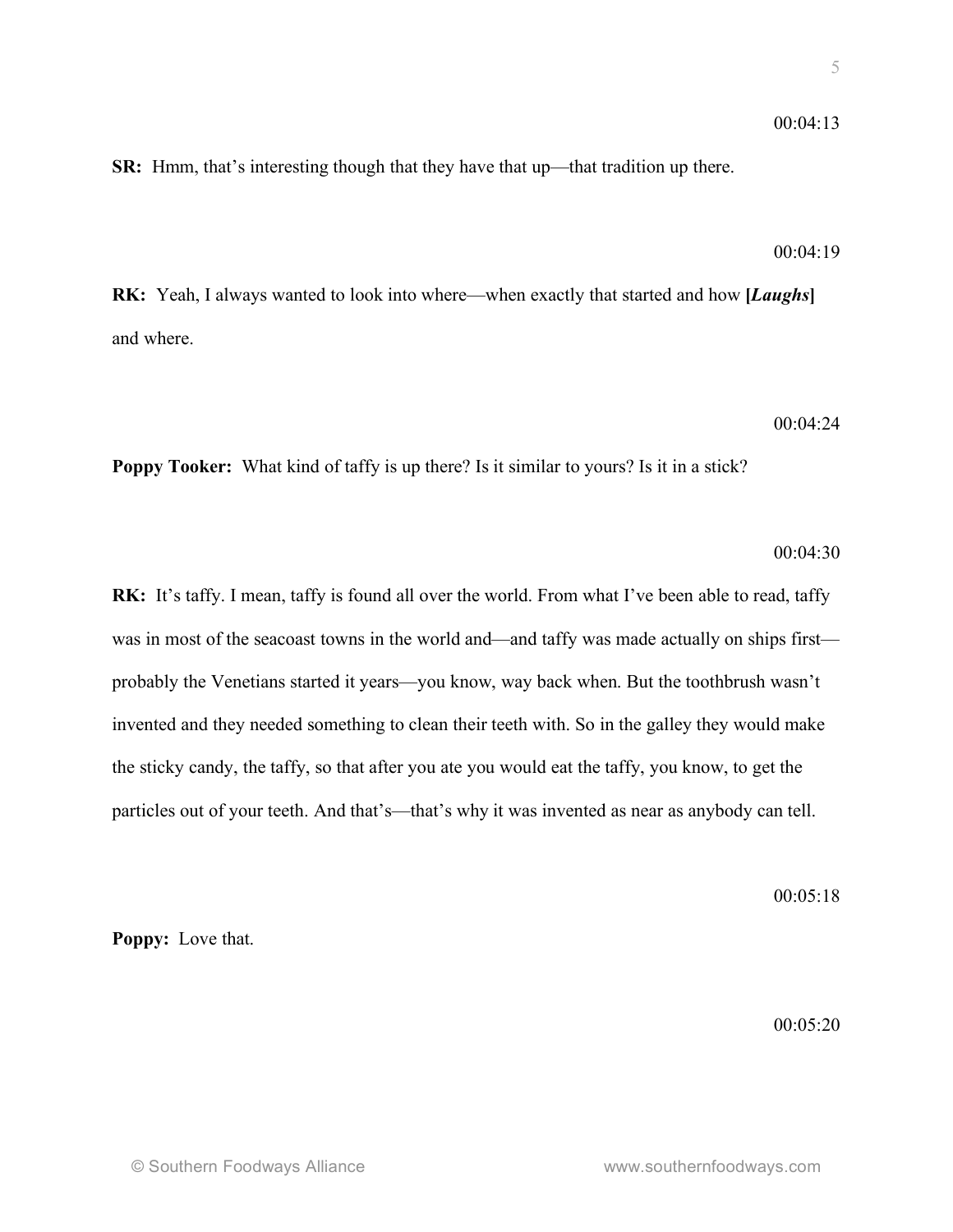**RK:** And of course Sicily is, you know, an island. I mean you know so anyplace—you can go anywhere in the world—any seacoast town and you can find taffy in that town.

| Poppy: But you see, most of the time it's saltwater taffy; that's-                               | 00:05:30 |
|--------------------------------------------------------------------------------------------------|----------|
|                                                                                                  | 00:05:33 |
| RK: Saltwater is just a name; it's not-                                                          |          |
| Poppy: I thought it was made with salt-                                                          | 00:05:37 |
|                                                                                                  |          |
| RK: No.                                                                                          | 00:05:40 |
|                                                                                                  | 00:05:40 |
| Poppy: No.                                                                                       |          |
|                                                                                                  | 00:05:42 |
| RK: Well some of them put salt in it and some of them put water in it; I don't put either one in |          |

Coast, from you know New Jersey or something on the boardwalk, and they needed a name for

mine, but you know, I mean I figure—I figure saltwater taffy probably came from the East

it. That's what they came up with.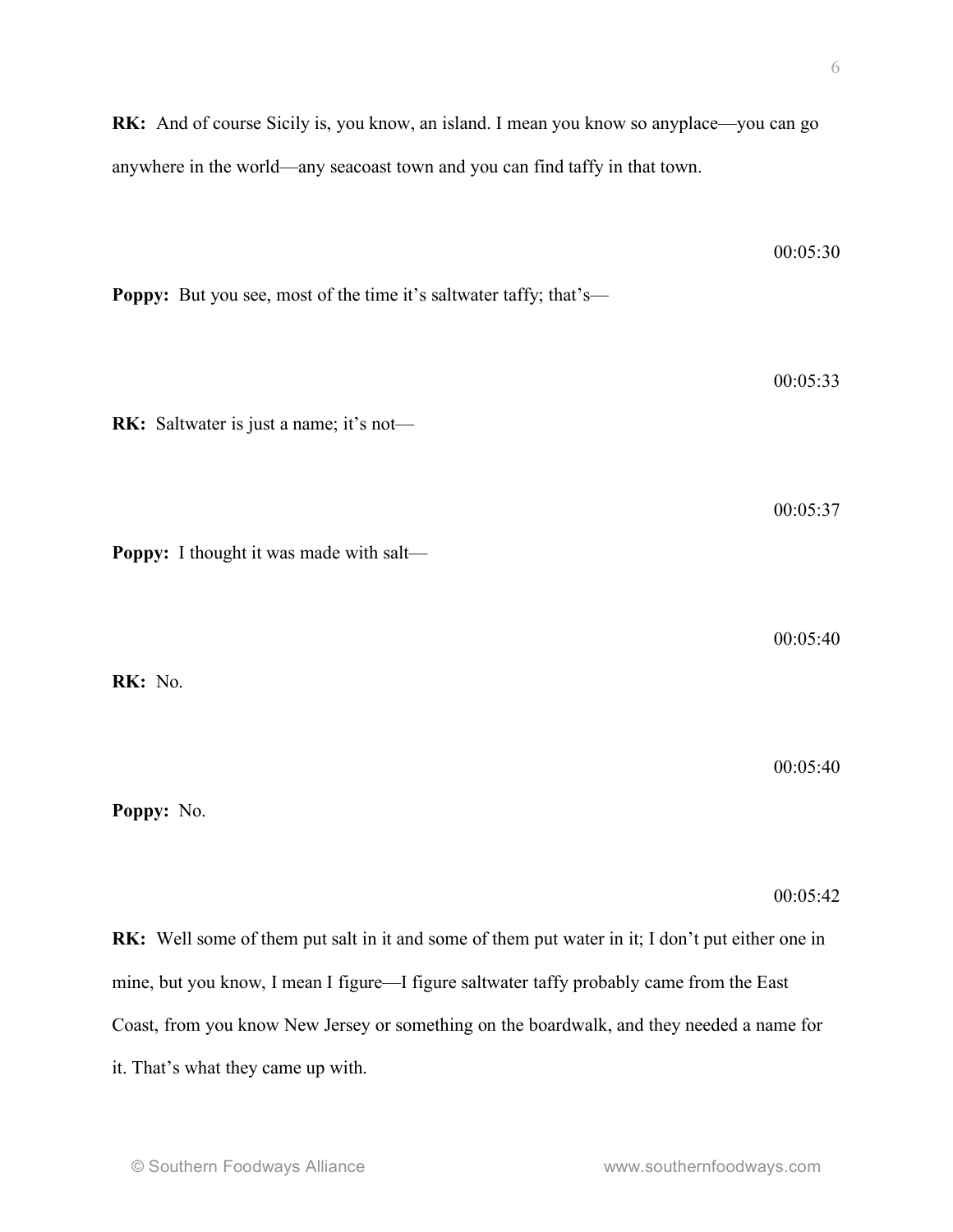| <b>SR:</b> So it's not called saltwater because there is saltwater in it? | 00:06:00 |
|---------------------------------------------------------------------------|----------|
| RK: No.                                                                   | 00:06:03 |
|                                                                           | 00:06:04 |

**SR:** It's because of where it's sold?

**RK:** As near as I can tell, yeah.

00:06:10

00:06:07

**SR:** That is so interesting. Huh. And so when your—when you were growing up, what did what did your grandparents call it? Did they call it Roman Candy, or did they call it taffy, or did they just call it candy or—?

00:06:31

**RK:** They just called it candy. But the name *Roman Candy* was what my grandfather gave it and he—you know, it was Italian candy and he was in New Orleans trying to sell it. Well, you know, if he was in the Irish Channel it was mostly Irish people, you know, you had different ethnic neighborhoods and they were stuck together around the city and so he called—if he called it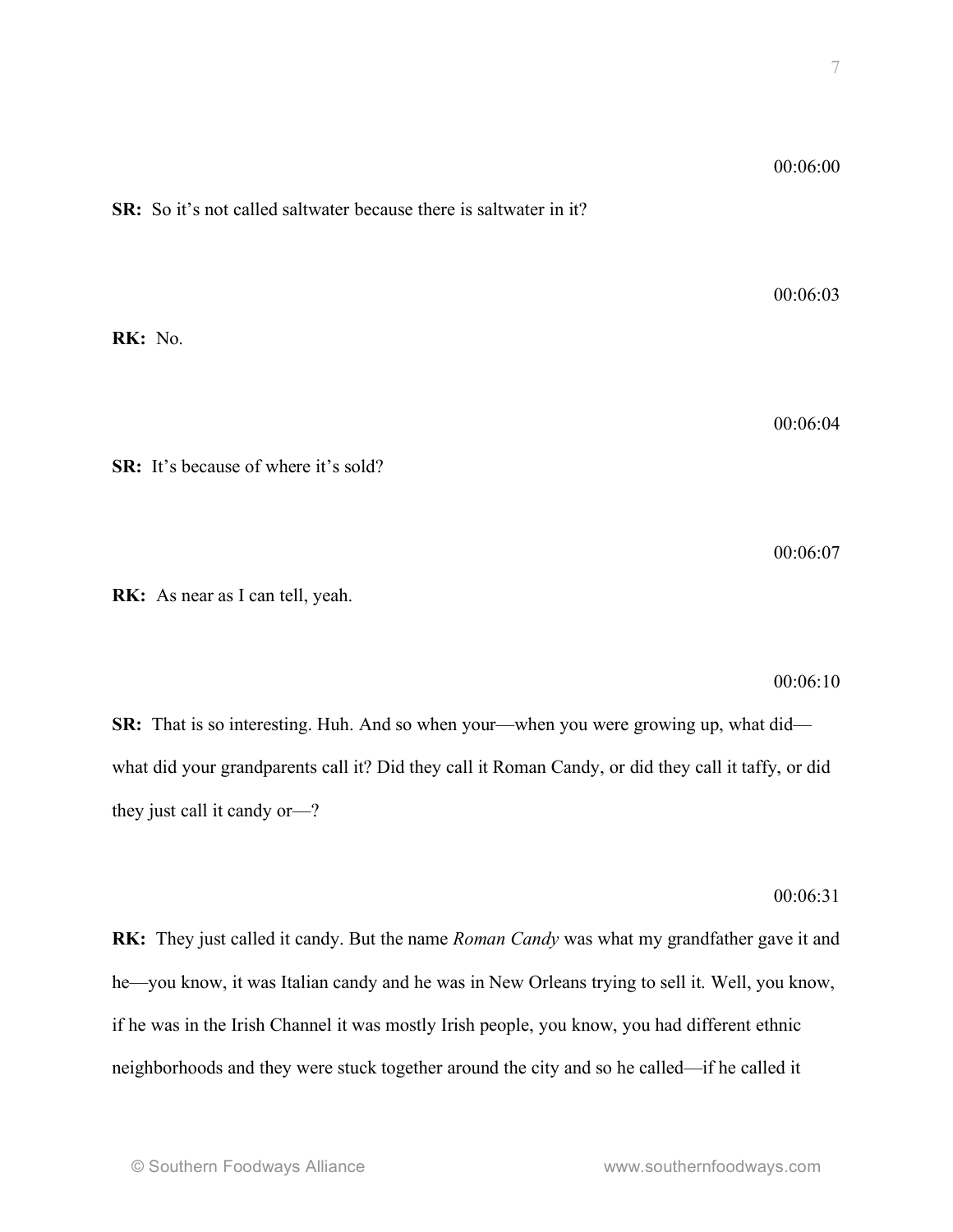00:07:08

00:07:15

 $00.0737$ 

00:07:39

*Italian*, he figured nobody else was going to buy it except Italians; so he called it *Roman* instead. And that's where the name came from.

**SR:** And was it in the—so can you describe the shape of it?

**RK:** Well it comes in a stick about a foot-long, about the diameter of a dime I guess. Years ago it used to be a little bigger around—about a nickel or so, the shape of a nickel, but it was always the same length. It was just bigger around.

**SR:** And how come it changed?

**RK:** Because the cost of ingredients have gone up. **[***Laughs***]**

00:07:44

**SR:** Okay, so it's not a customer preference?

00:07:45

**RK:** My grandfather—my grandfather started out selling candy a nickel a stick, okay in 1915. He died in 1969 and it was still a nickel a stick. Okay, so he sold candy for a nickel for 54 years.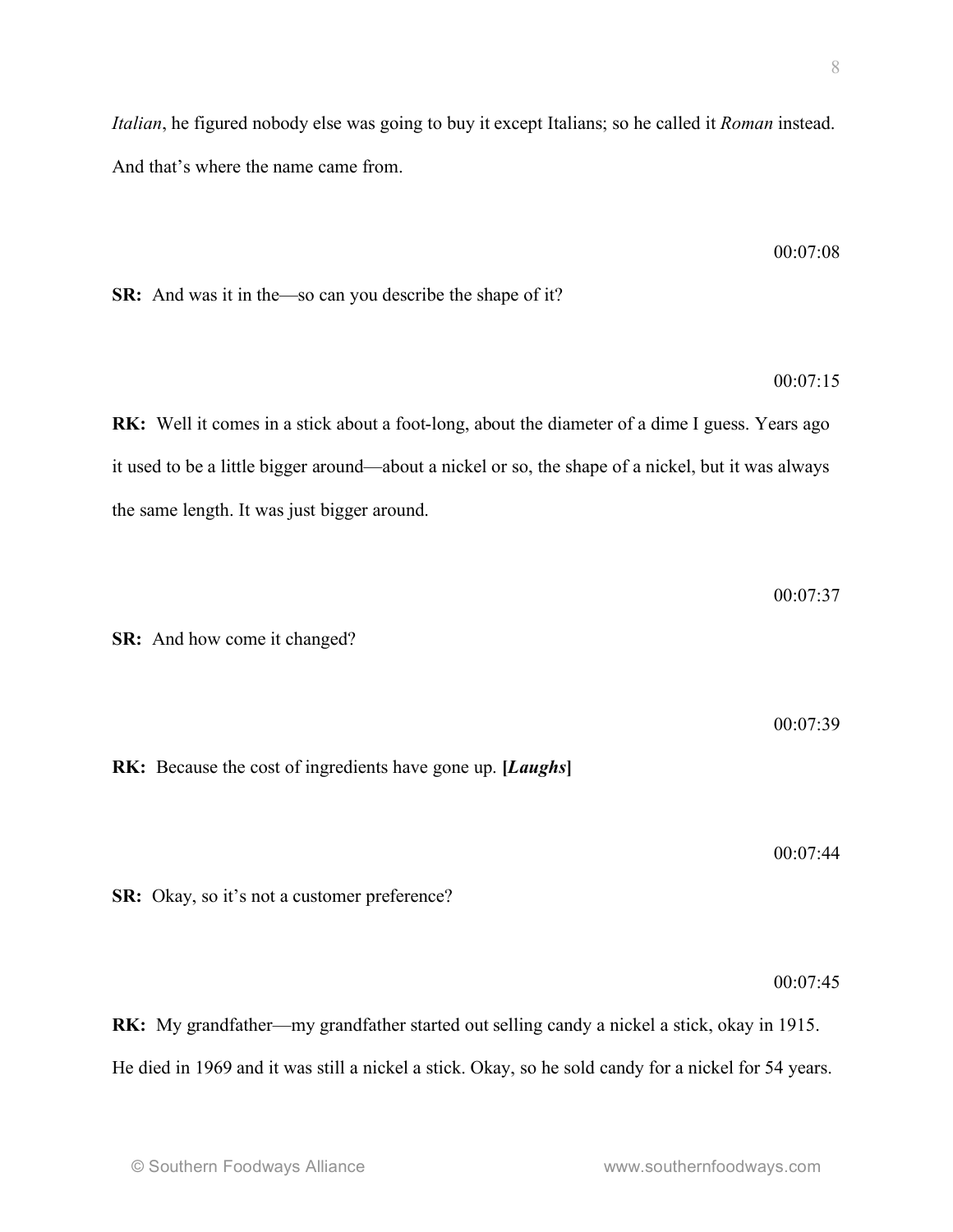**RK:** No, we're the only family who ever did that.

Well you can't—you can't keep the size and have it at the same price. You've either got to go up in the price or cut down the size—you know, basic economics.

**SR:** Uh-hm. So I want to—

00:08:13

00:08:23

00:08:25

00:08:11

**RK:** Now once we got into the '70s, the stick was the size and that was it. I wasn't going to go any smaller than that, so the price started going up. **[***Laughs***]**

**SR:** And what is it now, 50-cents?

**RK:** Seventy-five cents.

00:08:26

**SR:** Seventy-five cents a stick. Do you—have there—has there ever been anybody else of Italian or Sicilian heritage here that makes that kind of candy that you know of?

00:08:38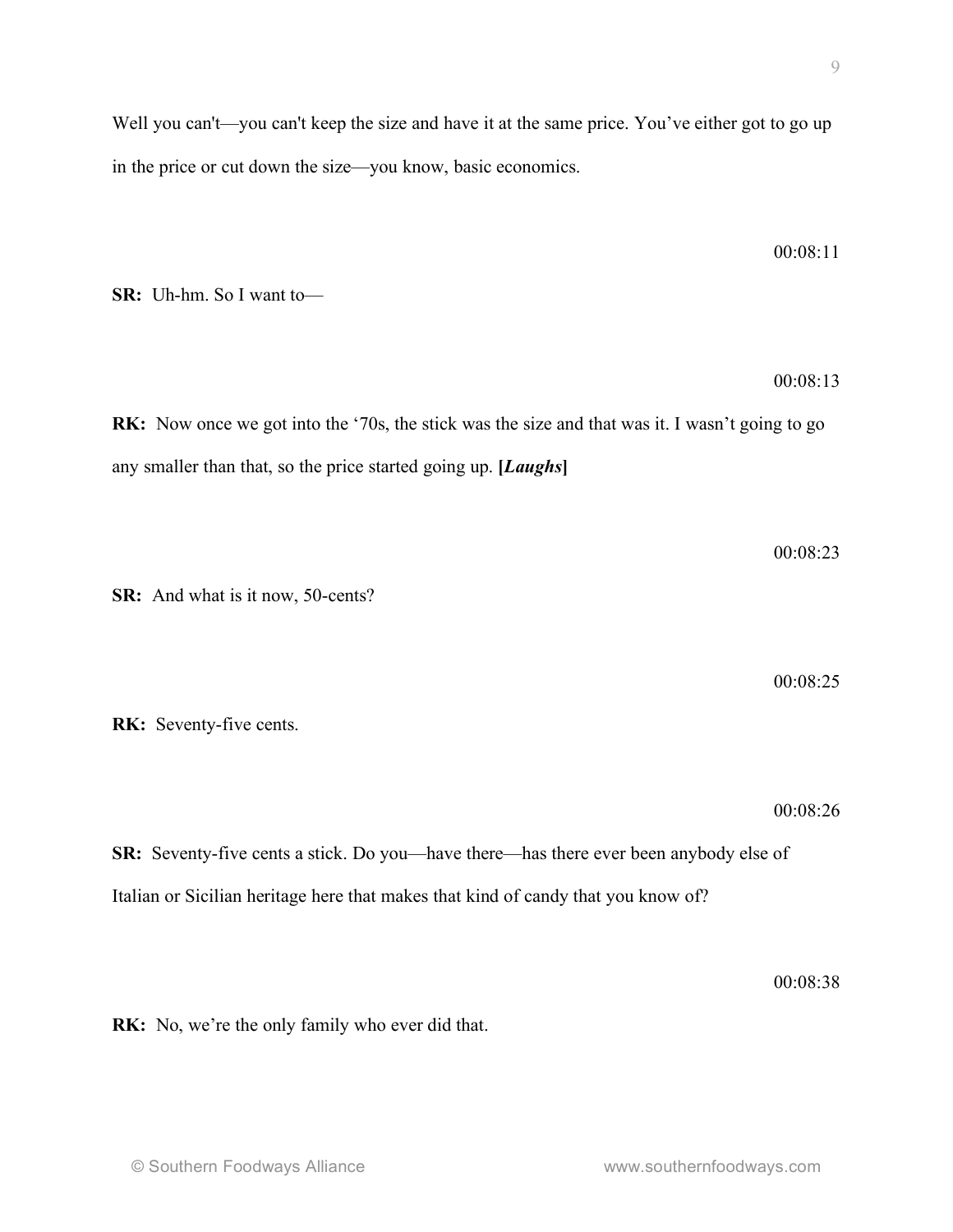**SR:** And so I've heard the story of how it started happening, but can you tell the story of your grandfather and how he—?

## 00:08:55

**RK:** Well he was a—a street vendor, not necessarily by choice but that's the way it turned out. He—he was involved in a streetcar accident when he was like 10 or 12 years old and got his legs cut off below the knee. And so it was a miracle that he survived that without antibiotics, and it just so happened that there was a guy there who was with—he was in the Spanish American War, and he knew a little bit about amputees and he put tourniquets on—on Grandpa and saved his life. He was in Touro for a while, and I think the bill was \$500. **[***Laughs***]**

00:09:41

**Poppy:** Oh wow, that was a big bill. That was a huge bill.

#### 00:09:46

**RK:** But once he—once he overcame that, then he went back to school but he had to be carried around. His—his dad made him a little cart and he had a team of goats that he used to drive the cart around. And so he used to go to school in the cart, and then once he got to school people would have to carry him, you know, into class and whatever. Well kids being what they are, they would go out and—and let the goats out and, you know, run them through the school and all. So the principal got mad at that—aggravated, so he just kicked him out of school.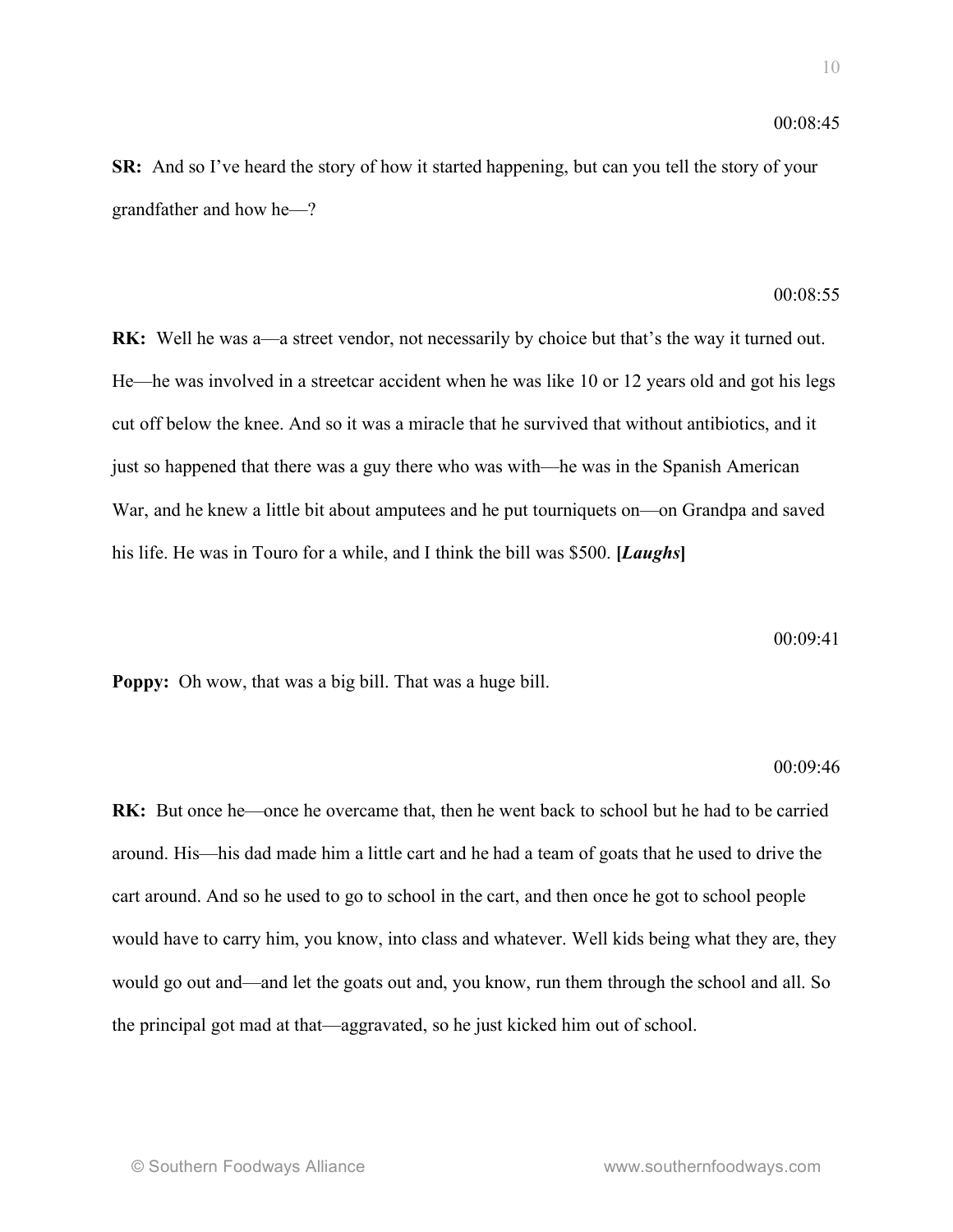$00.10.25$ 

 $00.10.25$ 

**RK: [***Laughs***]** So he only got a third-grade education. And that was it, you know. He—first he used the goat cart and he'd go out selling fruit and vegetables every day. He started out being a vendor at, you know, 14—15 years old. And you know, the family would still make candy for family get-togethers, you know like—you know, Christmas and whatever; you know, Saint Joseph's Day, they would make candy. Well sometimes if they had candy left over, they'd put it on the cart with him. Well by this time he was—he was grown. At age 19 or 20 they fitted him for a pair of legs and he got the false legs, which was not—not many people realize it, but New Orleans was the place in this hemisphere to get artificial limbs because after the Civil War and after the Spanish American War, there was so many people in the South that—that had missing limbs, it was incredible. So the—so that—that whole business was pretty much generated down here. I mean it was—it was incredible. And so he was fitted—

00:11:53

**Poppy:** I've never heard that before.

00:11:54

**SR:** I've heard that; I don't remember who told me that.

00:11:55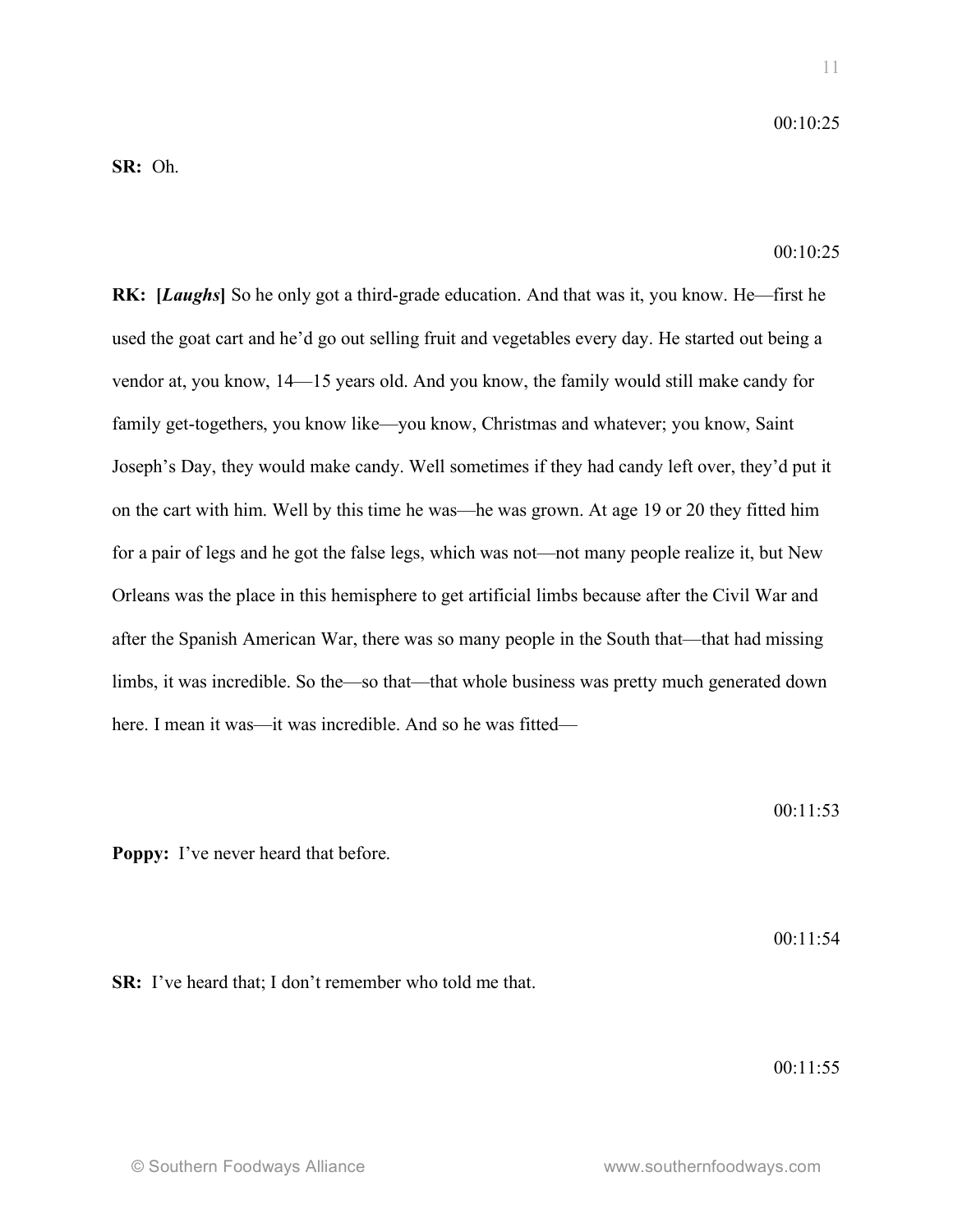**RK:** Oh yeah, after the Civil War—if you survived the Civil War, you usually had something missing you know. That was a brutal war, especially for the South. You know down here if—if you went into the war and came out whole, you were the exception. And then—and then by the 1890s, we were involved in the Spanish American War, so that—so they had to do something with that. And so they had a hospital down here and started making artificial limbs. Anyway, he was one of the first to get a working pair of legs.

$$
00:12:32
$$

**SR:** Wow.

### 00:12:32

**RK:** And it would only work because his legs were cut off below the knee, so the knee could fit into the—they could make a—what they did was, the top of it was made out of leather and—and you laced it on, and it had some hinges—iron hinges—on either side of the knee. And the rest of it was wood, but they grooved the—the wood out so that the nub that was below the knee would fit into the—into that groove. And then you just strapped it on and learned how to keep your balance and walk, you know.

 $00.13.11$ 

**SR:** So was he—when he walked was he—did it look normal?

00:13:16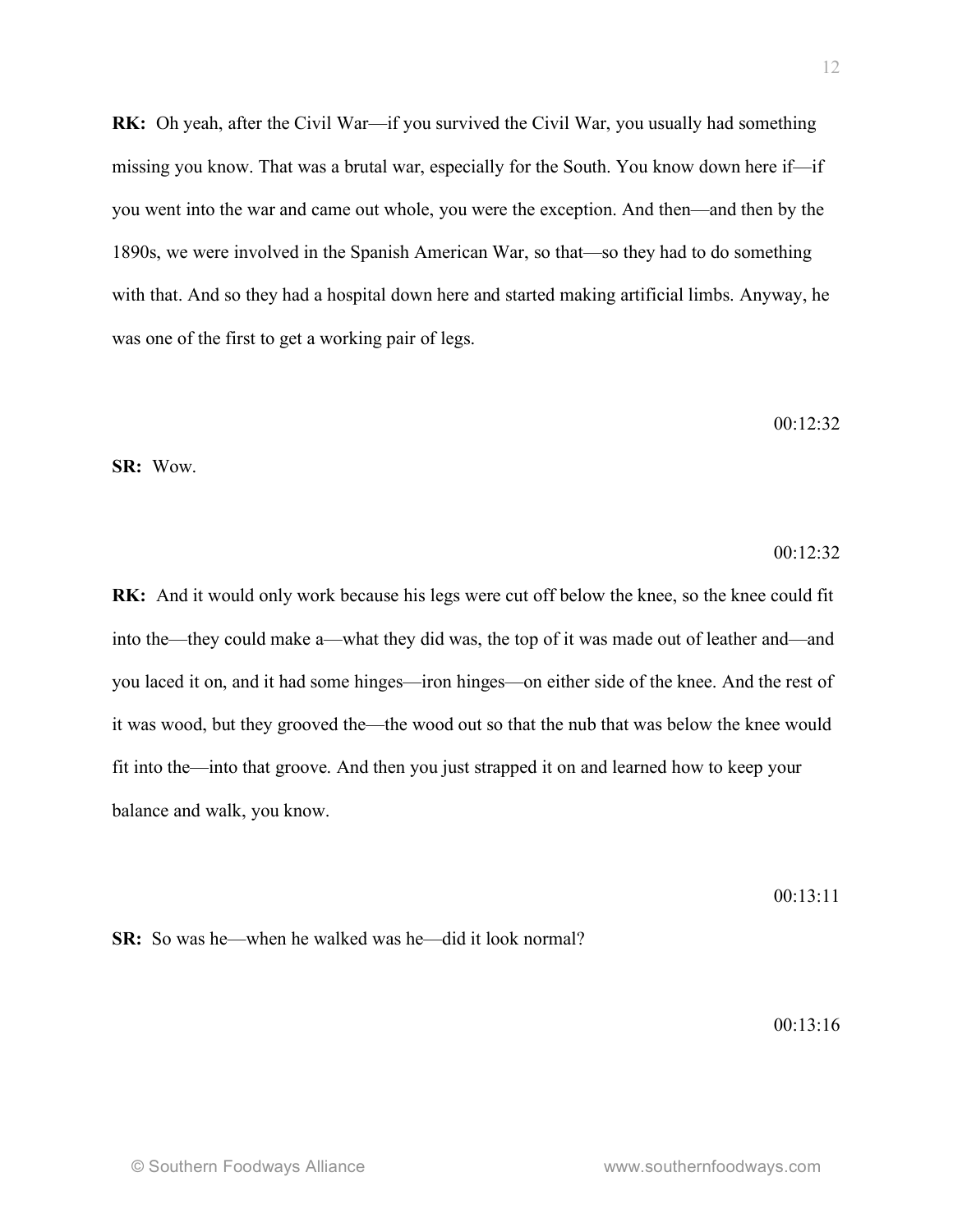**RK:** He wobbled—he wobbled some, but I mean if you didn't know that he didn't have any legs you wouldn't suspect it.

$$
00:13:25
$$

**Poppy:** Isn't that something?

00:13:27

**SR:** And could he like get up into the—the cart by himself and stuff?

### 00:13:31

**RK:** Yeah, yeah. But anyway, the way he got into the business—by that time, like I said, he had legs and he also had a stone coal and firewood business, which was a vending business. He—he would go every morning in the wintertime and go to a coal yard, and they would shovel coal into your wagon and then you'd go out on the street and, you know, yell and make whatever noise you made and—and sell the coal, which was a brutal business because a bushel of coal was a nickel.

00:14:07

**SR:** Really? Wow.

### $00.14.08$

**RK:** Yeah. And what you had to do was, somebody stops you know and they need coal, so you got to get out of the wagon and shovel coal into the—into a basket. Usually they would get two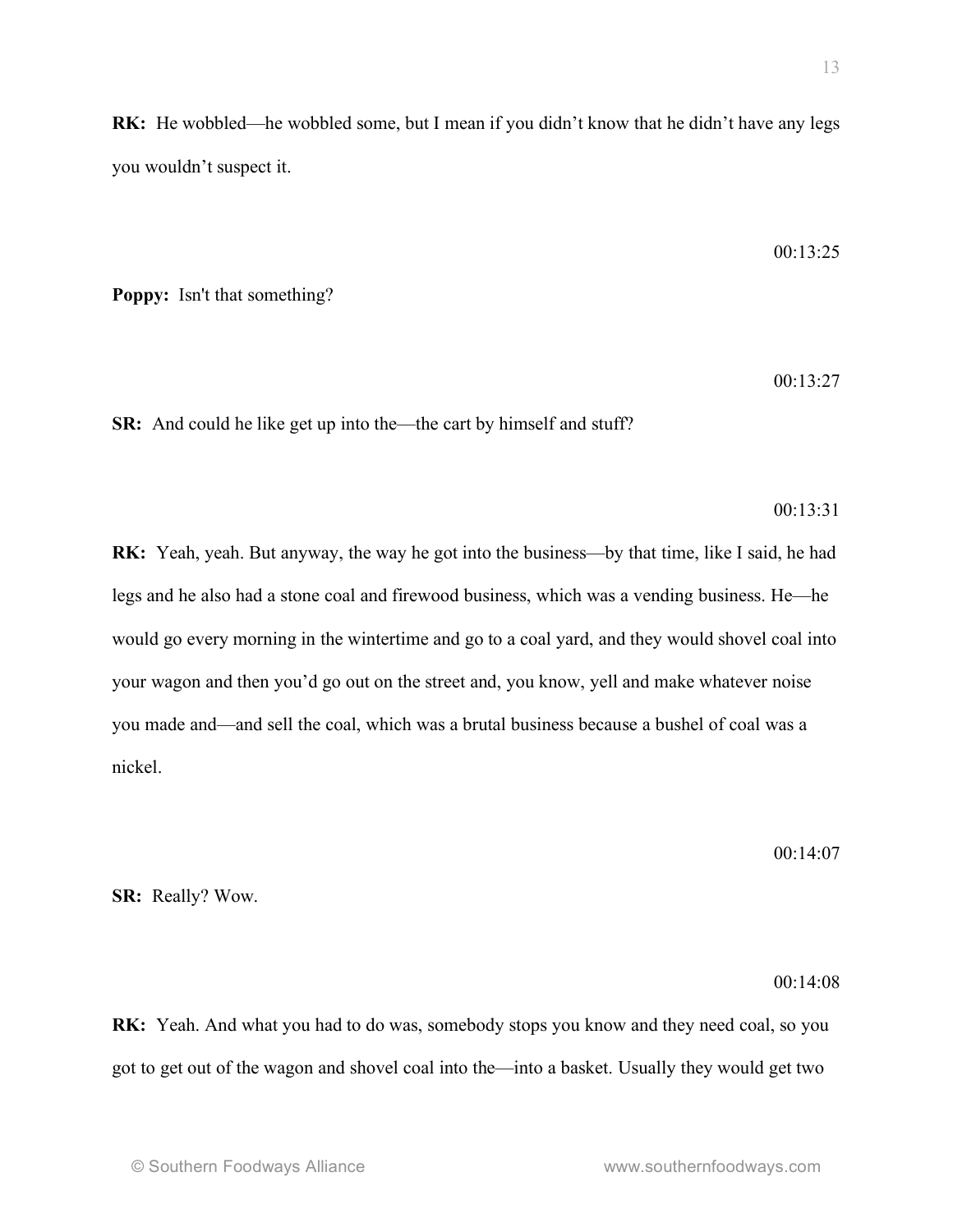bushels at a time, so you'd shovel two bushels of coal and then you'd put one on each shoulder, and then you'd go bring it into their house. And every house had these, you know, little short fireplaces, you know that's a coal-burning fireplace. That's what they are; that's what they had in New Orleans. Stone coal is like baseball-sized coal. Anyway, then you've got to bring it in the house and then empty it into their coal basket, which was usually right next to the—the fireplace. For that, get a nickel or dime. This is New Orleans, and most houses had steps, and you had to go up the steps. **[***Laughs***]**

00:15:03

**SR:** Plus he had artificial legs.

 $00.15:06$ 

**Poppy:** I know, that's incredible.

 $00.15.08$ 

**RK:** Right, so anyway, so that's what he did in the wintertime—sold stone coal and firewood. And in the summer he was selling fruit and vegetables, like I said. Every now and then they'd put candy on the wagon, if they had it leftover, and the candy sold really well. People started asking for it. So in—in the spring of 1915, he decided to try to sell just candy and get out of the fruits and vegetables and see if the candy would make a go of it. The problem was finding a way to make candy as you roll down the street, because you know, before his mother was making the candy, and if she had some left over, well fine, you know; she—he could take it with him. Well she had other kids; she couldn't be at home just making candy every day. She had a lot of other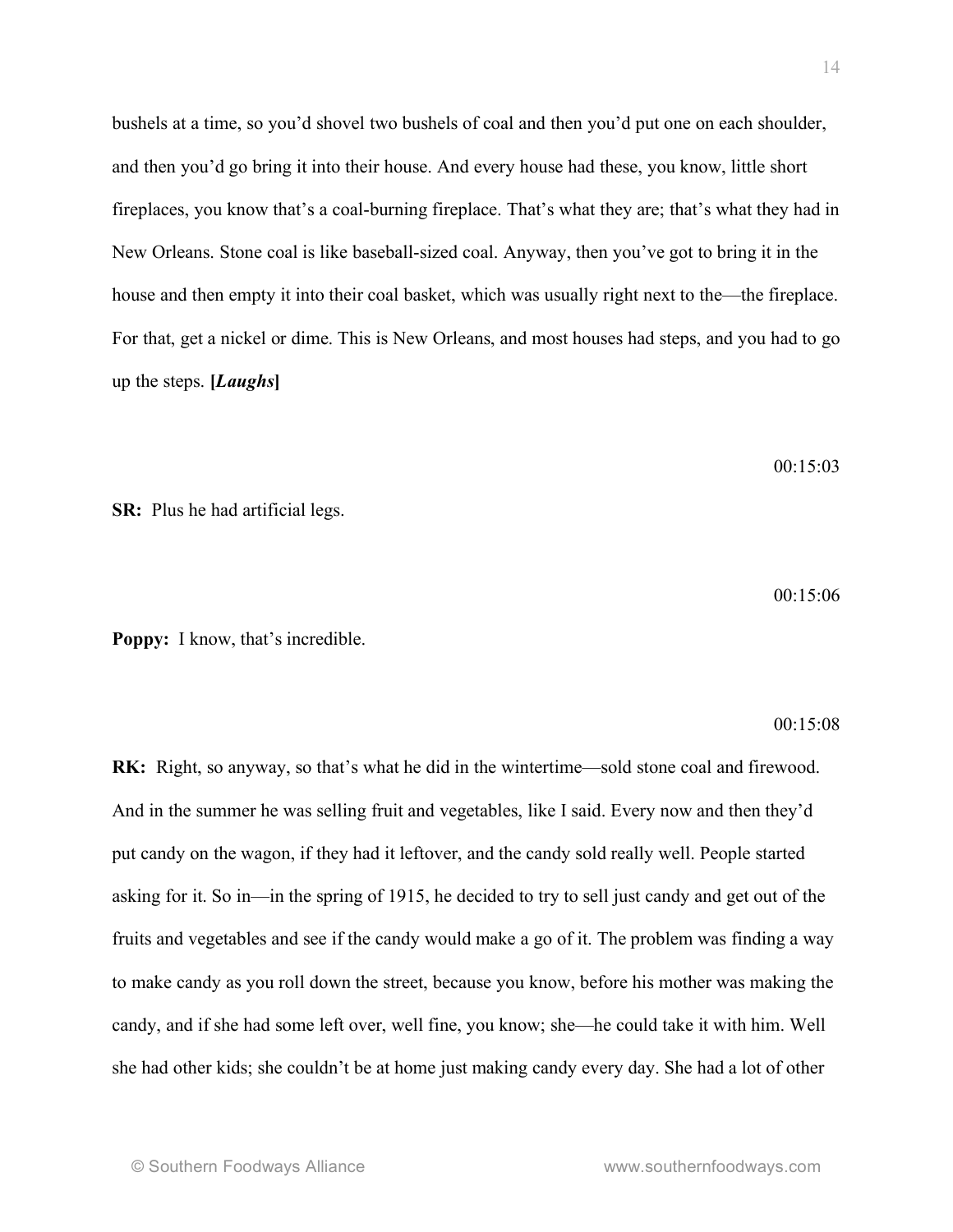obligations, and so—so he went to a bunch of wheelwrights and told them what he was trying to do and what he was going to need in the wagon to do it, and all of them but one said *No, it's impossible*; *you can't do it—it can't be done*. Now he talked to one named Tom Brinker, who had a shop on Washington Avenue and Claiborne, and he said yeah, he could do it. And so they they sat down and designed the wagon, the same wagon we use today. He wanted windows all around, which is unusual for anything except a hearse. And he wanted to—wanted to be able to drive it from the inside, okay, which was very unusual for a wagon. Most wagons have a perch on the outside where somebody sits, and they're either in the weather, out in the weather, or they might have an overhang over the top of them, you know, but they're outside; they're not inside driving. Well he wanted to be inside and he—he wanted hot and cold running water in there, marble tables; had to have a hook made, you know, to pull the candy on. And so and the guy was able to do it all.

00:17:26

**SR:** How do you get hot and cold running water in there?

### 00:17:29

**RK:** He had two containers made; they held about a gallon and a half—two gallons—of water each, and then they were on a platform. One was for hot water and one was for cold water. He had pipes that came down to the sink, where you had faucets—you know, one hooked to the hot and one hooked to the cold. He had one sink, and all you had to do was fill it up—fill them up with water, you know, in the morning or whatever. On the one of them they had a platform, and he just had a little—a little burner, and then he—you know, to heat it up.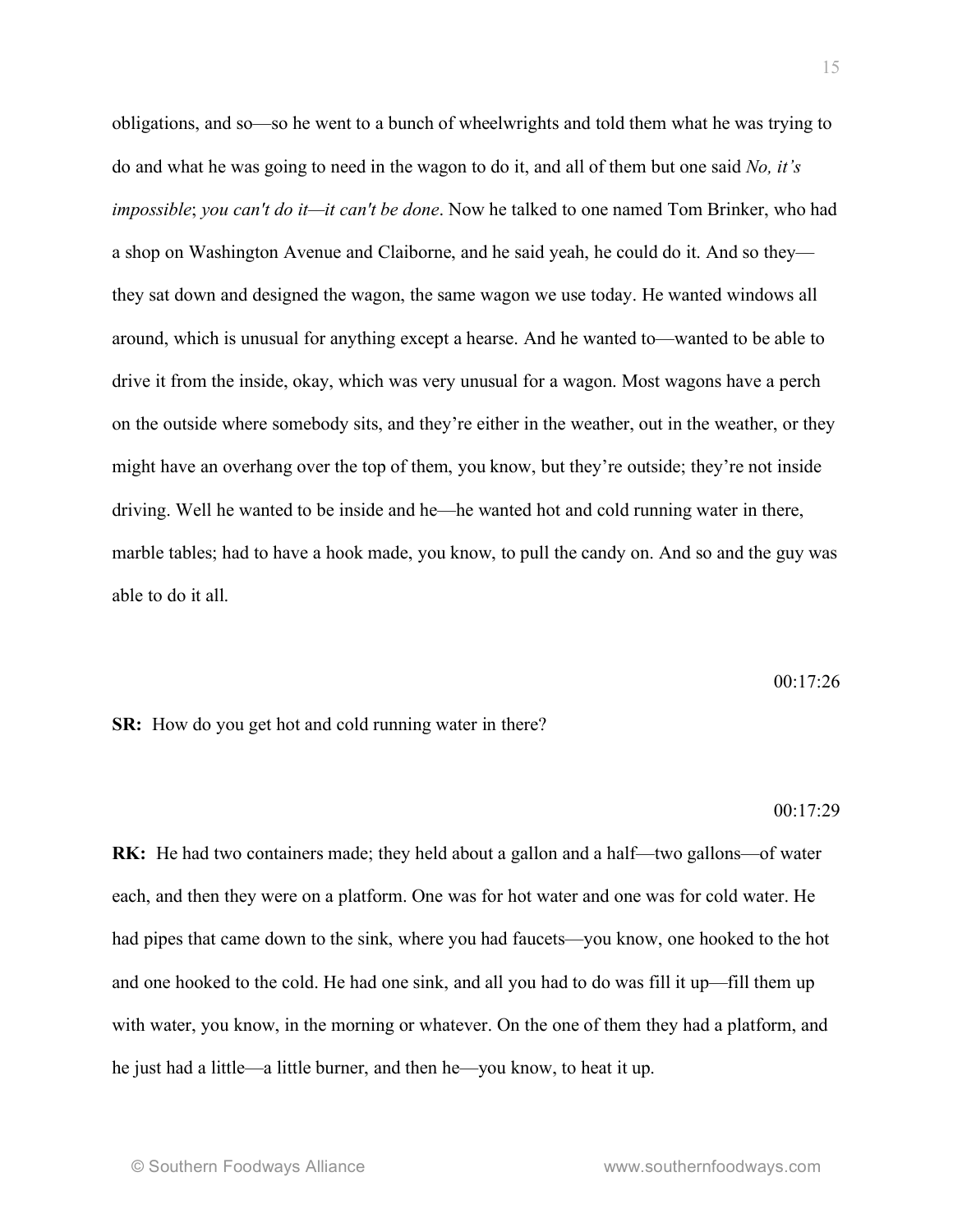**Poppy:** And what year was this again?

00:18:16

**RK:** This was 1915. Yeah, this was before they had—before they had regulations on it.

00:18:25

**SR:** And how do you have it now? Is it the same setup?

00:18:29

**RK:** No. The—the Health Department has changed that to the point where you have to have 40 gallons of hot and cold running water now, and you have to have four sinks, and more bullshit than you could ever imagine. **[***Laughs***]**

00:18:48

**SR: [***Laughs***]** You have to have how many sinks?

00:18:49

00:18:50

**RK:** Four.

**SR:** Four? **[***Emphasis Added***]**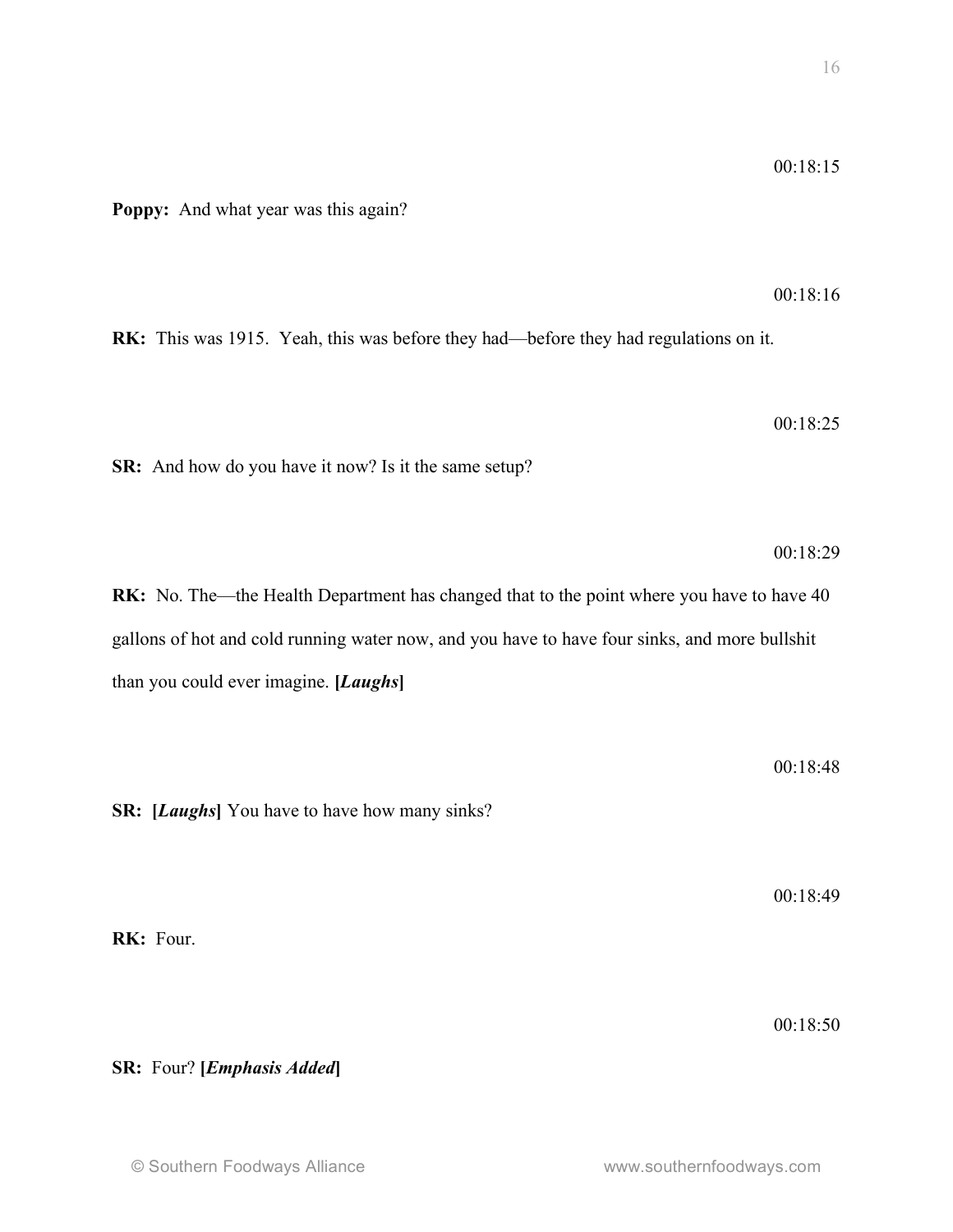**RK:** You have to have one sink for washing, one sink for rinsing, one sink for sterilizing, and one sink to wash your hands with.

00:19:00 **SR:** And of course you use all of them that way? 00:19:02 **RK:** Oh sure—absolutely. 00:19:04 **SR:** But you have four sinks in there? 00:19:05 **RK:** Uh-hm. They're not big, but they're big enough. 00:19:10 **Poppy:** Wow, that's amazing. I didn't know you had those. And what year did you have to get those sinks?

00:19:16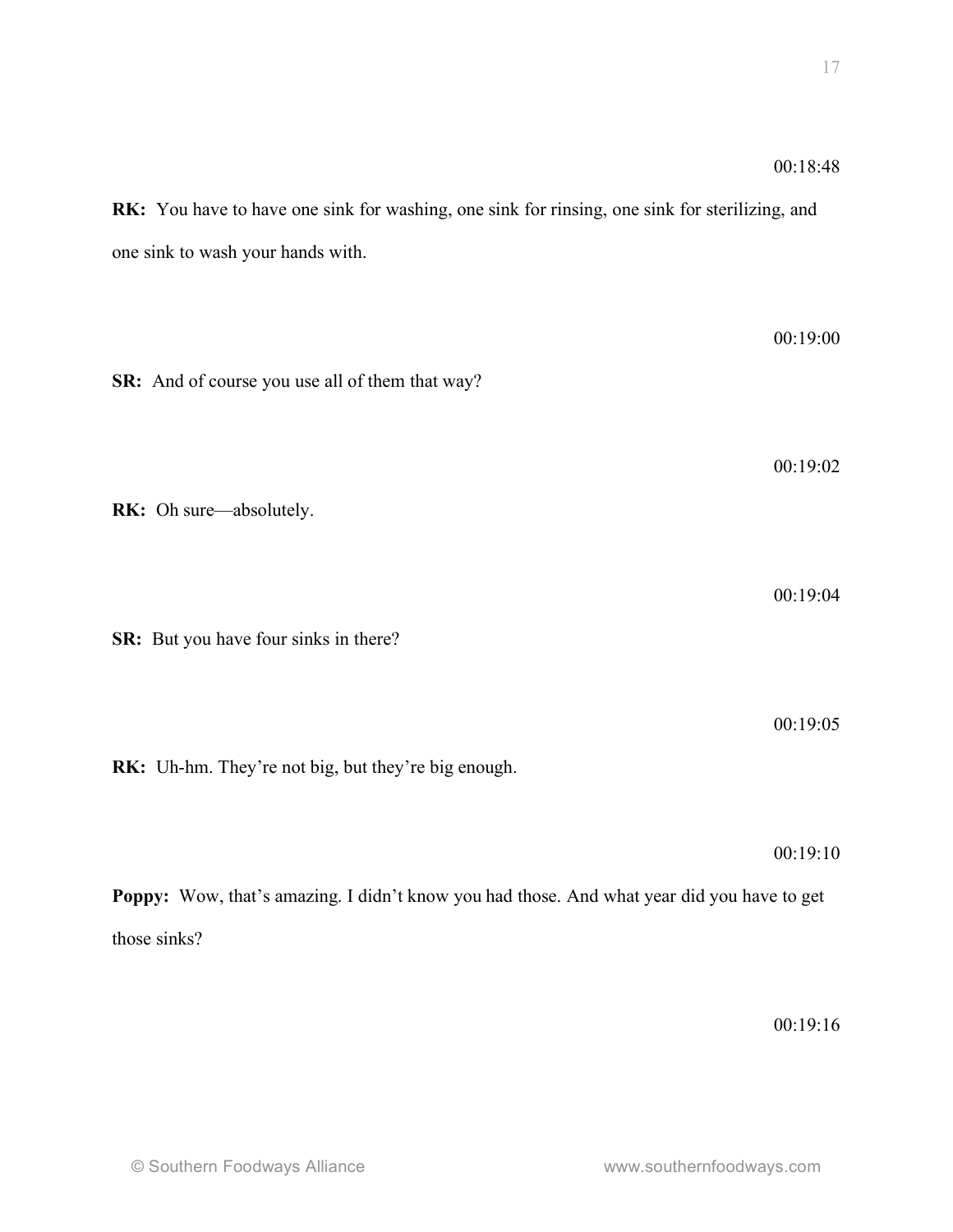**RK:** Grandpa had the—the two-sink system, because they made him have two sinks at some point and—and that was still in the wagon when I came out of the Army in '71. And then I tried to get re-permitted, and that's when they said *Well you—you've got to adjust this* and changed all the regulations. The city at that point was trying to get vendors off the street.

00:19:43

**Poppy:** How many vendors do you think were on the street back then, when you started?

 $00.19.48$ 

**RK:** When I started or when my grandfather started?

 $00.19.51$ 

**Poppy:** When you started. When your grandfather started, I'm sure there was tons of them, but in '71 how many were left?

#### 00:19:56

**RK:** There wasn't—there wasn't very many. You know, I mean there was the ice-cream trucks and stuff like that, but as far as a vendor that was doing something out of the ordinary or special, there weren't very many of them left.

 $00.20.10$ 

**Poppy:** Was there a waffle man?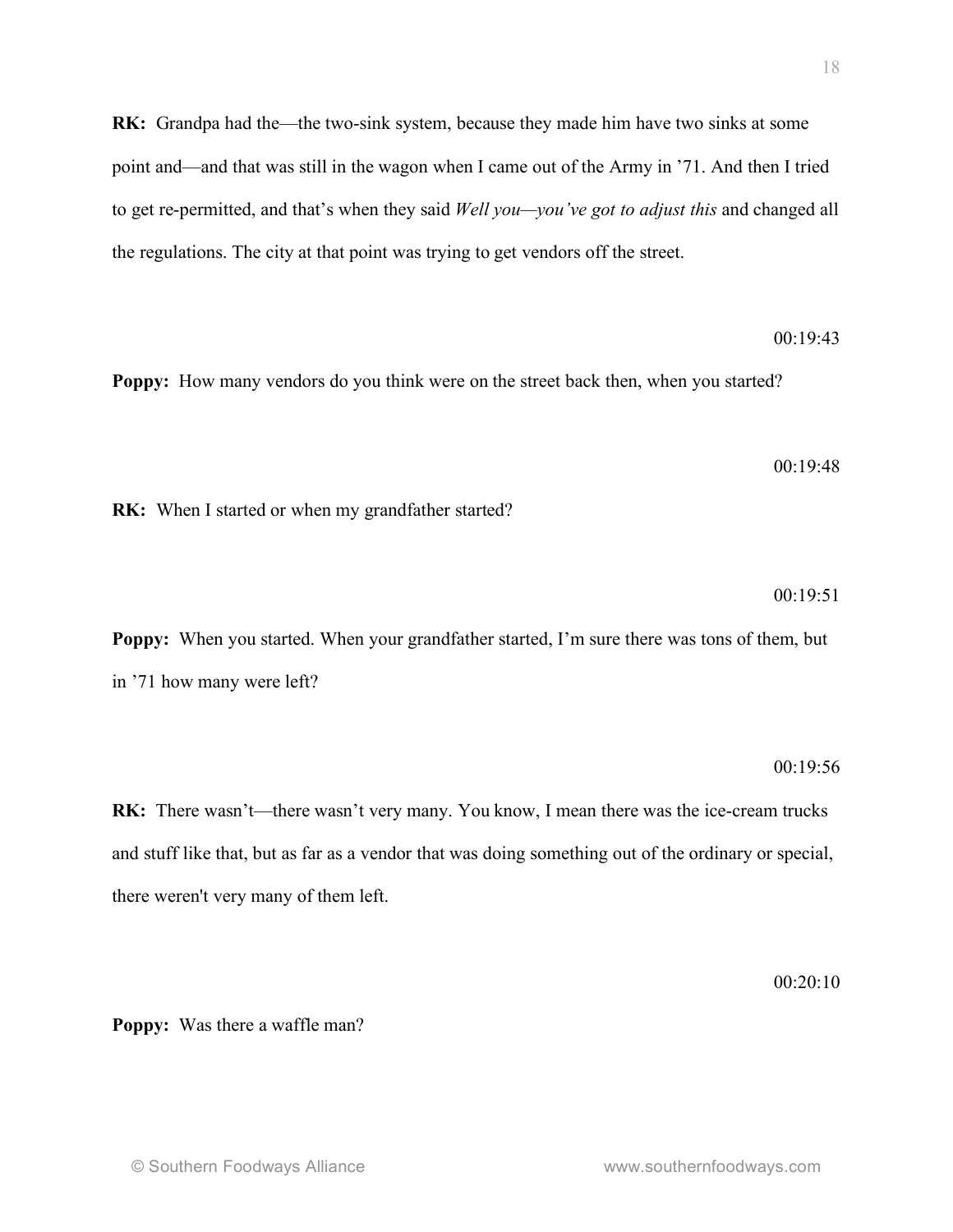**RK:** Yeah, they had—

 $00.20.14$ 

**Poppy:** Do you know about the waffle man?

00:20:15

**SR:** I heard about it on the pod-cast.

00:20:18

**RK:** Yeah, they had a couple of families that sold waffles and they were—they were sold out of horse-drawn wagons. And they—one was the Dekemel family; he's the most famous one, although there were three brothers—three Dekemel brothers—and they all had wagons on the street at one time or another. The guy they called Buglin' Sam was the most famous 'cause he went down the street playing a bugle.

00:20:51

**Poppy:** Hah, oh yeah.

00:20:52

**RK:** And so that was his noisemaker. We always had a bell. Anyway, and then there was an Italian named Gandolini, and he was the last one. He finally retired in the mid-'60s, I think—'65 or something.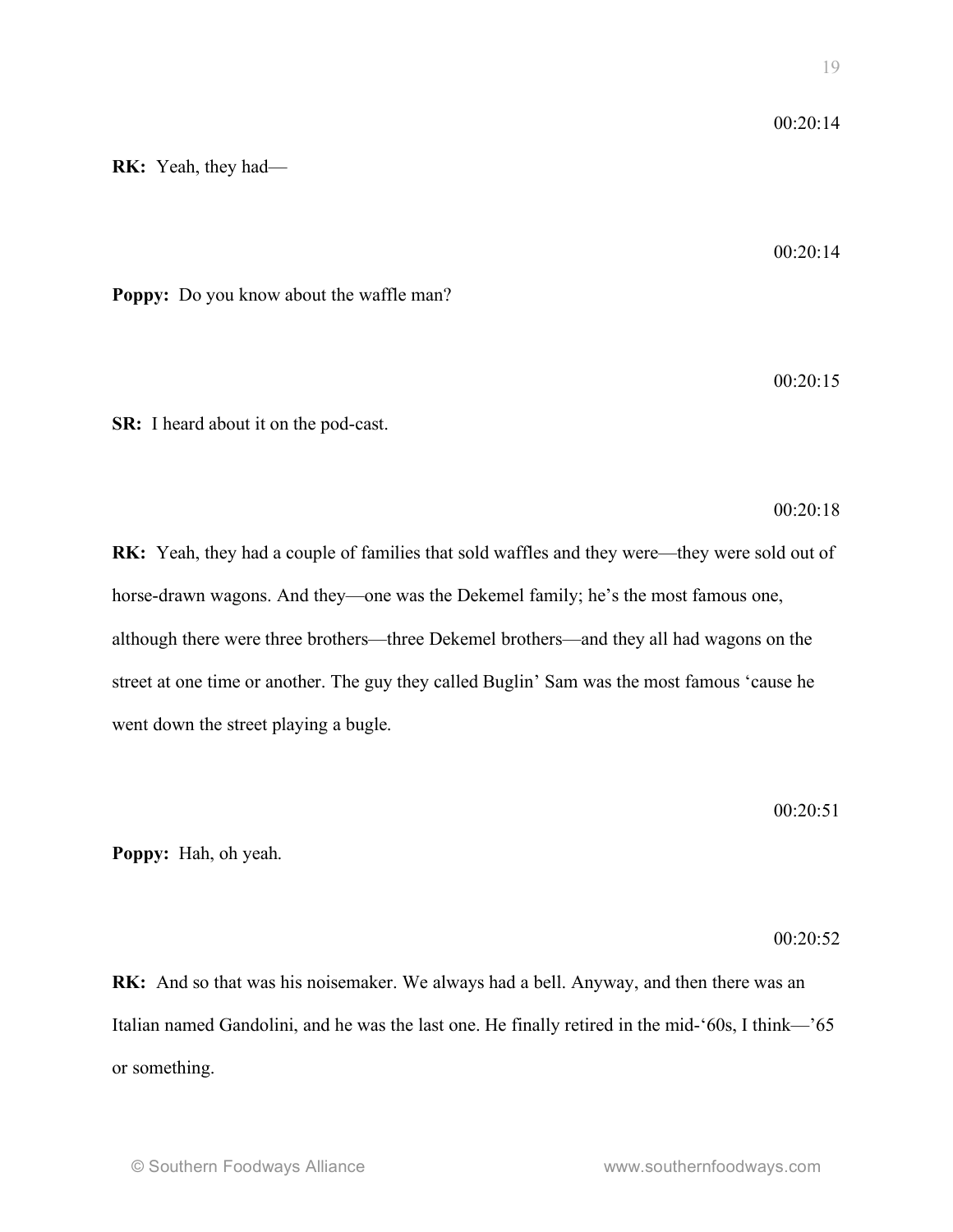## 00:21:10

**SR:** What kind of waffles were they? Were they Belgian waffles, like the really dense fat kind?

# $00.21.16$

**RK:** No, they were—the way they—the way they did it was they had—had a fire—they had a stove in there, and they would—they had irons that were made. I don't know who made them, but I'm sure they were handmade irons, you know, that looked like a waffle and maybe a little smaller. They were like three—three and a half inches, you know, square maybe. And you know, they would make up the batter and have—you know, grease down the irons and throw the batter on there and—and bake them right there in the wagon as they went along. Then they put—they put powdered sugar on them like they do beignets. And that's what he sold; they were sold three per whatever—I don't know what—three for a dime or whatever the price was. I don't know, but they were sold three at a time just like beignets, only as a waffle.

00:22:14

**SR:** I wonder where those irons went.

 $00.22:16$ 

## **Poppy:** Wouldn't that be something to have?

00:22:17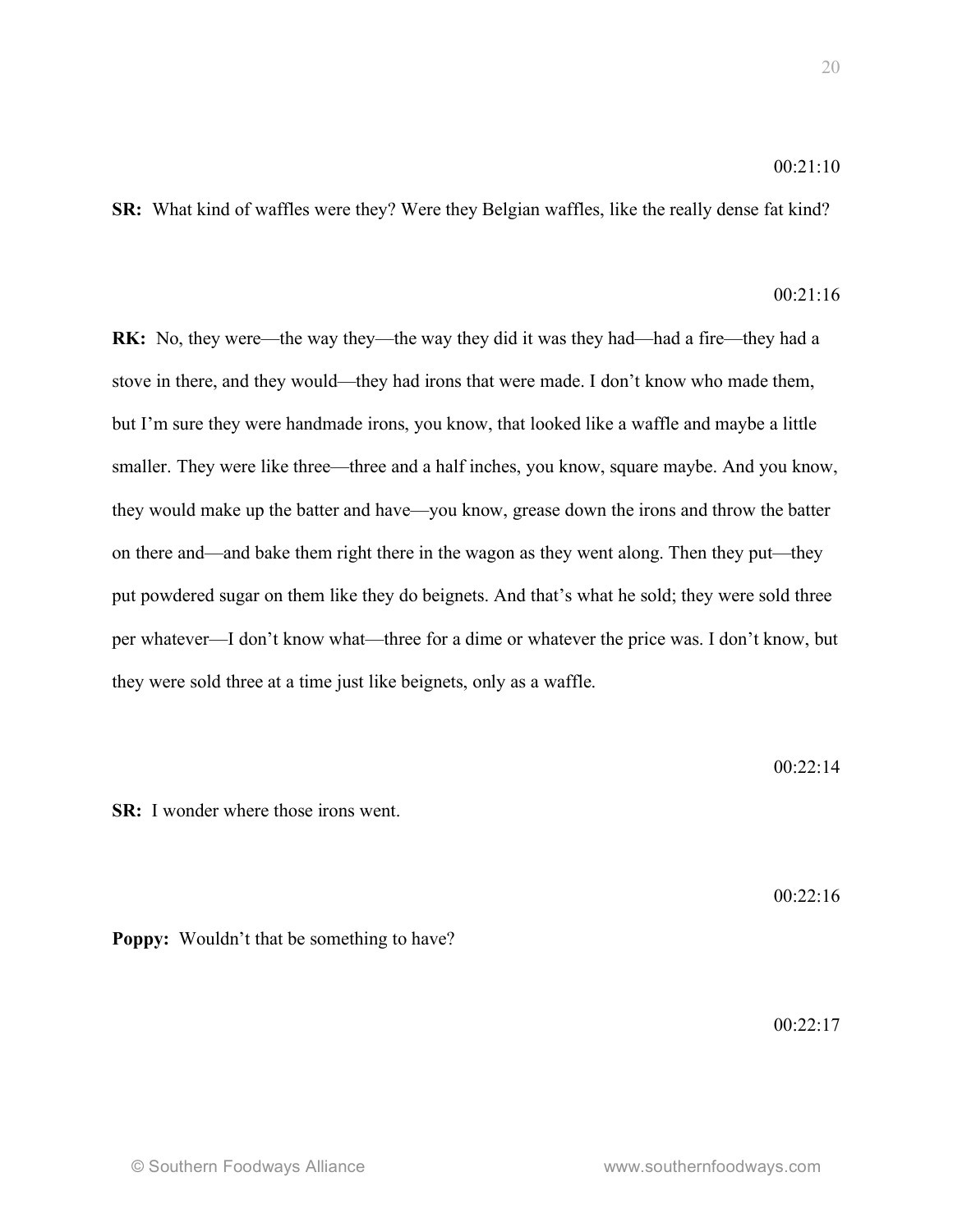**RK:** Well Gandolini brought the irons to the house 'cause I was there that day, and he wanted my grandfather to buy them. My grandfather didn't want them; he was too old by that time. He was already in his 70s and he said *I'm not starting over with something new*. And so I don't know what happened to Gandolini's irons. I don't know.

| SR: Hmm. Did you-is that when you started-when you took over is 1971? | 00:22:39 |
|-----------------------------------------------------------------------|----------|
| RK: Yeah.                                                             | 00:22:42 |
| SR: And so how old was your grandfather at that point?                | 00:22:44 |
| RK: He died in '69.                                                   | 00:22:47 |
| SR: Oh okay. And did he—was he a vendor until then or—?               | 00:22:50 |
| RK: Yeah, he worked until two or three months before he died.         | 00:22:54 |

21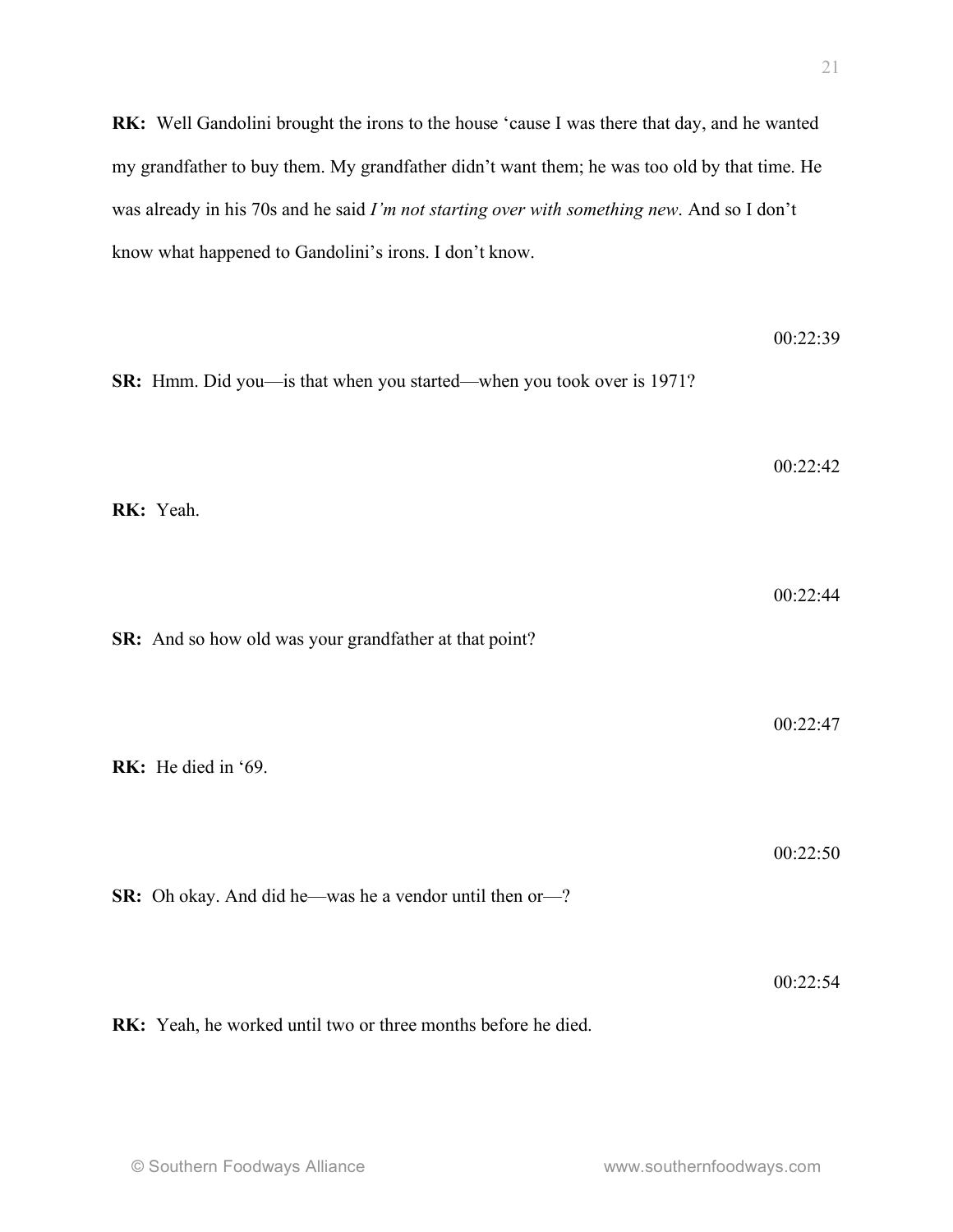|                                                                                             | 00:22:58 |
|---------------------------------------------------------------------------------------------|----------|
| Poppy: So there was two years, right, when there was no Roman taffy candy in the streets of |          |
| New Orleans-or was it longer than that?                                                     |          |
|                                                                                             |          |
|                                                                                             | 00:23:06 |
| RK: Yeah, it was just two years. I got drafted; that's why it was a two-year gap.           |          |
|                                                                                             |          |
|                                                                                             |          |
|                                                                                             | 00:23:11 |
| SR: Did he know that you were interested?                                                   |          |
|                                                                                             |          |
|                                                                                             | 00:23:15 |
| RK: Yeah.                                                                                   |          |
|                                                                                             |          |
|                                                                                             | 00:23:16 |
| <b>SR:</b> Was he—did you get trained by him or anything?                                   |          |
|                                                                                             |          |
|                                                                                             | 00:23:21 |
| RK: Yeah. I mean, I worked—I started making candy when I was 14 years old. And you know,    |          |
| my brothers and I-I'm one of 11 kids-                                                       |          |

00:23:32

**SR:** Wow.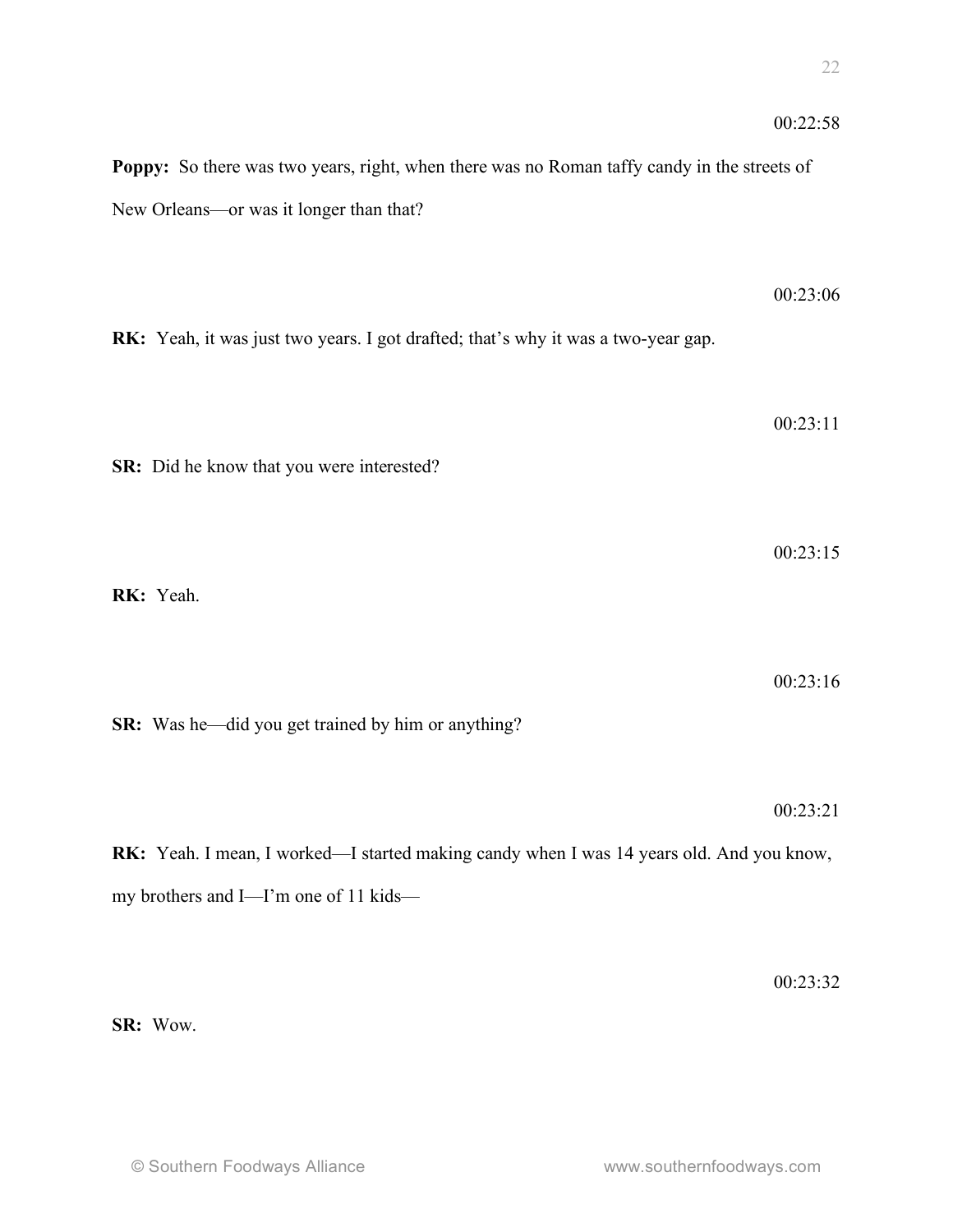**RK:** —well the first five of us were all boys, okay. Well by the time we got to be teenagers, you know, mom and dad needed some help. I mean they couldn't make enough money to **[***Laughs***]**—for—for a family of 13 it was a little tough, you know. So Grandpa set us up in the truck; we had a—a truck that we sold—sold cotton candy and popcorn and peanuts and Roman Candy. And the five of us worked that truck, you know. I worked—I started working in the eighth grade, I think, when I first started. I worked all the way through high school and then—so I was—I was making candy by the time I was 14. And then—and you know, and then when I wasn't working in the truck during the summer, sometimes I would work with Grandpa on the wagon, you know, 'cause he was—he was getting up in age and he needed some help, you know. So that's how—it was like an apprenticeship type of deal, I guess.

$$
00:24:42
$$

**SR:** Did any of your other siblings want to take over the cart?

00:24:45

 $00.24.55$ 

**RK:** No, no, I was the only one who liked it. It's hard work; it's hot in the summer. **[***Laughs***]**

**SR:** So you don't have air—you have four sinks but no air-conditioning?

00:24:57

**RK:** No, there's no air-conditioning.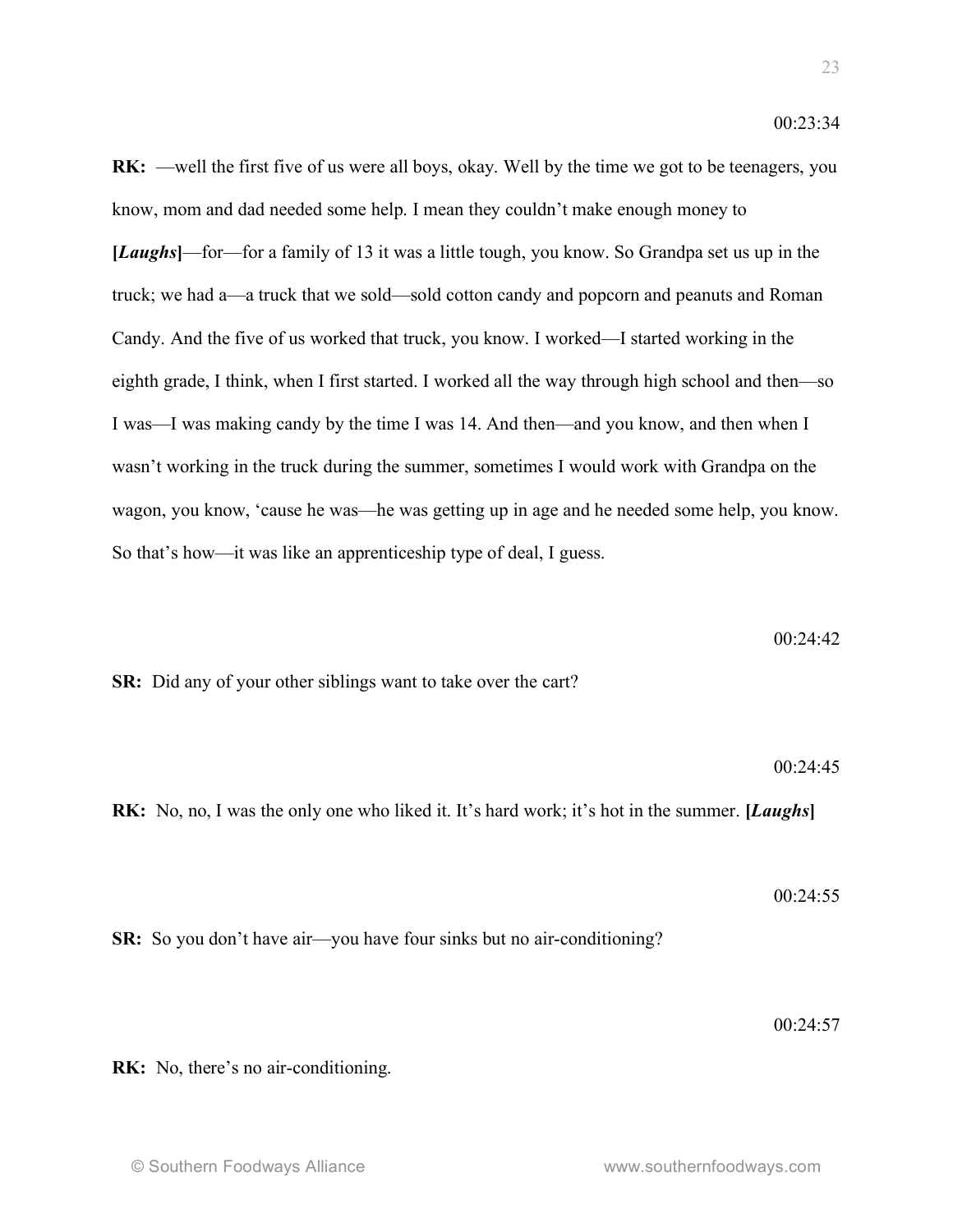**Poppy:** Do you have a little trucker fan in there?

00:25:04

**RK:** Elaine got me a fan like a year ago, a battery operated fan that I use sometimes, but you know—. You know it's—it works when it's dead calm and you have no breeze. You know, you'll use the fan; other than that, you know, you open the windows on all four sides. I mean, if you've got a breeze coming from any kind of direction.

**Poppy:** You're up high.

00:25:33

00:25:30

**RK:** You know you will be all right.

00:25:35

**SR:** Did you always know that you wanted to do that for a living?

00:25:40

**RK:** Yeah. I mean, I was about 19 or so when I decided that's what I wanted to do. I wanted to give it a shot and see if I could, you know—if it would work.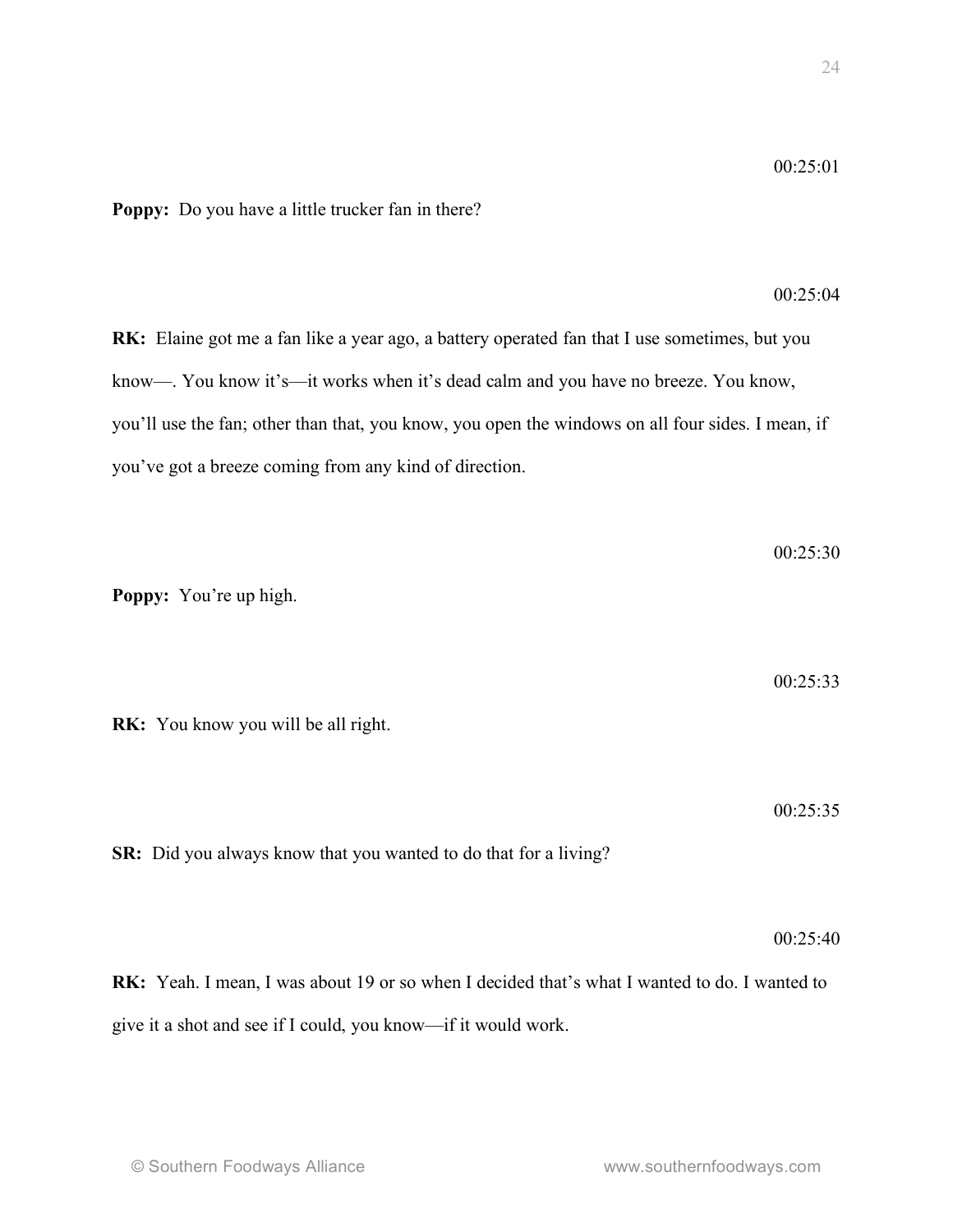## $00.26:00$

## **SR:** What was your grandfather like? What was his personality like?

### $00.26:05$

**RK:** I don't know. He liked to tease people. **[***Laughs***]** He had a lot of fun doing that, but he had a strong will. I mean, you know—knew what he wanted and he wasn't going to stop 'til he got it. You know, one of those kinds of people; he did everything he ever wanted to do, you know. He used to—he used to hunt, fish, which was you know pretty amazing for the physical limitations that he had, but anything he wanted to do he did. The only thing he didn't do—and I don't guess he ever wanted to or he probably would have done that too—is he never went swimming. **[***Laughs***]** But other than that, he did whatever he wanted, you know.

00:26:57

**SR:** Wow.

#### 00:26:58

**RK:** He used to go—he used to go hunting in the pirogue, hunting ducks. Now you know if a pirogue flips over you're done, 'cause he couldn't swim. He didn't care. **[***Laughs***]**

00:27:14

**Poppy:** He must have been something else.

00:27:17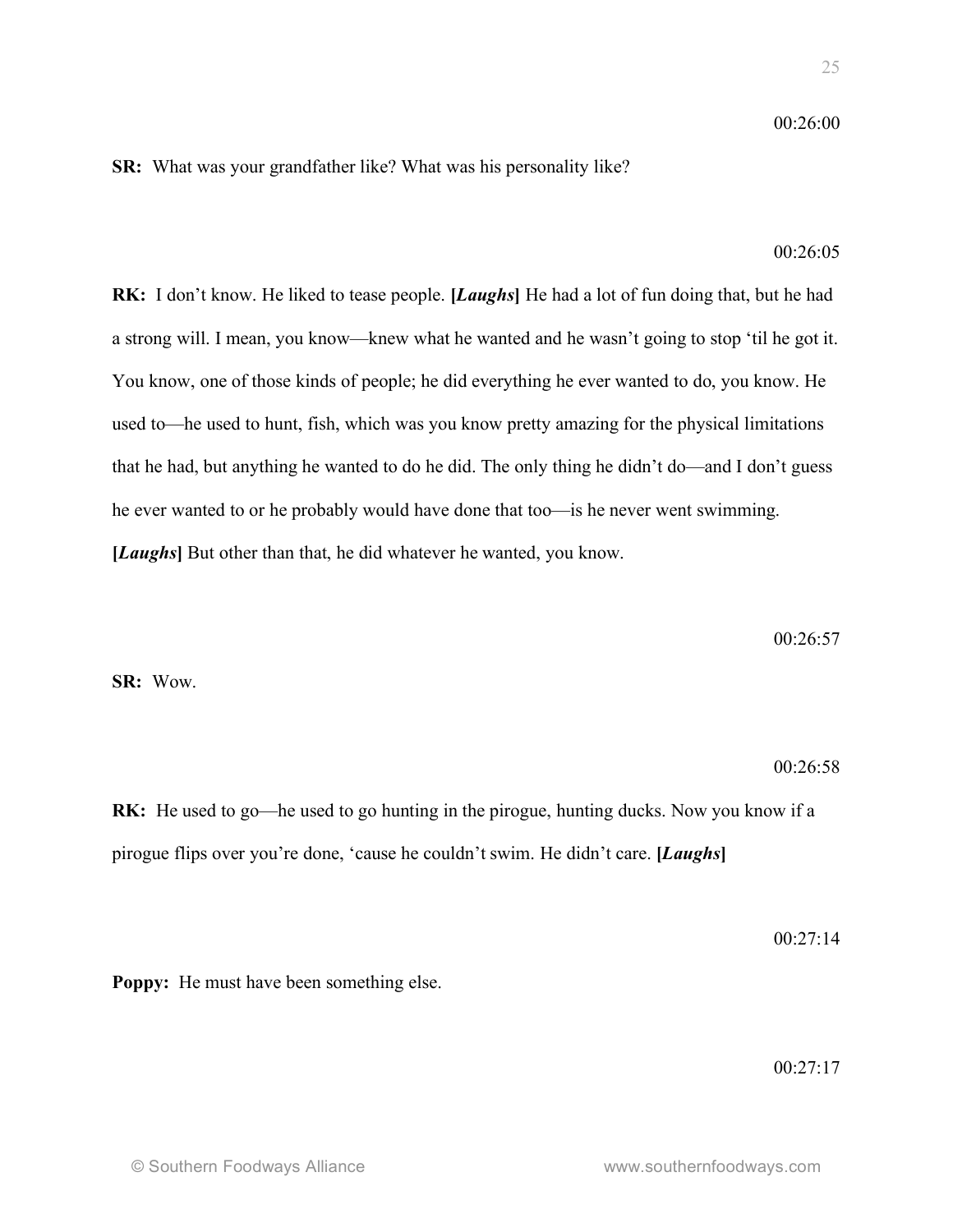**SR:** Yeah. Did he have a memory of that accident?

00:27:22

**RK:** Oh yeah, uh-hm.

00:27:25

**Poppy:** He was 10, right?

00:27:28

**RK:** Yeah, yeah. He was—he was coming home from school and him and a bunch of other kids were just being kids, you know. They had an ice-wagon going down the street, and they were trying to hop onto the ice-wagon to get a ride, and the guy kept trying to shoo them off the icewagon. Well they got to—I think the accident happened on Napoleon and—and Magazine, and they were crossing the railroad tracks, and—and—You know, the guy was yelling at them and whatever, and they all jumped off the ice-wagon and he slipped because it was wet, you know. That's why: it was wet.

00:28:16

**SR:** But it was a streetcar?

 $00.28.18$ 

**RK:** Yeah.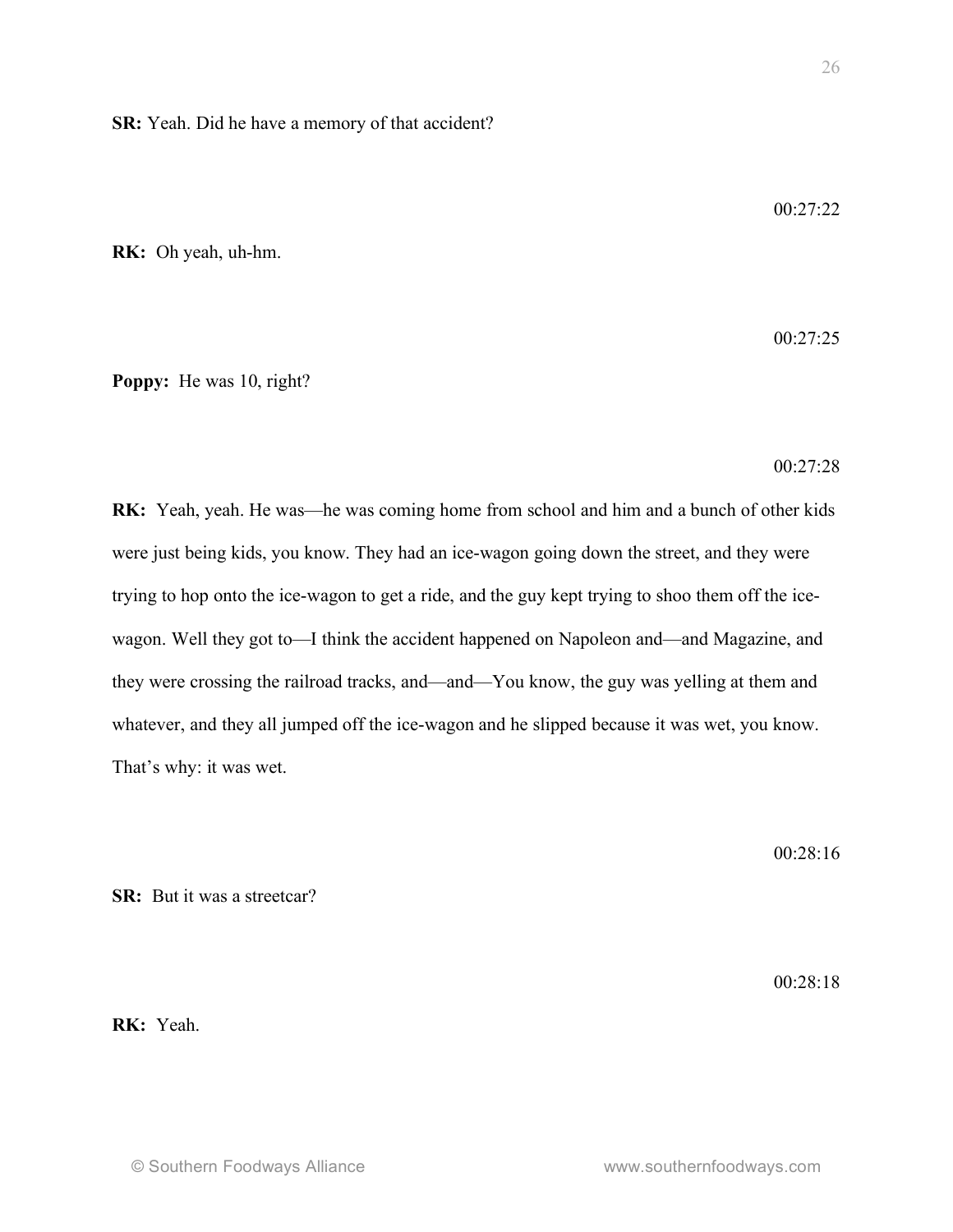| SR: The ice-wagon wasn't a streetcar?                                                                                                                                               | 00:28:21 |
|-------------------------------------------------------------------------------------------------------------------------------------------------------------------------------------|----------|
| <b>RK:</b> No, he was going over the tracks when he—when he fell off.                                                                                                               | 00:28:24 |
| SR: Oh, so there was a streetcar on Napoleon-?                                                                                                                                      | 00:28:28 |
| Poppy: Oh Sara, there was a streetcar that went down—                                                                                                                               | 00:28:33 |
| RK: Streetcars everywhere.                                                                                                                                                          | 00:28:33 |
| <b>Poppy:</b> —every street in the city.                                                                                                                                            | 00:28:34 |
|                                                                                                                                                                                     | 00:28:36 |
| RK: Every—every two streets had a streetcar line. You couldn't—if you—no matter where you<br>lived in the city, you didn't have to walk more than two blocks to get to a streetcar. |          |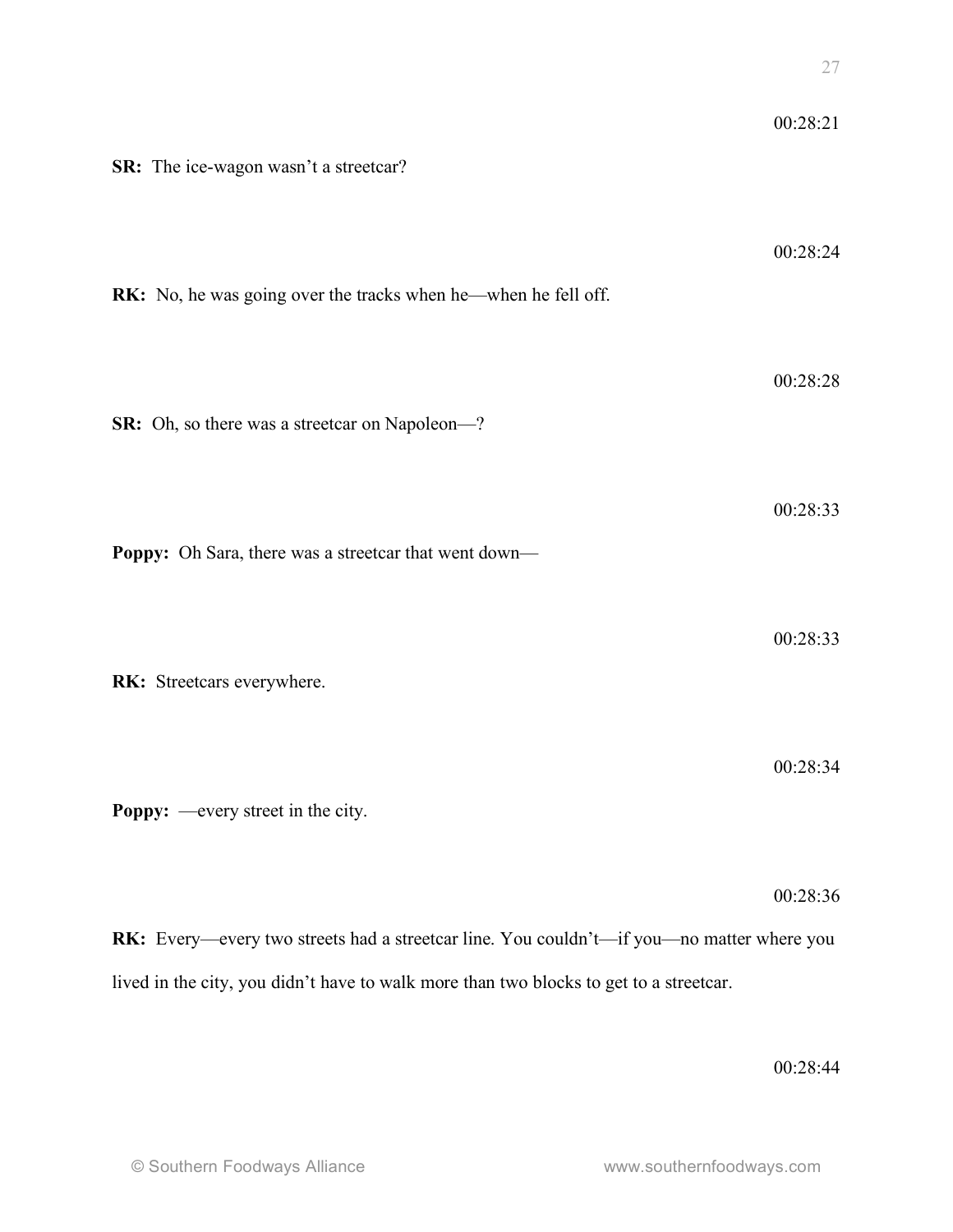|                                                                                             | 00:28:47 |
|---------------------------------------------------------------------------------------------|----------|
| Poppy: Don't you—I think it's on your street where you see where the streetcar tracks were? |          |
|                                                                                             | 00:28:52 |
| SR: Yeah, not—they have that on Annunciation.                                               |          |
|                                                                                             | 00:28:57 |
| Poppy: Okay.                                                                                |          |
|                                                                                             |          |
| RK: What street are you on?                                                                 | 00:28:57 |
|                                                                                             |          |
| SR: Constance.                                                                              | 00:28:57 |
|                                                                                             |          |
| Poppy: Well there you go.                                                                   | 00:28:59 |
|                                                                                             |          |
|                                                                                             | 00:29:02 |
| SR: And maybe they have it on Constance too, but they-                                      |          |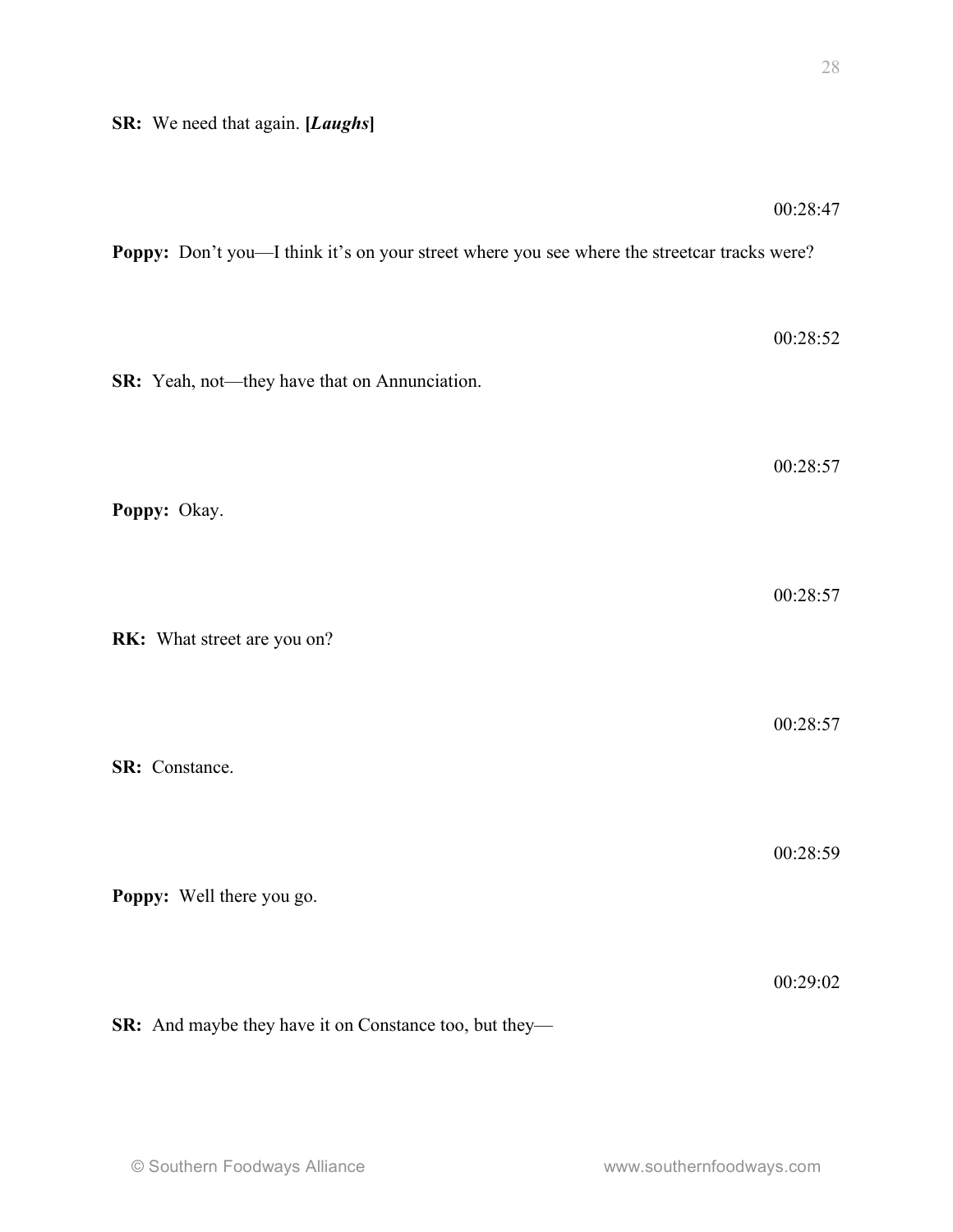## $00.29.02$

**RK:** No, they didn't have a line going down Constance. They had a line on Magazine and they had a line on Laurel.

00:29:07

**SR:** Oh Laurel—it must be Laurel.

00:29:09

**RK:** If you go down Laurel, you can see the middle of the street is different from the sides of the street because they had—they had two tracks. They had one going and one coming up—up Laurel, so if you were on Magazine—I mean if you were on Constance, you either went to Magazine to catch a line or—or Laurel. You were never more than two blocks from a streetcar anywhere in the city.

00:29:29 **SR:** When you were growing up, was that the case?

00:29:31

**RK:** No, streetcars were gone by the time I was—.

 $00.29.33$ 

**Poppy:** Yeah, they took the streetcars out in the '50s or the late '40s—something like that.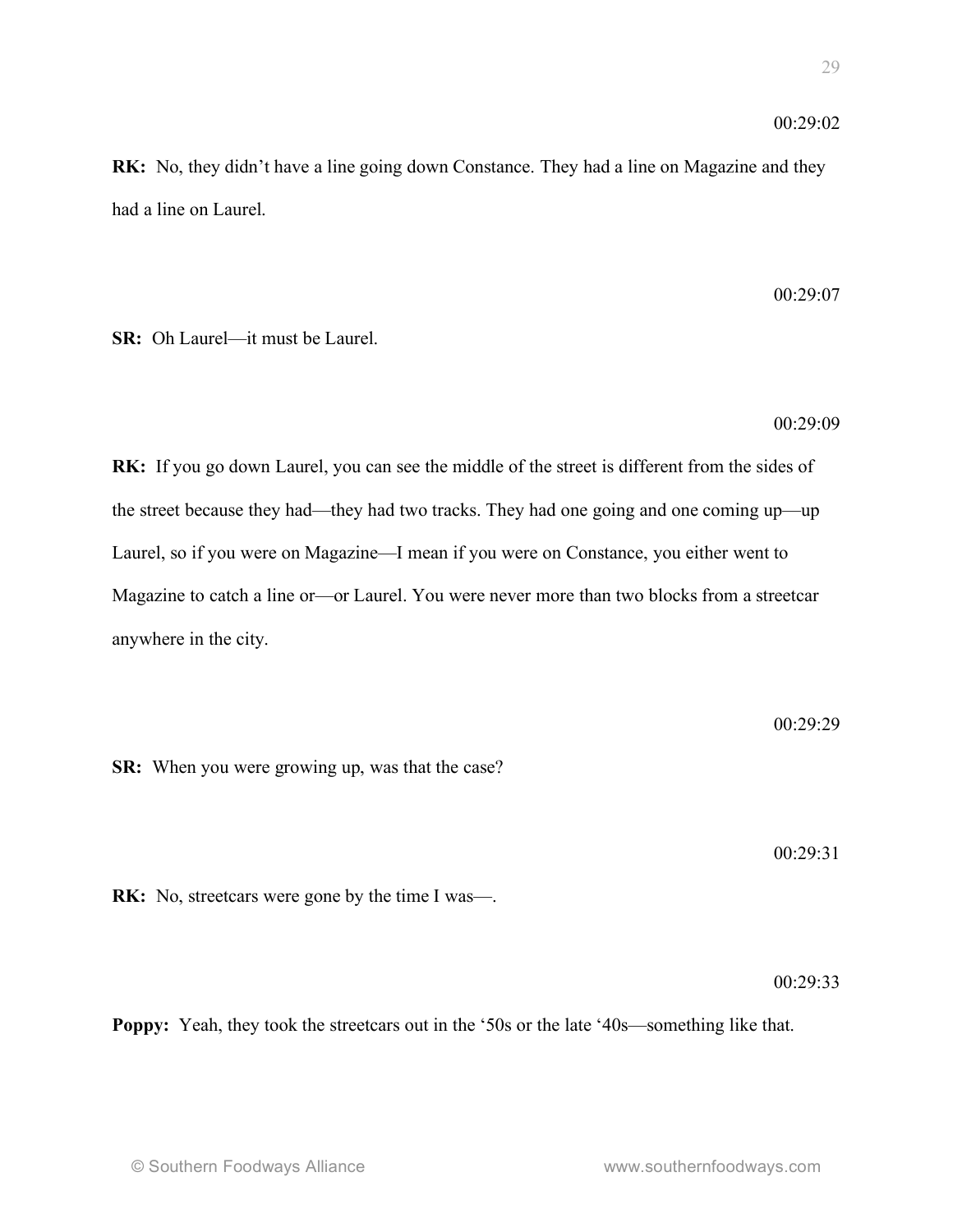**RK:** Something like that; I don't know exactly.

**Poppy:** You know, Ford; you know, the buses—what they did to the whole country.

**RK:** Well they went to—they went to electric buses first. Remember the electric buses?

**RK:** It worked like a streetcar, and they had a line above the street and they had to pull—you know how they have on the streetcar, only it was a bus and it had rubber tires. And that's the way they were.

**SR:** Where did your grandfather live?

00:30:08

**RK:** He grew up down in the Irish Channel on Annunciation as a kid, and then he moved to Magazine Street—5429 Magazine, which was a—it had a shop in the front and, you know, the

**Poppy:** Uh-hm, oh yeah.

 $00.29.41$ 

00:29:39

00:29:51

00:29:52

00:29:46

00:30:06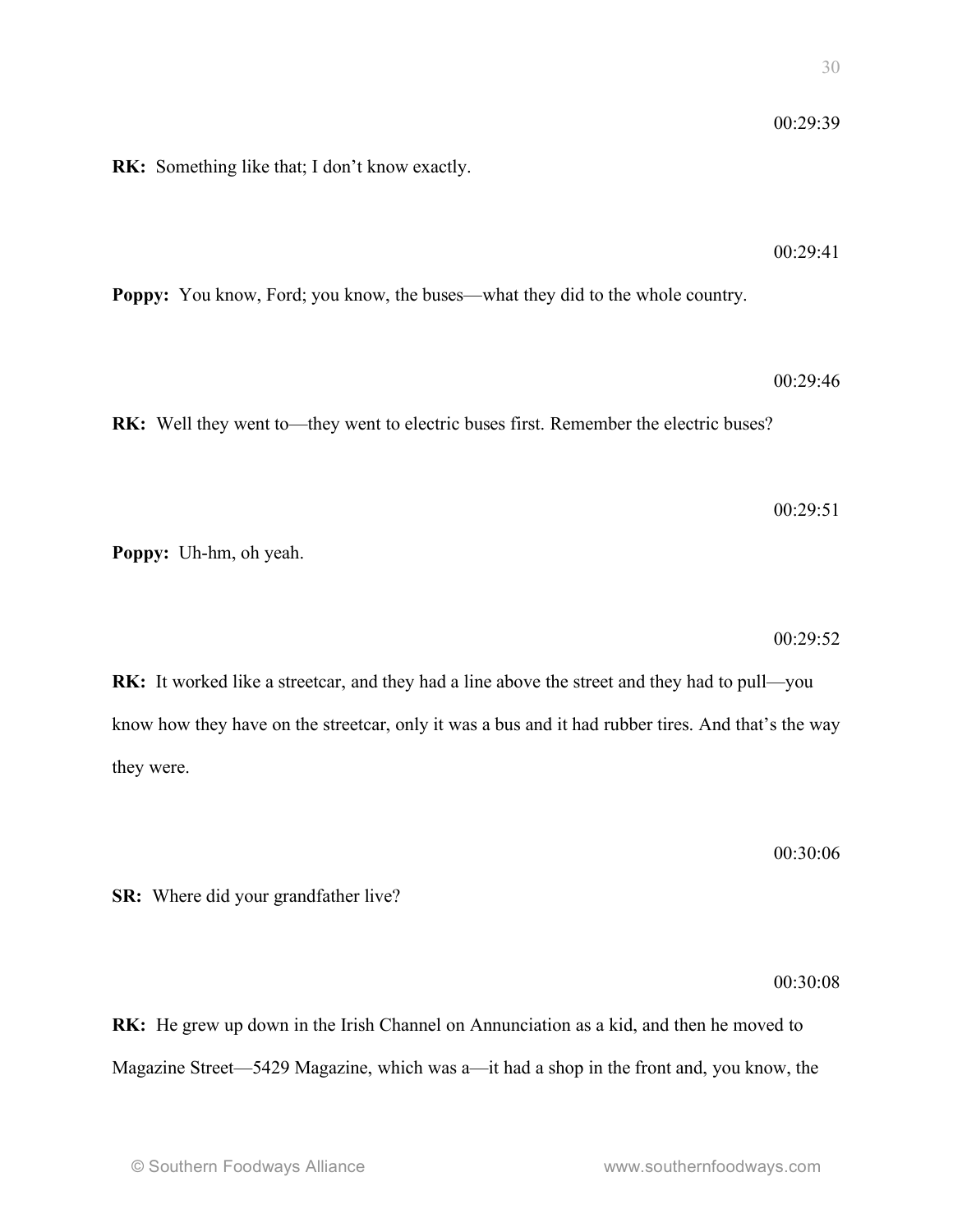00:30:35

00:30:37

© Southern Foodways Alliance www.southernfoodways.com 00:30:39 **SR:** Really? You live in your grandfather's house? **RK:** Yeah. **SR:** I love that house. I love that house because the Roman Candy cart is there. **[***Laughs***]** And so what kind of store did they have? **RK:** Fruit and vegetables; you know, that's what—that's what they were always in, you know. Grandfather sold fruits and vegetables. I mean his dad, my great-grandfather, sold fruits and vegetables 'til he died, you know.

living quarters in the back and upstairs too. And then when he got married he moved to

**Poppy:** Where Ronnie lives.

Constance Street—5510 Constance.

**RK:** Right.

00:30:42

00:30:43

00:30:55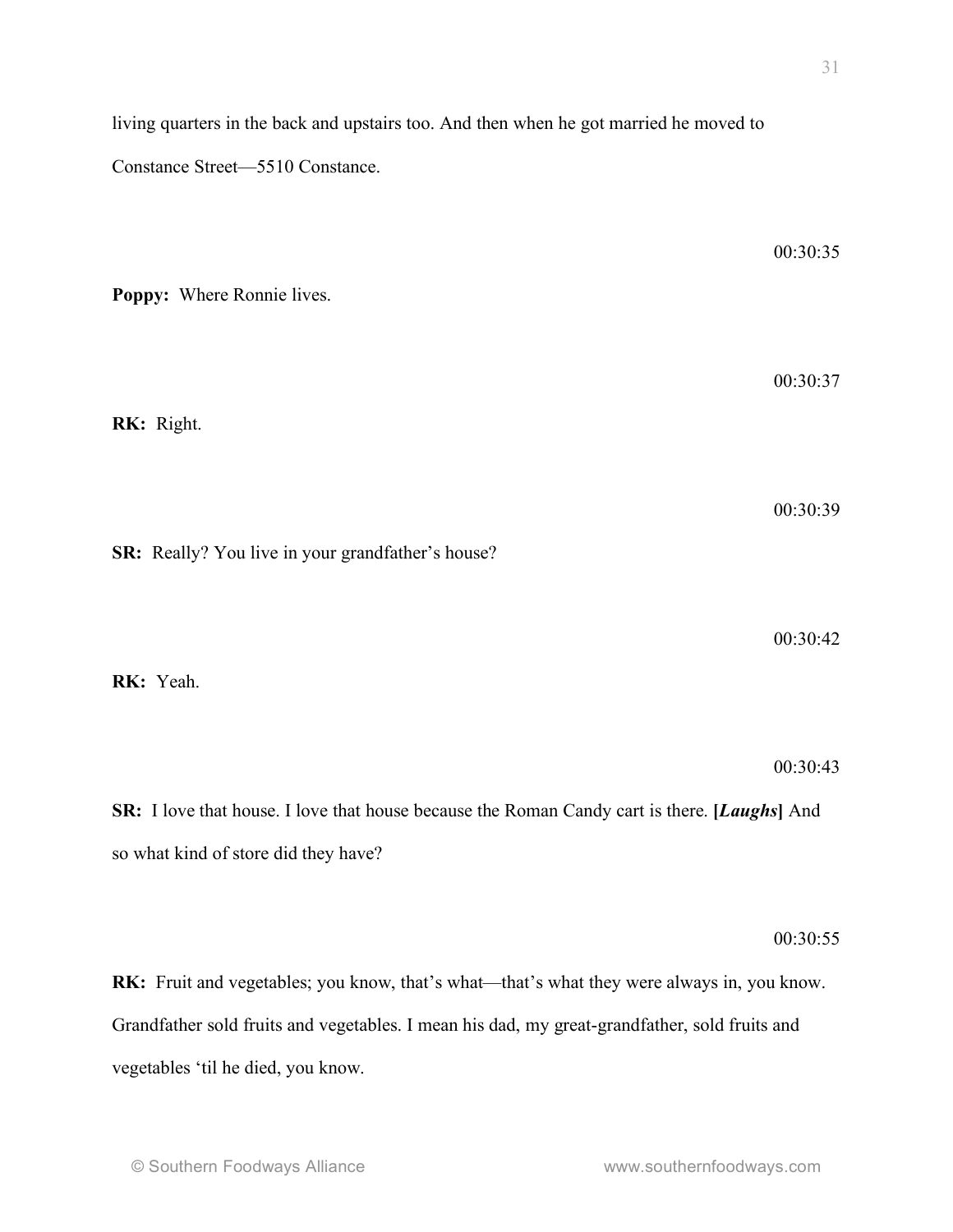**SR:** I heard on—on that pod-cast that there weren't always flavors of the candy.

# 00:31:18

**RK:** Right, originally the candy had no flavor. It was just a base candy that you cooked, and and you pulled it and wrapped it—cut it and wrapped it. It wasn't until the 1940s that people started wanting flavors, you know. The consumer got, I don't know, sophisticated because everything else had flavors. You know and so he—he experimented with a bunch of flavors and settled on just the chocolate, vanilla, and strawberry, because it took people too long to make up their mind, you know, when he had seven or eight flavors—

#### 00:32:04

**Poppy:** A nickel a stick—move on. **[***Laughs***]**

#### 00:32:06

**RK:** Yeah, I mean the object is to make your sale and move. And you've got to move because you're not going to sell that much just sitting in one place, you know, so especially not back then. So he settled on three flavors to make people make up their minds and move on down the street, you know.

### 00:32:26

**SR:** What other flavors did he experiment with? Do you remember any of them?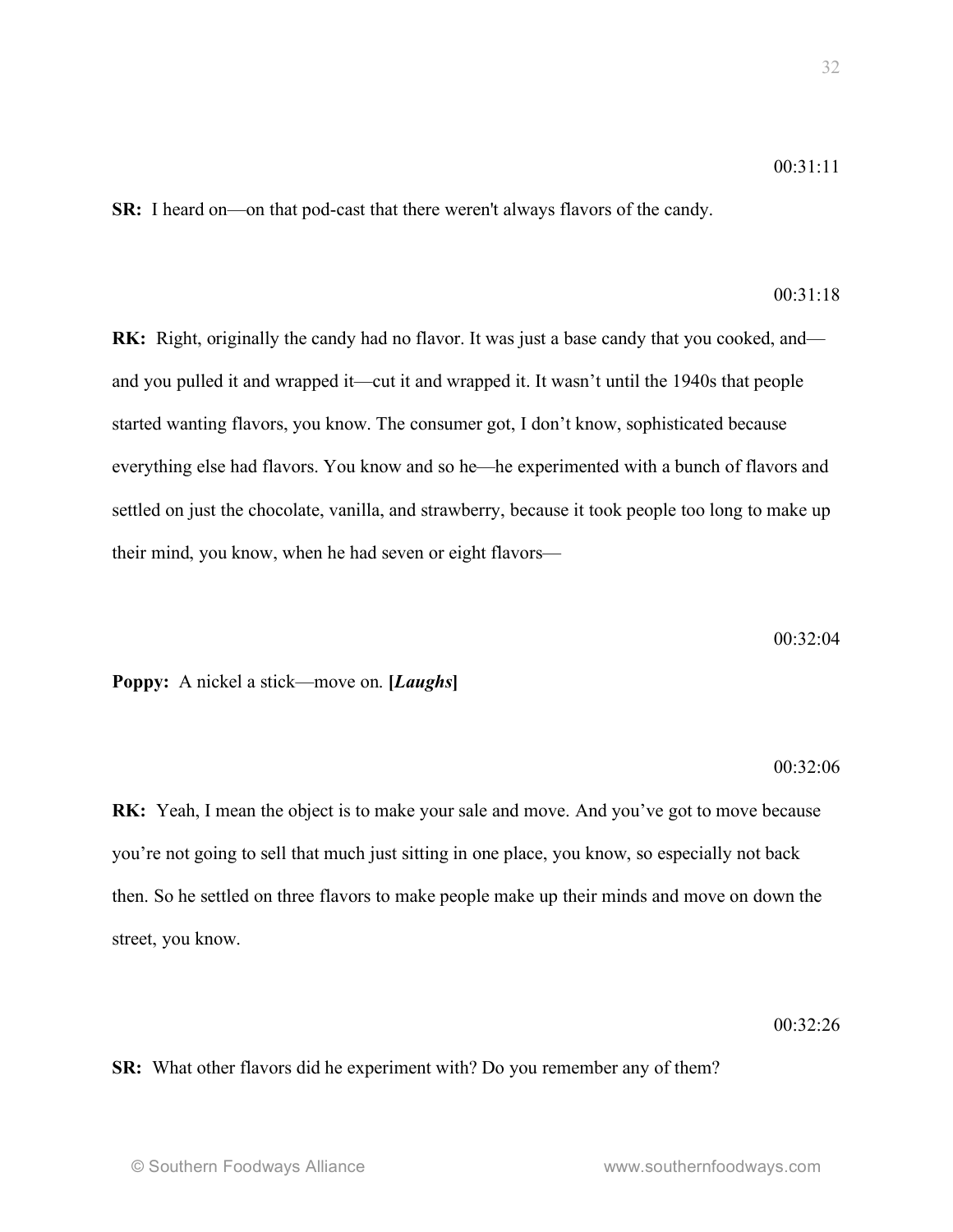**RK:** He tried spearmint and he tried an orange flavor, and I don't know what all else, but he tried several.

**Poppy:** It was amazing.

00:32:39

 $00.32.38$ 

**SR:** And is there—is the recipe written down, or is it all in your head?

 $00.32.44$ 

**RK:** No, it's not written down. My dad knows how to make the candy. Two—two or three of my brothers know how to make the candy. My brother-in-law, who worked for me for 10 or 11 years in the zoo until the storm—he knows how to make the candy. **[***Laughs***]** So—

00:33:07

**SR:** I never saw that. So was he making the candy at the zoo?

00:33:11

**RK:** Yeah. In—in 1983 I wanted to—I decided to try to put a wagon in the mall, you know, and I was trying to get into Lakeside and they wouldn't let me put one in there. I made a deal with the Clearview Mall out in Metairie; so—so I started building this wagon, and I got about three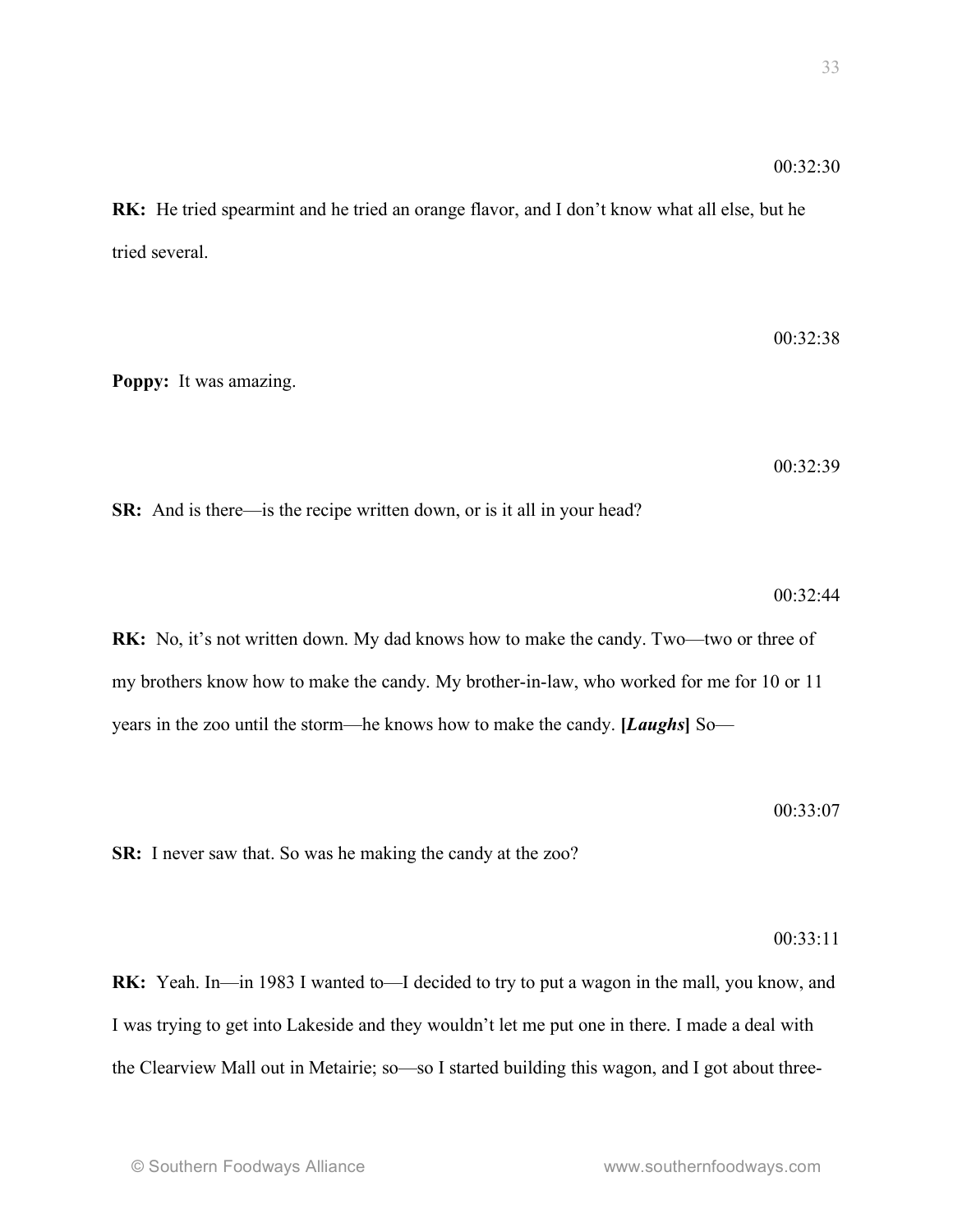quarters of it finished—it was a replica of, you know, the wagon on the street. The only difference was I couldn't find the same fifth-wheel gear, so I had to change the front-end a little bit but not much. But anyway, I just about got the thing built; I was real close and they called me and said well *We gave your spot to somebody else*. I said *No, you can't give my spot to somebody else*. *Oh yeah, we just found somebody who was willing to pay them more rent for that space*, and so they—you know, they just shafted me. So that—that wagon, we finished it and one of my brothers worked it for a while out in Metairie—

 $00.34.22$ 

**SR:** You mean driving it around?

 $00.34.24$ 

**RK:** Yeah, not for long. I mean, he was on the street maybe six or eight months. It was during the World's Fair 'cause I had the original wagon inside the World's Fair at the Italian Village for those six months, and he was on the street with the other one. And after—after the fair was over, I went over to the zoo and talked to them and they liked the idea, so we put it in there and it's been in there ever since.

 $00.34.56$ 

00:34:57

**Poppy:** It's a perfect marriage.

**SR:** It's in there now?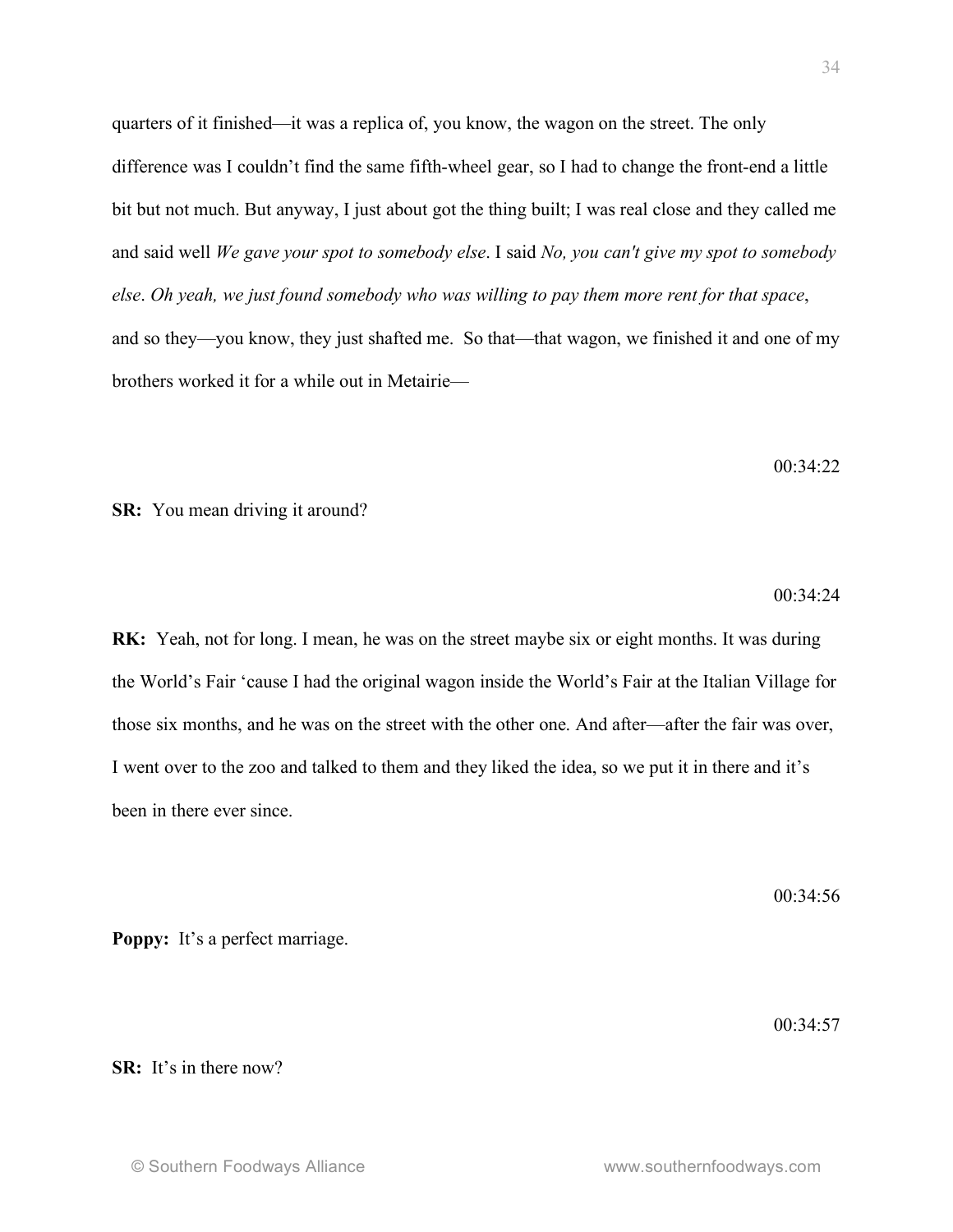**RK:** Yeah, uh-hm.

00:35:00

00:35:03

**SR:** But does it stay still? I've never been in the zoo.

**RK:** Yeah, it doesn't—I move it from time to time for special events. I mean, you know, sometimes they don't want it in the spot that it's in and so we move it a little bit. We roll it and we move it around, but mostly it stays right where it is.

00:35:20

**SR:** Okay. And who's—who's working that now?

00:35:25

**RK:** Well, since Katrina I work there when I think there's enough people for me to be there. Other than that, on weekends I have some high school girls that work it.

**Poppy:** You know that was Taffy Tooker's first job.

00:35:42

00:35:39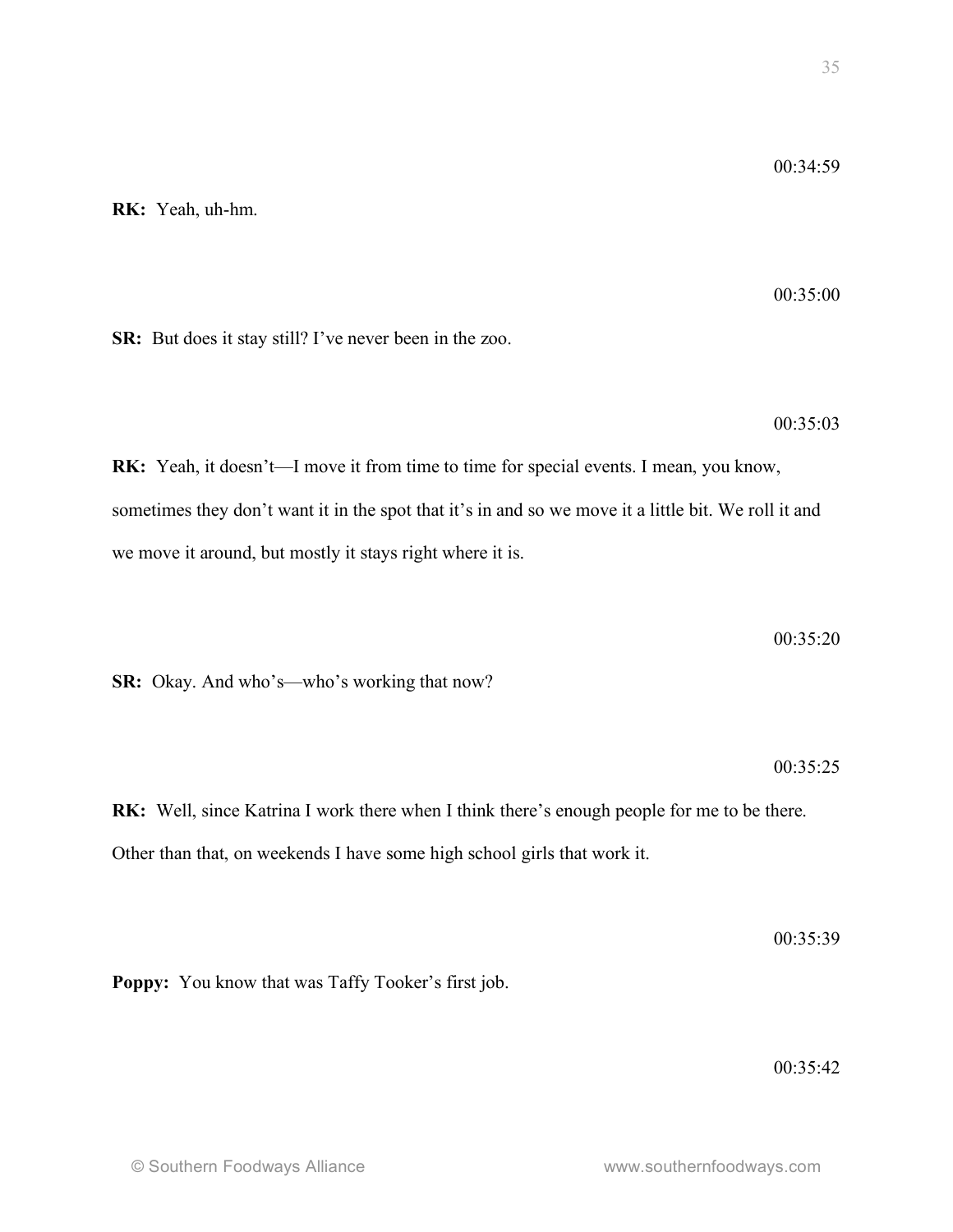**RK:** That's right; she did that. Oh, that's where she got her name.

| Poppy: That's her professional name: Taffy Tooker.                                                                            | 00:35:45 |
|-------------------------------------------------------------------------------------------------------------------------------|----------|
| SR: Oh, so Poppy's daughter works there. [Laughs]                                                                             | 00:35:47 |
| RK: This summer here was the first summer without Ola. I had—I had somebody in there every<br>day, six days a week, you know. | 00:35:49 |
| SR: The first summer without what?                                                                                            | 00:36:01 |
| RK: Without Ola, my brother-in-law who used to work there.                                                                    | 00:36:04 |
| SR: Oh, Ola.                                                                                                                  | 00:36:07 |
|                                                                                                                               | 00:36:08 |

**RK:** Which helped me out a lot. Yeah, that was his name: Ola.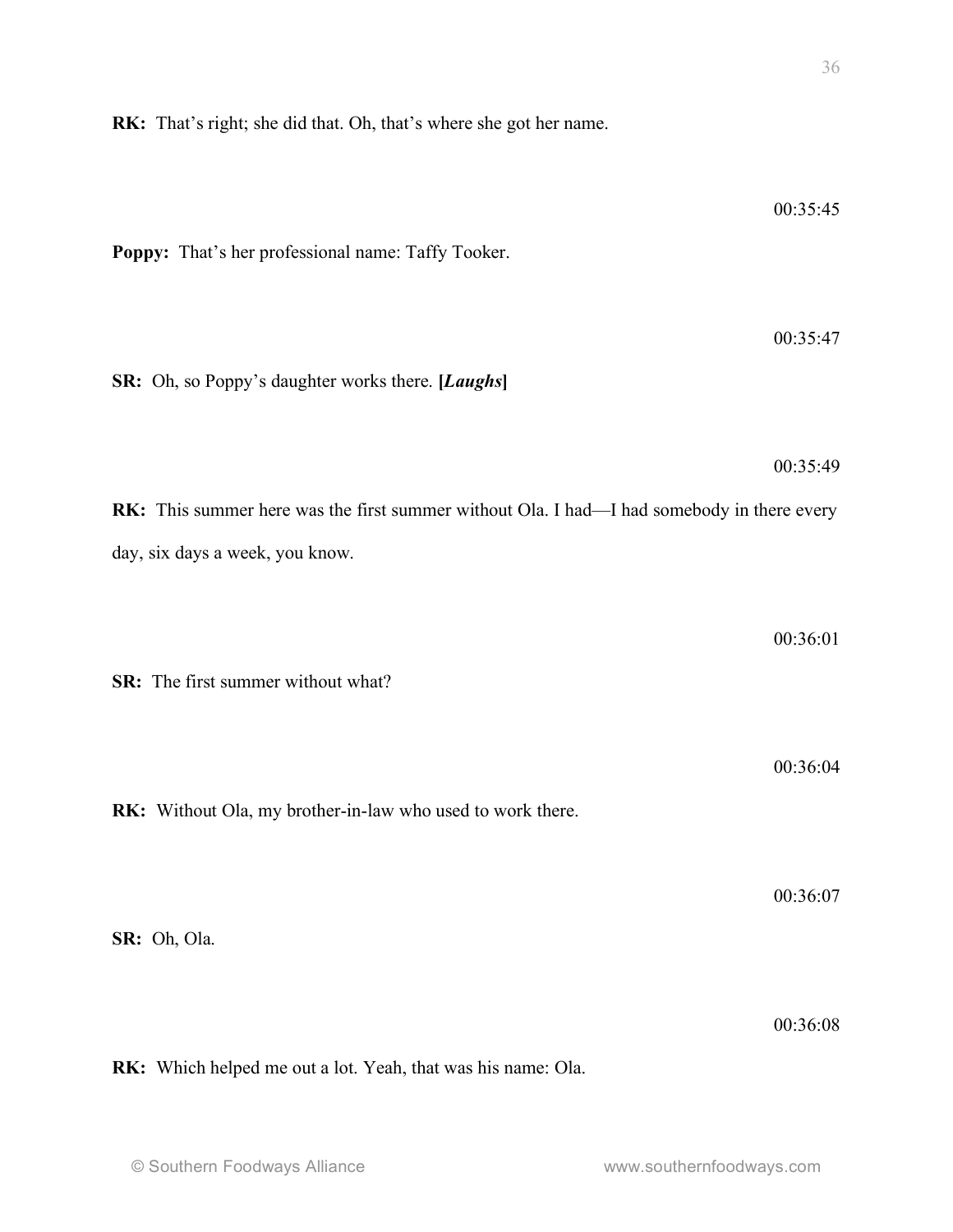|                                                                                           | $\cup$ 1 |
|-------------------------------------------------------------------------------------------|----------|
|                                                                                           | 00:36:12 |
| SR: How do you spell that?                                                                |          |
|                                                                                           | 00:36:12 |
| <b>RK</b> : O-l-a.                                                                        |          |
|                                                                                           | 00:36:13 |
| SR: Oh, okay. I don't know that name.                                                     |          |
|                                                                                           | 00:36:14 |
| Poppy: And he's up in Mississippi now.                                                    |          |
|                                                                                           | 00:36:17 |
| RK: He's in Alabama.                                                                      |          |
|                                                                                           | 00:36:20 |
| Poppy: Alabama.                                                                           |          |
|                                                                                           | 00:36:21 |
| RK: But you know, so right now there's nobody in the zoo during the week, and so I'm just |          |
| working it on weekends now, you know. And probably next month some of the school groups   |          |

and I'll work that for a half-day, you know, 'til one or two o'clock, and then I'll come home and

will start coming in, you know, with their field trips, and so I'll probably have to go over there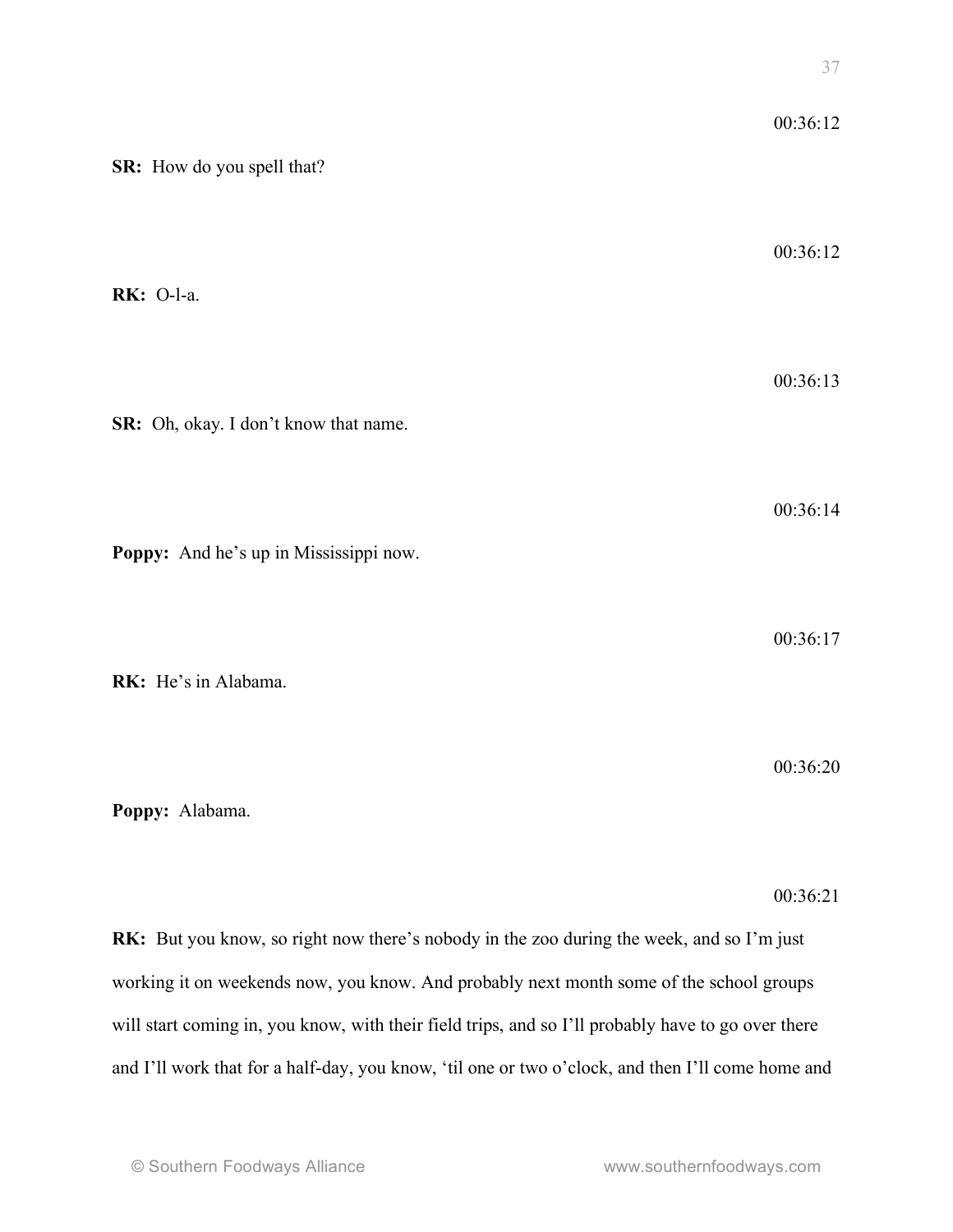$00.36.54$ 

00:36:59

00:37:06

hitch up the mule and go out and work the second half of the day out on the street—is what I'll have to do.

**SR:** What is your—what are your routes like on the street? Where do you go?

**RK:** Well ain't much of the city left right now. **[***Laughs***]**

**Poppy:** The route is smaller now. **[***Laughs***]**

00:37:08

**RK:** Yeah, so you know I'm uptown now. I'm going to build some new wheels pretty soon, and I'll be able to move around a little bit better and go downtown and go, I guess, down in Bywater—what do they call it?

00:37:31

**Poppy:** Uh-hm, Bywater.

00:37:34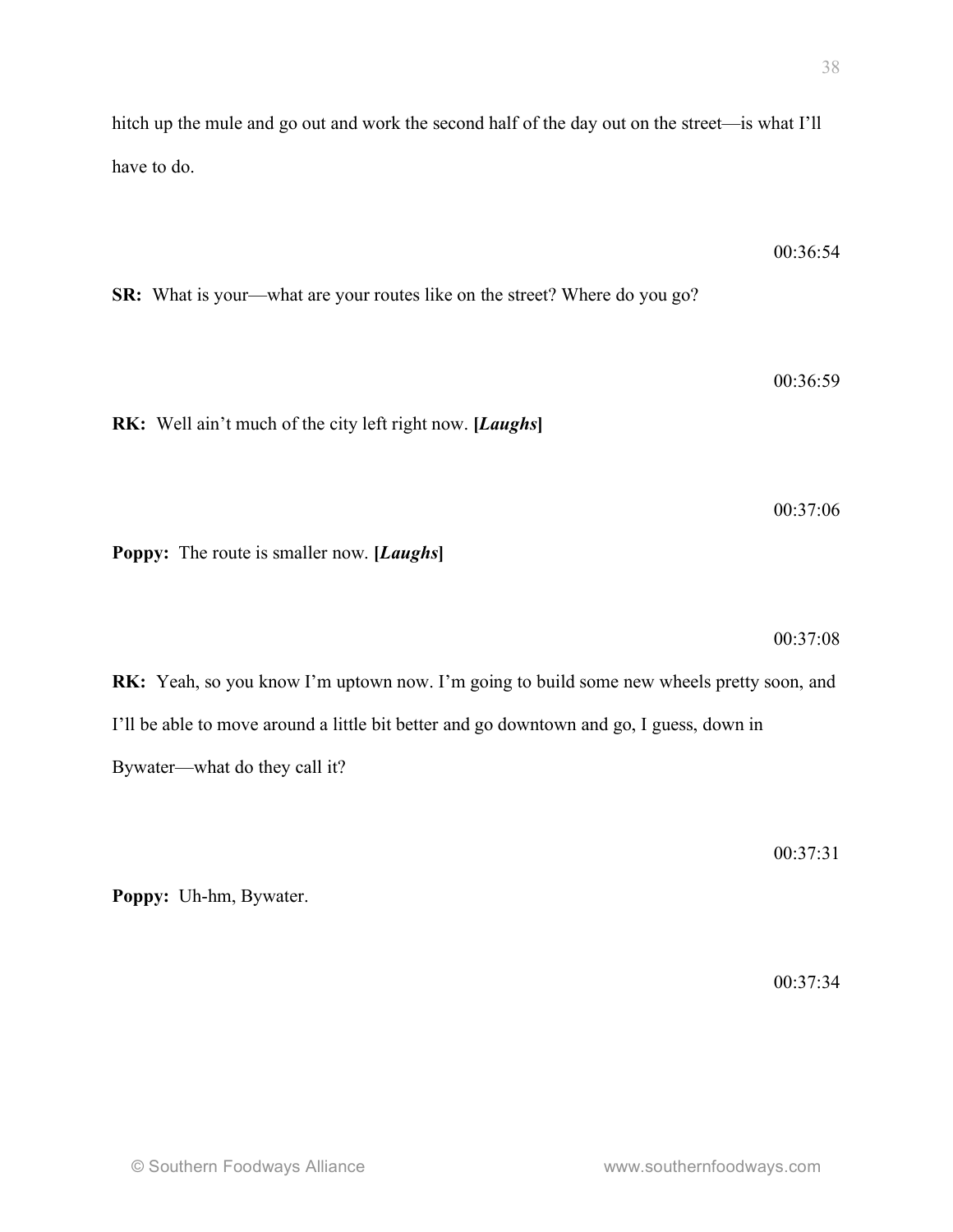**RK:** Yeah. I mean, Grandpa worked everywhere—everywhere you could work in the entire city. His—his boundaries were Chalmette, over to Causeway Boulevard, and from the river across the river; he used to get on the ferry and go to Algiers and—and Gretna. So he was—

 $00.37.55$ 

**Poppy:** It was a weekly route, right. Did he—?

#### 00:37:59

**RK:** Normally yeah. It would take him a week—sometimes more than that—a week and a half—to work every route. Now he would have two or three animals, you know. He never had just one—one horse or mule until he was old, and then he only had one, but he didn't work every day after that. When—when he worked every day, there would be one or two horses home resting while one was working, so every day he had a fresh animal to work with. And he used to go—he used to go everywhere. **[***Phone Rings***]**

#### 00:38:32

**SR:** Well before Katrina, would you—did you go to like Lakeview and—?

#### 00:38:38

**RK:** Yeah, yeah. We used to go to Lakeview and Gentilly and pretty much my—my outer boundary was the Industrial Canal. I couldn't get over that anymore, you know. 'Cause Grandpa used to take the ferry over the Industrial Canal, and there's no ferry anymore. You can't take the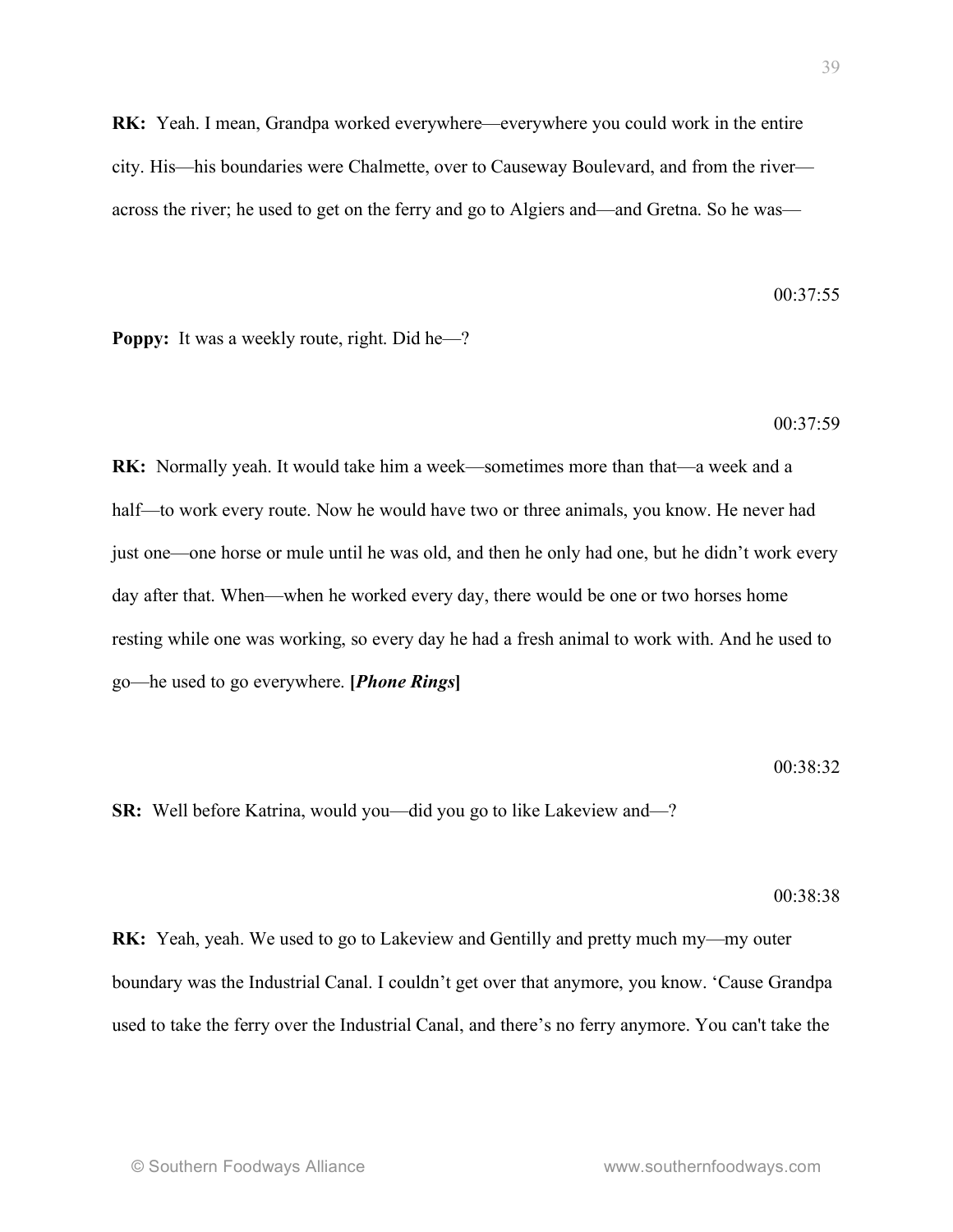bridge; it's got a grate on it, and the mule is not going to walk over the grate. That ain't going to happen.

**SR:** Really?

00:39:06

00:39:05

**RK:** Oh yeah. If she can see through it, it ain't safe, I can tell you. **[***Laughs***]**

00:39:12

**SR:** Ah, smart.

00:39:14

RK: So in some areas I just couldn't work anymore, you know. We used to make a lot of money down in the 9<sup>th</sup> Ward, but I ain't worked the 9<sup>th</sup> Ward since the '70s, you know.

00:39:25

**SR:** Because of safety?

00:39:27

**RK:** Oh yeah, you'll never get out. You can—you can make money, but you'll never get home with it, but you can make it. **[***Laughs***]** So you know—so I—my area was cut down. I worked actually less territory than my grandfather did 'cause I didn't have a choice. That's just the way it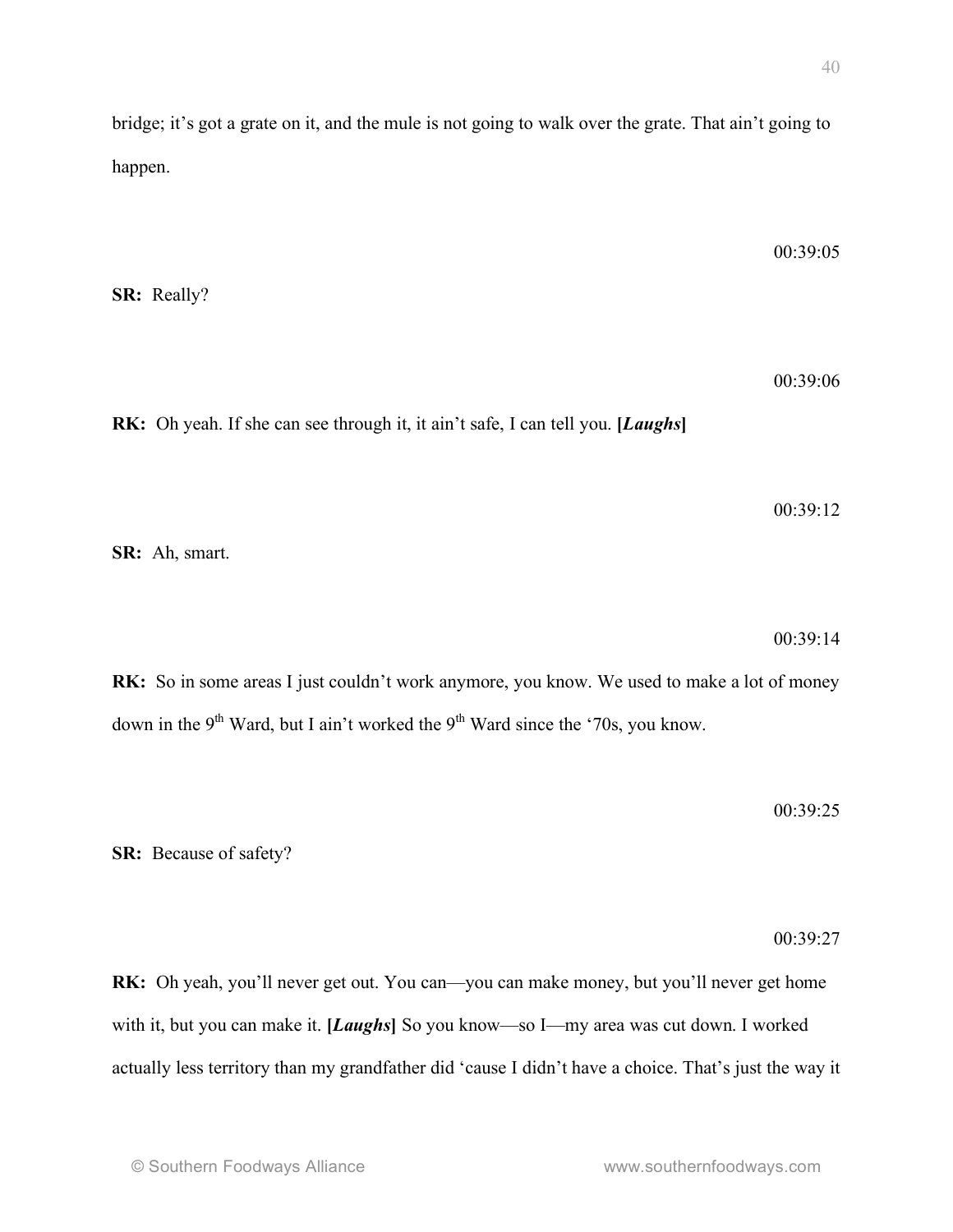is, you know; the interstate caused a lot of problems too. When they cut the interstate through, it cut right through the middle of the city, you know, and the only way to get on—on the other side of that was either to go on Carrollton Avenue or—or what is it Broad? Not Broad but Napoleon. No, it was Broad—by the time you go over the overpass it's Broad, isn't it? You either had to take an overpass or an underpass, was the only way to get—.

**Poppy:** That's hard; that's very hard.  $00.40.21$ **SR:** Well what about—would you go to Mid-City? **RK:** Yeah, I worked Mid-City all the time. 00:40:24 **SR:** And would you, like, go up Carrollton that whole way where it gets real busy like that? How would you get there?

### 00:40:28

**RK:** No, I wouldn't go up the whole way. I mean, from my house it was quicker to go up by Octavia Street; go straight up Octavia, and when you get to Washington Avenue or Palmetto—

00:40:19

00:40:22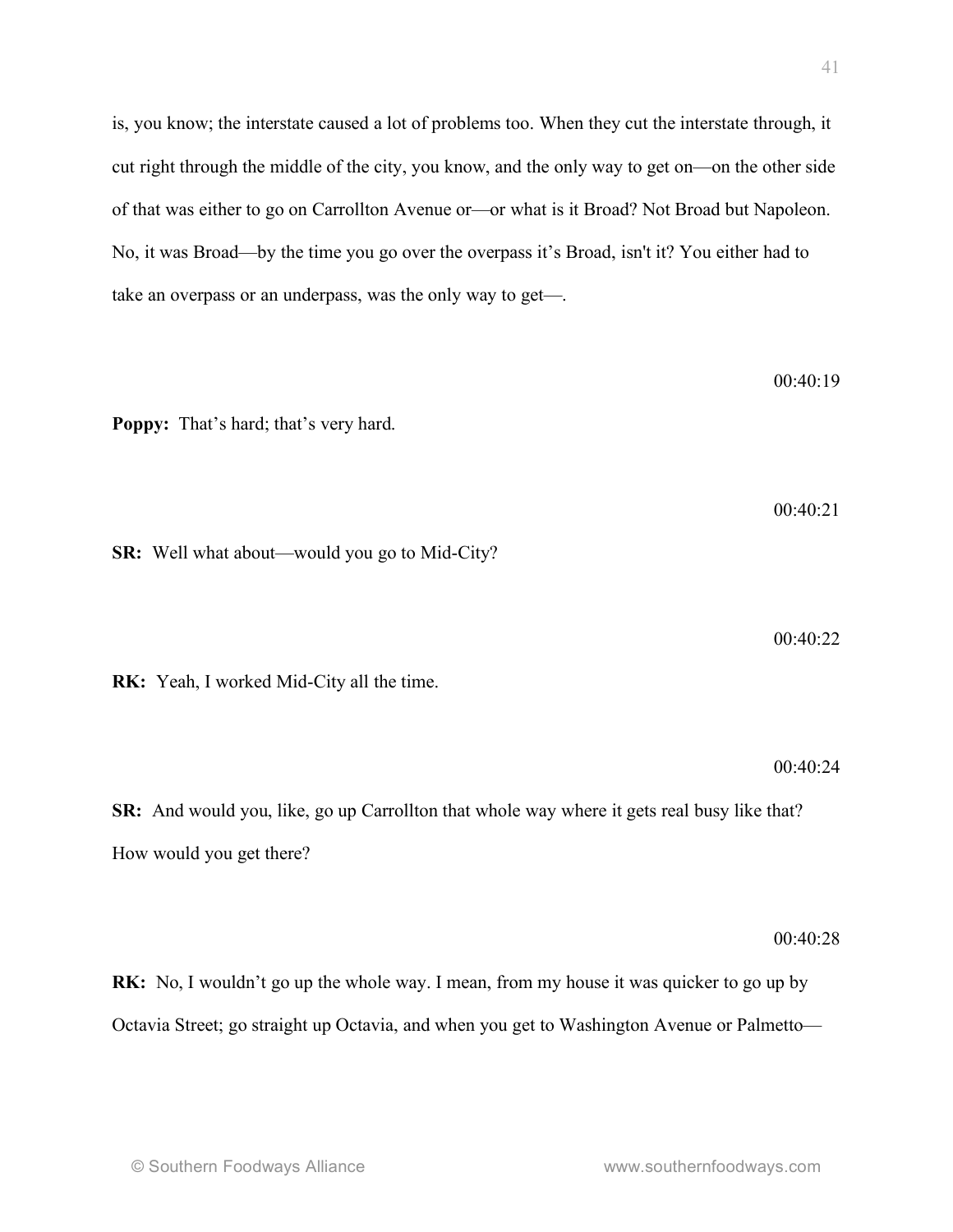whatever you want to call it—hen you would cut over to Carrollton, and then you'd go under the underpass and—.

 $00.40.47$ 

00:40:54

**SR:** You would do that with a mule? It just always seems really hairy there in a car.

**RK:** Yeah, it is hairy. But, you know, that's life. **[***Laughs***]**

**SR:** Yeah. Have you ever had an accident?

00:41:02

00:40:58

**RK:** Yeah, well, there's been several people ding the wagon up, but only one that was bad. I mean, I had somebody knock the wagon over.

00:41:13

**Poppy:** Gosh **[***Emphasis Added***]**. Where was that?

00:41:16

**RK:** That was on Laurel Street. The day, it was a rainy kind of a day and I had been working…hmm, a few hours I had been out on the street. And so I pulled over 'cause it was raining hard, too hard. You know if it's just raining, a little bit usually it helps; you make more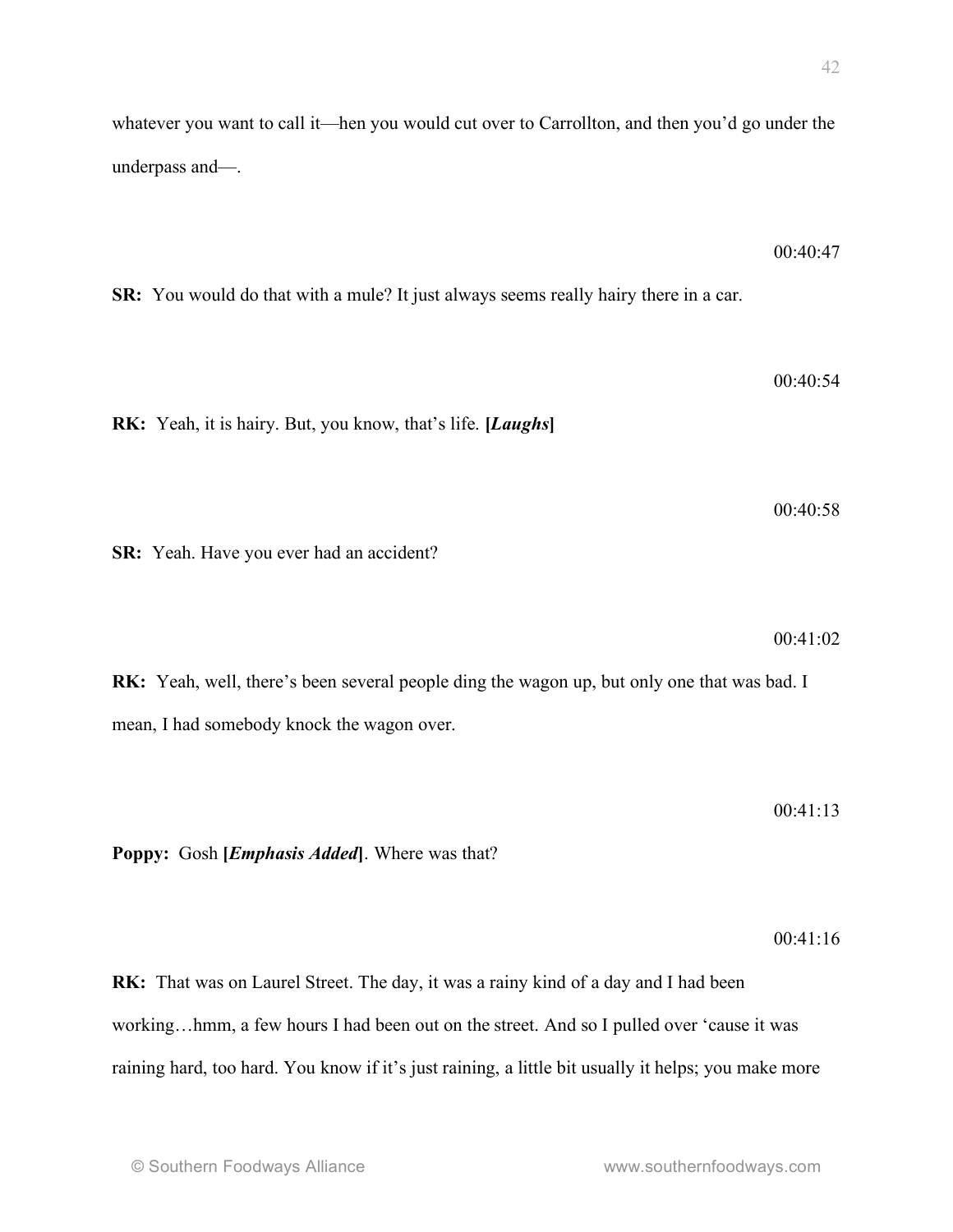money 'cause people are in their house and they're not going anywhere, so you ring the bell and they'll come out with an umbrella and buy candy. Well when it starts really raining hard they then that stops. So anyway, it was raining hard, so I pulled over and I was just making some candy on the side of the road. The rain had stopped and I was about to leave, and some guy just hit me. He was 86 years-old—85 years-old, legally blind. He was—

**Poppy:** Oh gosh. **[***Laughs***]**

**RK:** Two hundred over four hundred vision or something, and he just didn't see it and plowed right into it; so that was that.

**SR:** But you were okay?

**Poppy:** How about the animal?

**RK:** I'm here.

00:42:23

00:42:25

 $00.42 \cdot 10$ 

00:42:08

00:42:21

00:42:22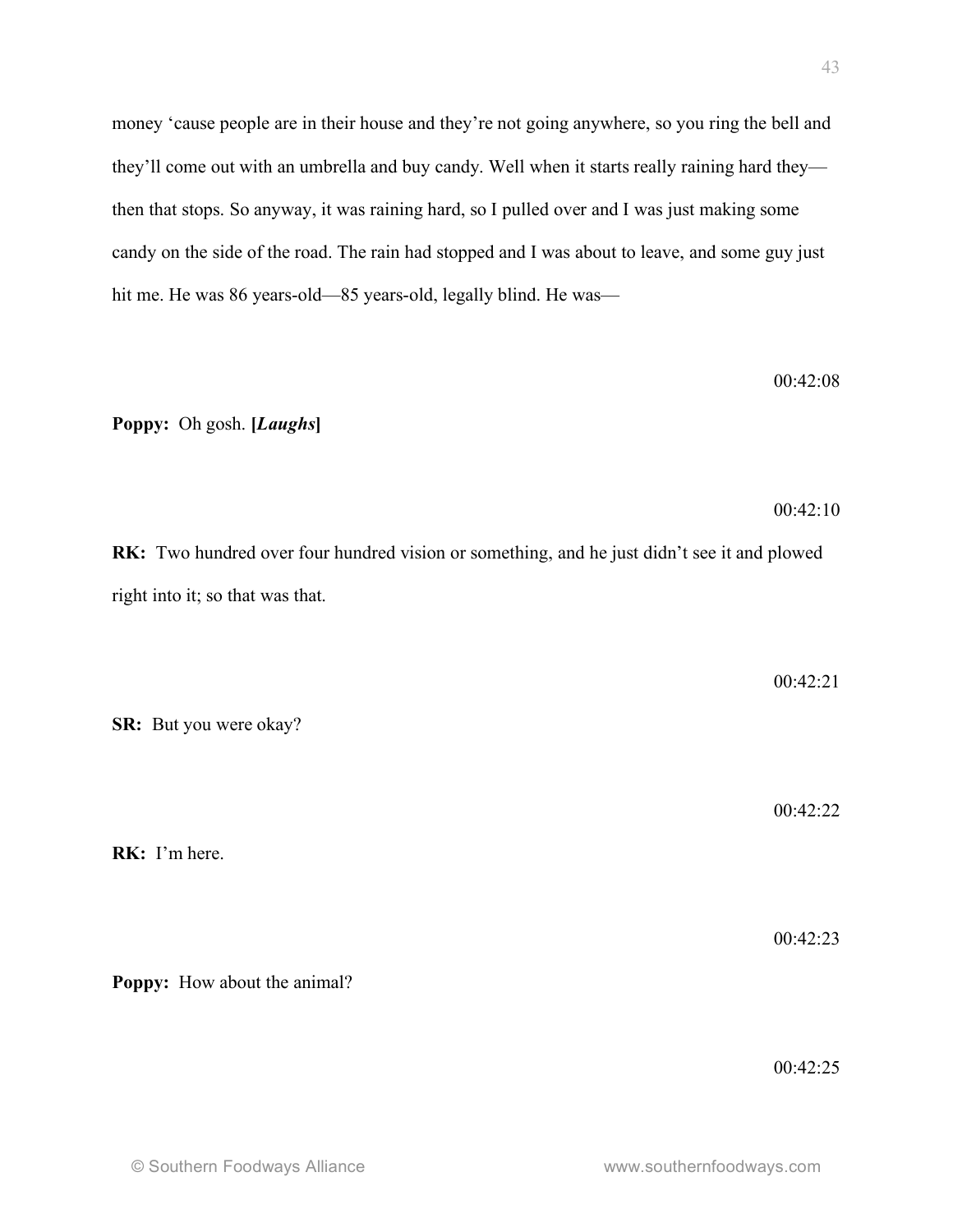**Poppy: [***Laughs***]**

**RK:** And go catch her.

**SR:** Aw.

**RK:** The mule was all right. She—her—her hind quarters were pretty sore because he ran right into the back of the wagon, and so that was—

 $00.42.35$ 

**Poppy:** And she must have been compromised.

00:42:37

**RK:** Well it pushed it forward, and one of the things that happened was there was—on the fifth wheel gear, you know the front wheels that swivel, there's only one pin that holds that whole thing together. It's a king pin, which was you know, big around as a quarter; it's pretty big. But it—it broke. And once he popped out, the wagon was in two pieces, and so the back end flipped up and she went running down the street with the front-end of it. I had to get out and chase her.

 $00.43 \cdot 12$ 

 $00.43 \cdot 14$ 

00:43:14

00:43:17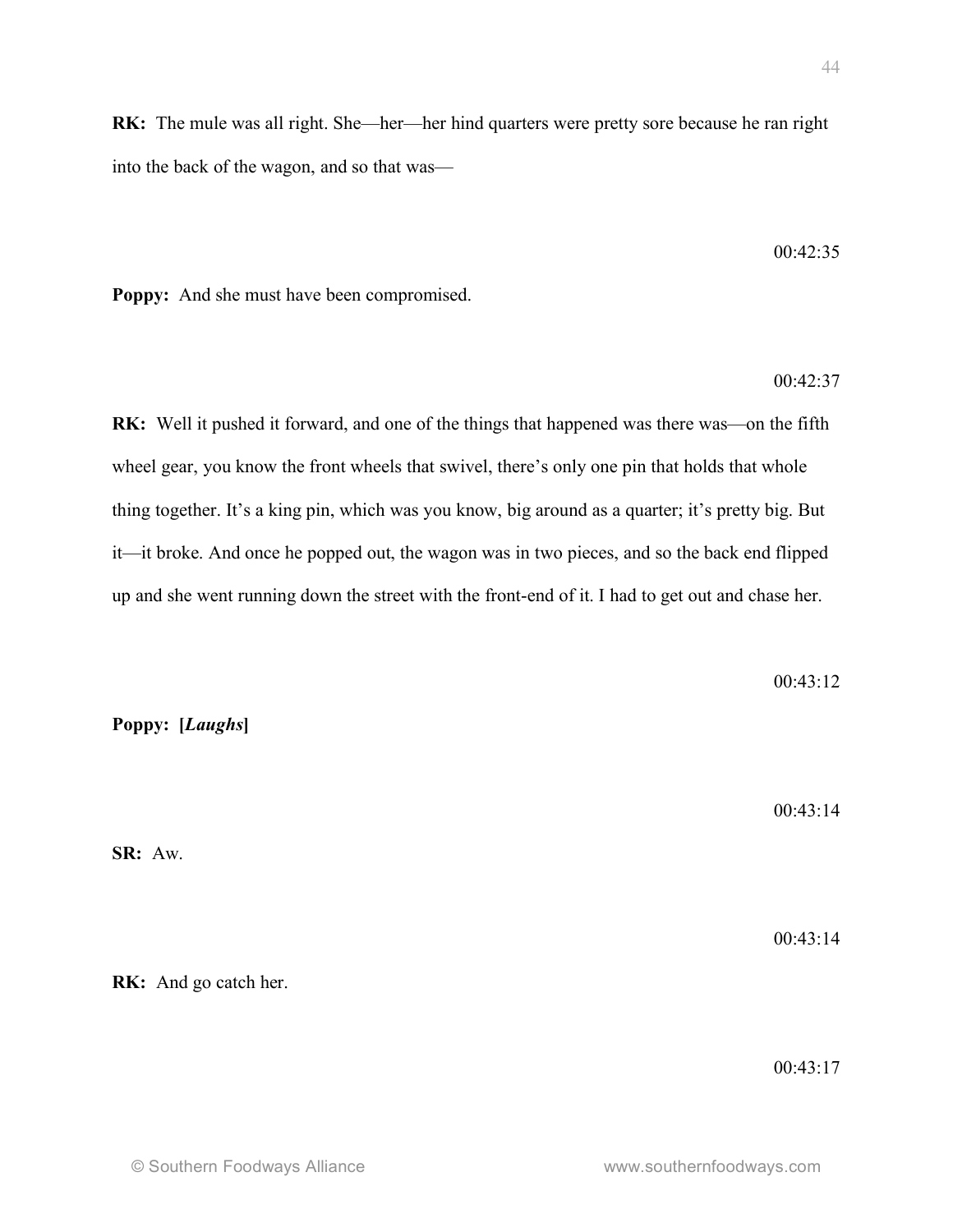**SR:** So I know that after Katrina, she was on the Northshore for awhile while you fixed up the stable.

 $00.43.22$ 

**RK:** Yeah, yeah. She—well, it was just a mistake on my part. Normally what I do if I leave town, if I'm going on vacation or taking a trip, or for any reason whatsoever if I'm not going to be in town, I would take the mule and put her over at Cascade Stables at Audubon Park. Not a problem; I've been doing it for years. They never leave, no matter what; they will not leave. So it turned out they were renovating the whole place; they tore all the barns down and moved all the horses out, and so they were in the process of renovating their—their place. Well the storm is coming, so I'm starting—I start calling other places around town, you know, other stables. There is no place to keep a horse or a mule; they're all full because all these horses from Cascade they have about 50 or 60 head of horses over there—all moved out and filled all the spaces up that were empty everywhere. And so that was it; I couldn't get a trailer and I couldn't put her anywhere. So the storm is coming and I'm thinking *All right, what the hell; it's like every other storm: two or three days, you know, and that will be it.* Well it didn't work out, but I gave her—I gave her enough food and water to last two or three days. Well luckily, I got in touch with some guy who stayed, and he lived on State Street. That was a miracle, just getting a phone call into the guy.

 $00.45.05$ 

**SR:** Yeah.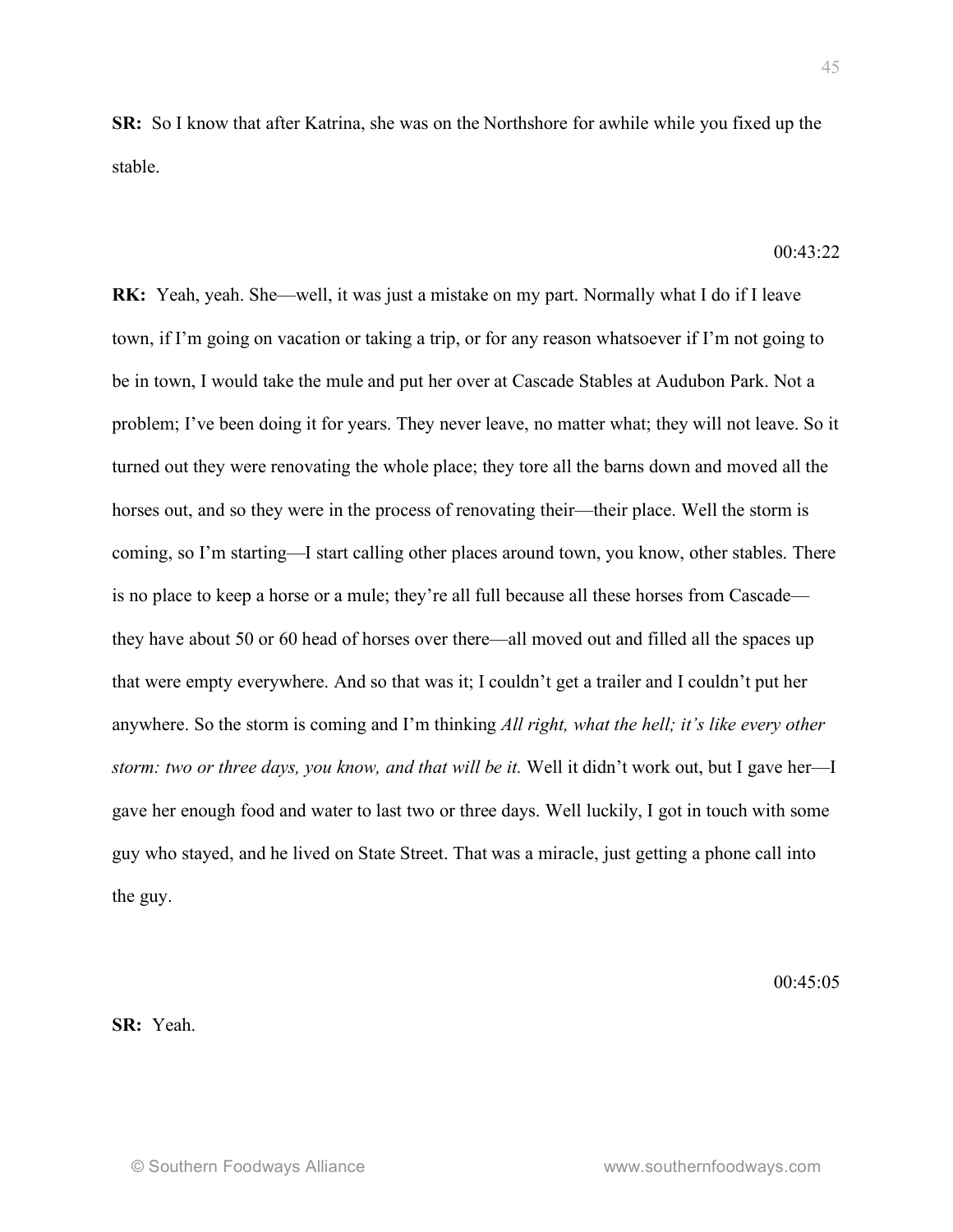**RK:** But he went over there and fed the mule, you know, and gave her water until the animal rescue people could get there and get her out of there. They took her to Gonzales, to Lamar Dixon.

 $00.45.21$ **Poppy: [***Laughs***]** Is that where she went with the dogs and cats and everybody else? 00:45:25 **RK:** Uh-hm, and then from there, you know, we were able to pick her up and bring her out to my friend's place. I don't know; that's the way it went. 00:45:35 **SR:** And so what does she think of being back in city life? 00:45:39 **RK:** She likes it. 00:45:40 **SR:** She does? 00:45:42

**Poppy:** Oh good. **[***Laughs***]** Well that's unanimous.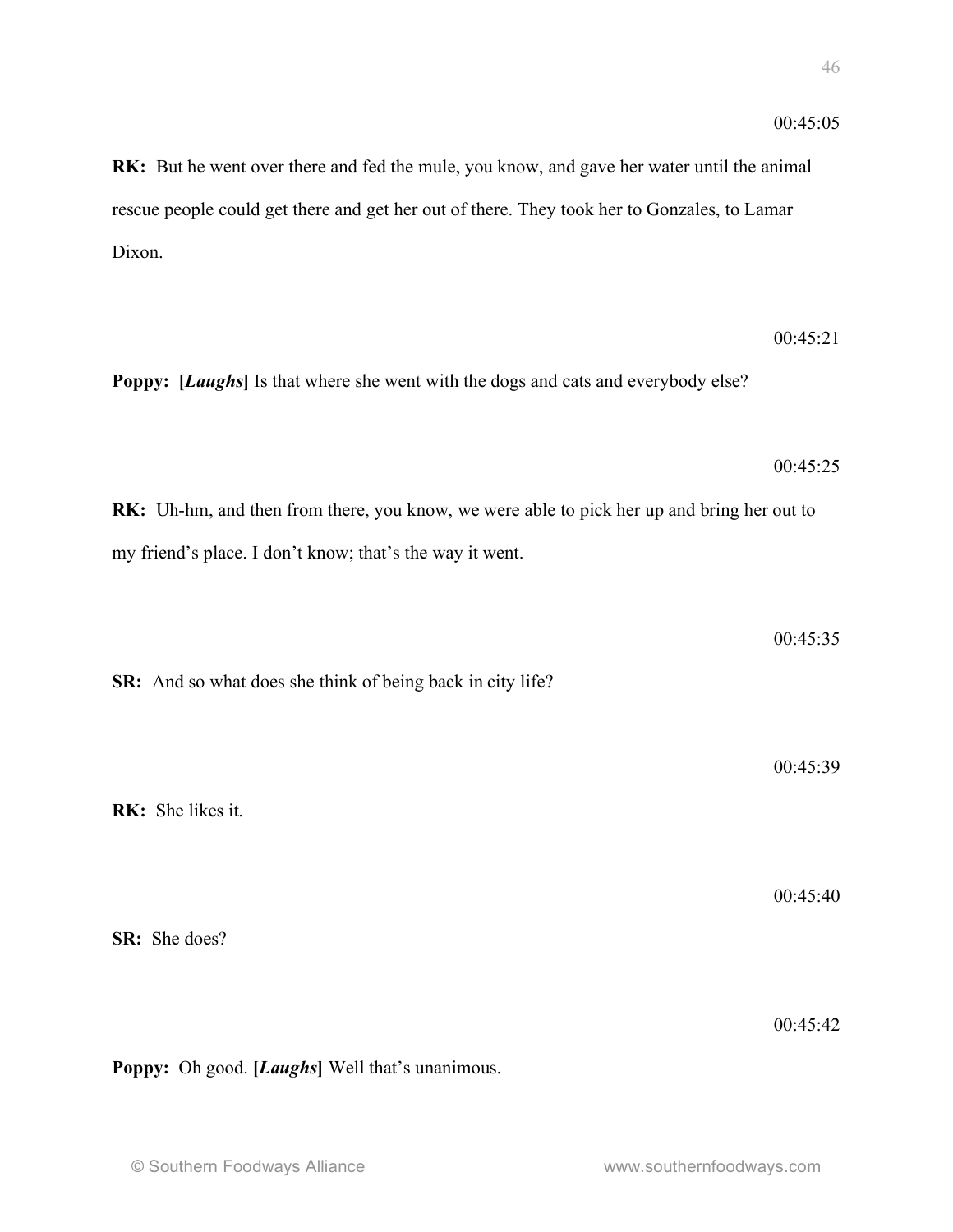| RK: She's happy to be back.                                                                     | 00:45:45 |
|-------------------------------------------------------------------------------------------------|----------|
| Poppy: Everybody likes it—everybody likes it.                                                   | 00:45:45 |
| SR: I got two phone calls: I just saw the mule!                                                 | 00:45:49 |
| Poppy: Isn't that great? [Laughs]                                                               | 00:45:53 |
| RK: That is great.                                                                              | 00:45:53 |
|                                                                                                 | 00:45:58 |
| SR: Yeah, it's fantastic. So your grandfather, I mean, was this—this is basically how he raised |          |
| his family, huh, selling candy?                                                                 |          |

00:46:12

**RK:** Oh yeah.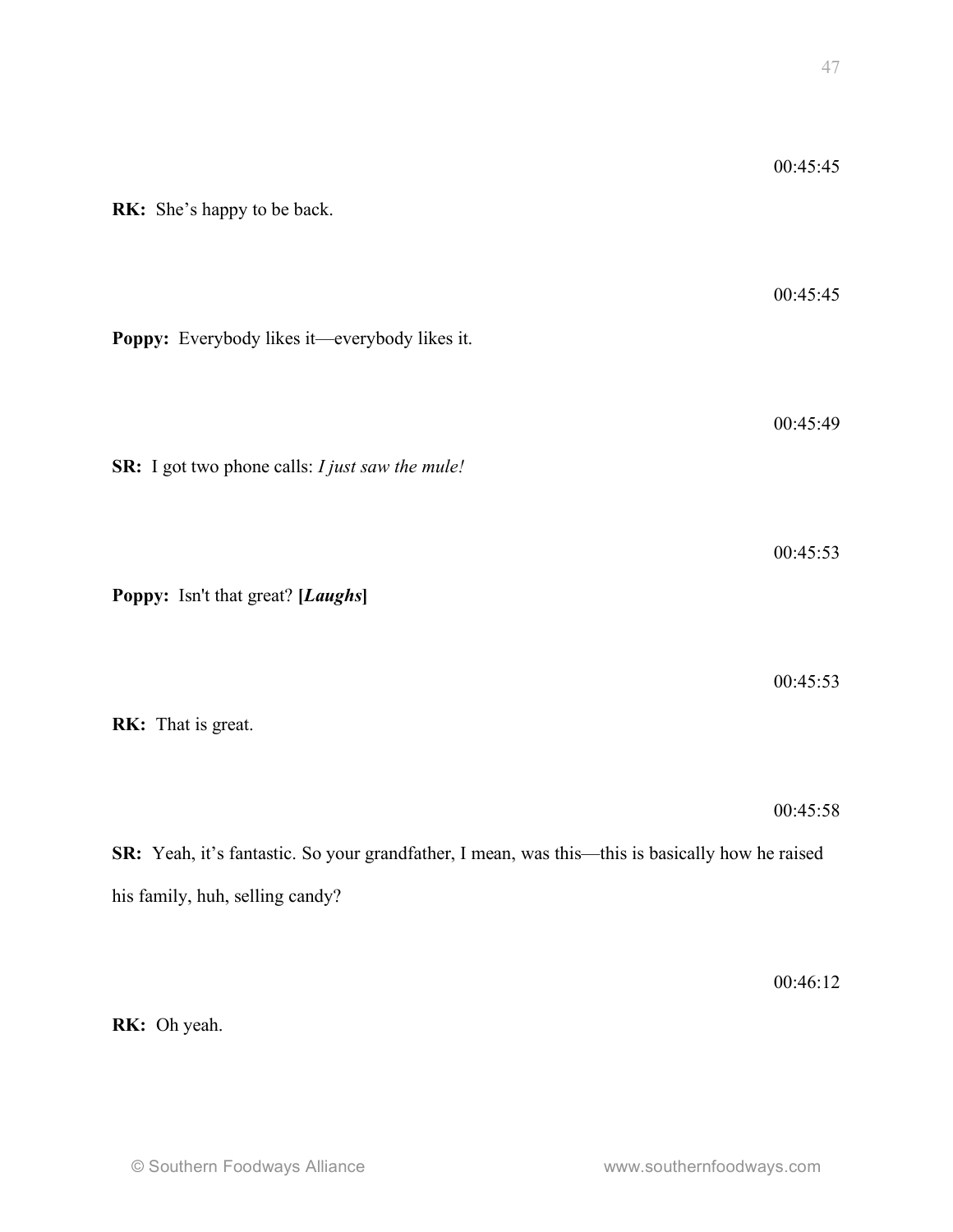**SR:** You can make a—raise a family on that kind of living?

00:46:19

**RK:** Well he only had one daughter, which is my mother, so he didn't have a big family. And it wasn't easy. I mean, he never made a lot of money; you know, made enough to survive.

00:46:33

**SR:** Nickel a stick. How many kids do you have?

 $00.46.35$ 

**RK:** I have three. And the oldest one is a chemical engineer. He's grown; he's out on his own. **[***Laughs***]** Daniel, my second, is—he's in Denver right now. He says he wants to come back; got to find a job—.

00:46:56

**Poppy:** He's been there since the storm?

00:46:59

**RK:** No, he went before the storm.

00:47:00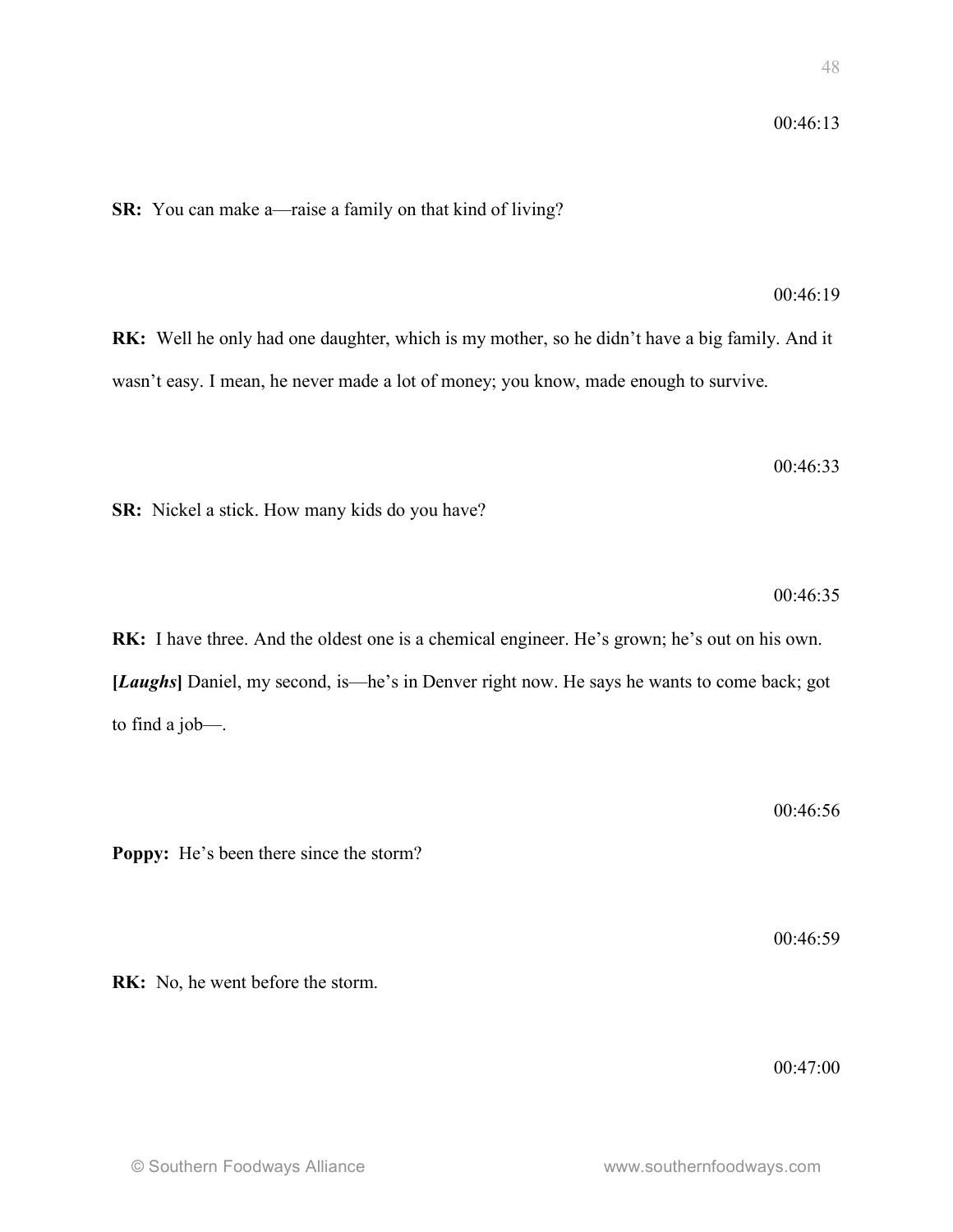## **Poppy:** Oh.

**RK:** He went up there, I don't know, thinking he was going to make a fortune there. I don't know what's going to happen with that, but it doesn't look like he's going to make a fortune. **[***Laughs***]** But anyway, he'll be back probably. And then my youngest is a girl, Ashley; she's up at LSU.

00:47:24

00:47:03

**Poppy:** You know what Leah Chase said? Of course it's slightly different because it's not a restaurant business, but it's still food. Leah says *You educate your children right out of the restaurant*. **[***Laughs***]**

**RK:** She's probably right.

00:47:40

**SR:** Do any of them know how to make the candy?

00:47:45

**RK:** I don't know if they can cook it from scratch—I don't know. They can do everything, you know; once it's cooked, they can make it. But, you know, this is not a normal life. **[***Laughs***]** It's hard; there's so much easier ways to make money than, you know—.

00:47:39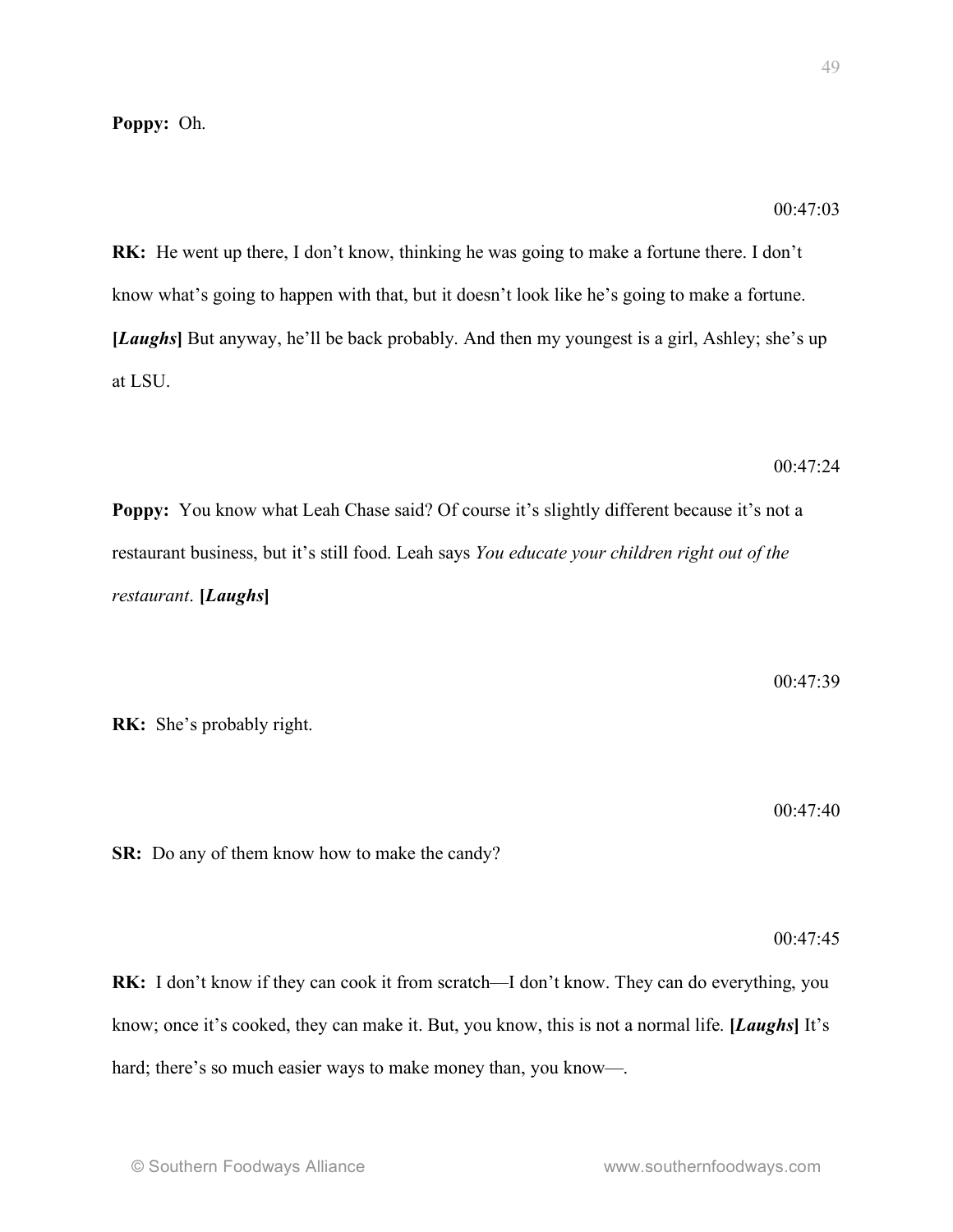00:48:09

00:48:11

| oppy: Yeah, you're a New Orleans food saint. You are.                                     |                          |
|-------------------------------------------------------------------------------------------|--------------------------|
|                                                                                           | 00:48:                   |
| R: Well what—when you were facing, you know, what you wanted to do for your career, wh    |                          |
| d you choose this?                                                                        |                          |
|                                                                                           |                          |
|                                                                                           | 00:48:2                  |
| K: Well I liked what I was doing and I believed it would, you know, make me a good enougl |                          |
| ving to-to sustain a family, so that's why I did it.                                      |                          |
|                                                                                           |                          |
|                                                                                           | 00:48:4                  |
| oppy: It made you happy.                                                                  |                          |
|                                                                                           |                          |
|                                                                                           | 00:48:4                  |
|                                                                                           |                          |
|                                                                                           |                          |
| © Southern Foodways Alliance                                                              | www.southernfoodways.com |
|                                                                                           |                          |
|                                                                                           |                          |

**Poppy:** It makes you a saint, though.

**RK:** No, I'm not a saint.

00:48:13

Poppy: Yeah, you're a New Orl

00:48:16

00:48:26

**Poppy:** It made you happy.

00:48:42

00:48:40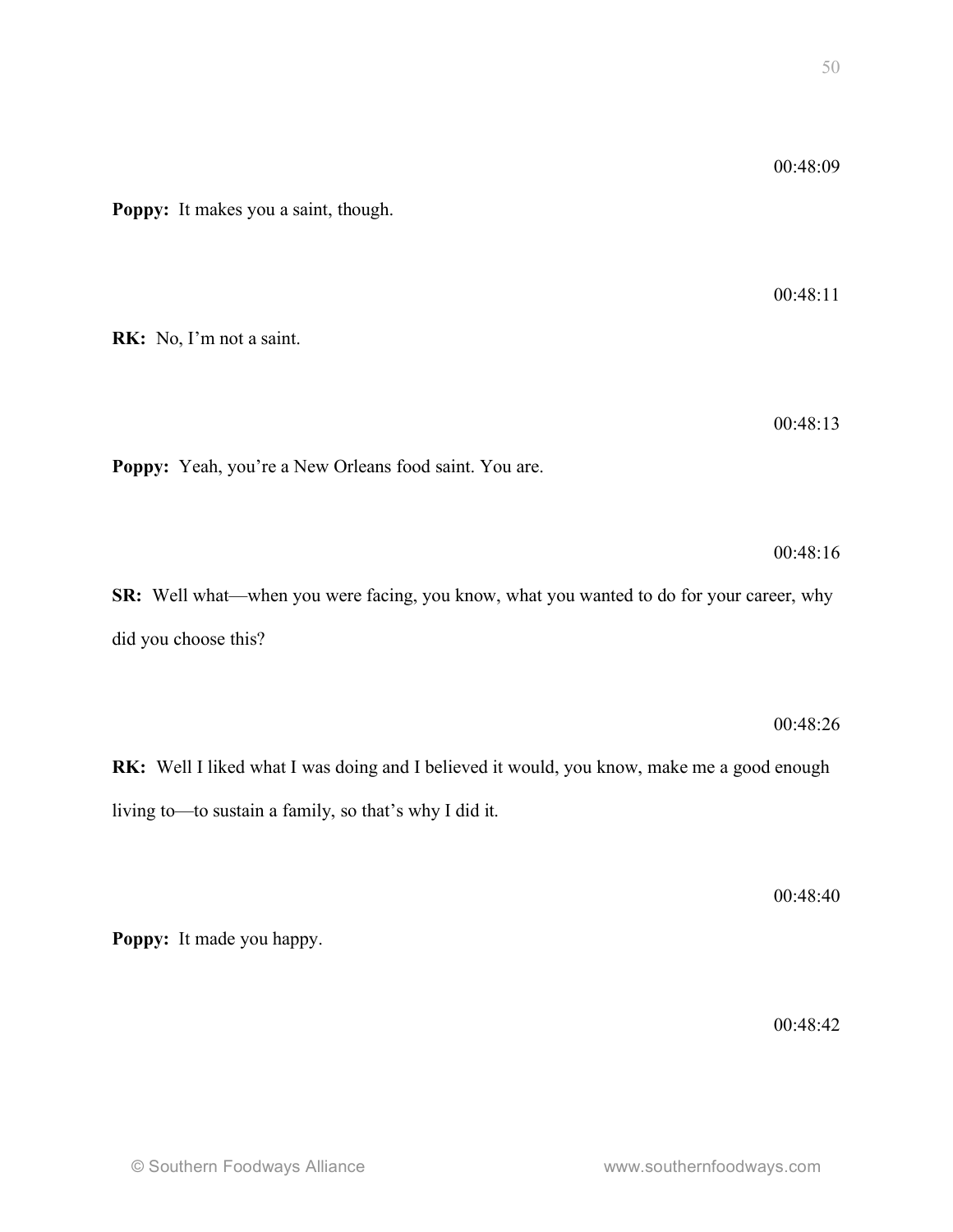**RK:** Yeah, I do like what I'm doing. It's not easy. It's not easy on Elaine at all 'cause it's not, *Okay you're going to get this paycheck every two weeks and you know exactly how much money you've got*; so it's—it's—it's difficult. You know, I probably do it for the same reason that, you know, a guy who farms oysters or shrimps for a living does what he does, okay. He don't know when he throws that net out whether he's going to catch any shrimp or not, you know. But he does it 'cause he's loving it and he thinks *Okay, I'm going to make enough*, you know. That's the way that works.

00:49:29

**SR:** So when—so you were named a *Guardian of the Tradition* last year by the Southern Foodways Alliance What—what does that mean to you to be a *Guardian of the Tradition*?

#### 00:49:42

**RK:** I don't know; I mean, that was—**[***Laughs***]**—I'm not very good at getting honored, okay. **[***Laughs***]**

#### 00:49:52

**SR:** Well I guess I'm wondering if, aside from the honor, aside from the award, do you—are you conscious that—of the fact that what you're doing makes people happy in that way—that—?

00:50:07

**RK:** No, absolutely not.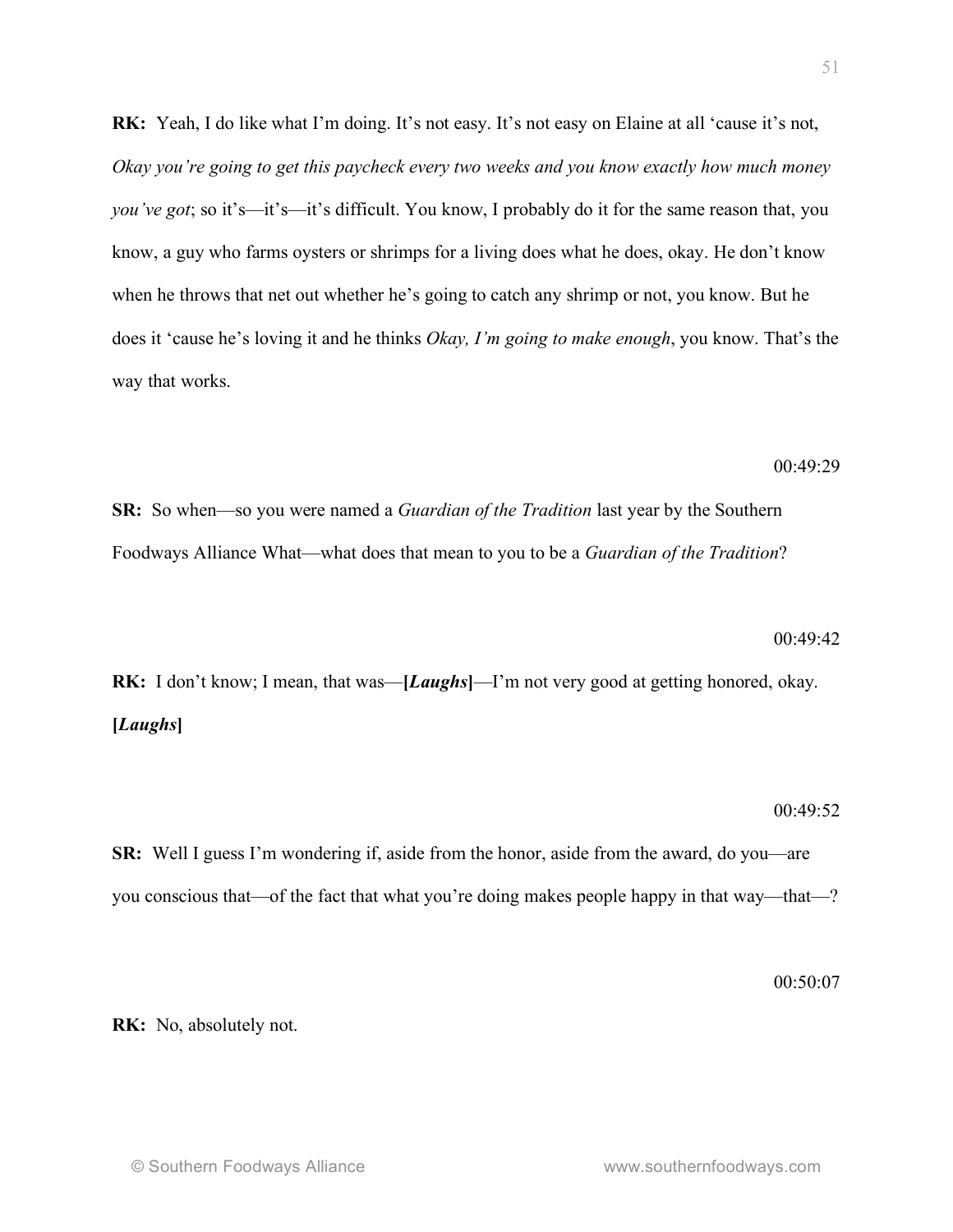$00:50:10$ 

**Poppy:** I hope you to start to. I mean, 'cause I know just what you mean about awards, you know. But I have never seen anything like it since the mule came back. It is one of these things that's making the whole city turn the corner.

**RK:** Well you know, I had—I had nothing to do with that. It's just like nostalgia, okay. People look at this thing and, you know, get all gaga. And it's just a business, you know. I'm out there doing what I do, trying to make a living; that's all I'm trying to do, you know.

**Poppy:** But it's public service at the same time; whether you acknowledge it or do it for that reason, it is.

**RK:** Well you know, if people—if people want to think that and believe that, that's fine.

00:51:00

00:50:55

**Poppy:** They should support you by buying your candy. **[***Laughs***]**

00:51:02

00:50:49

00:50:30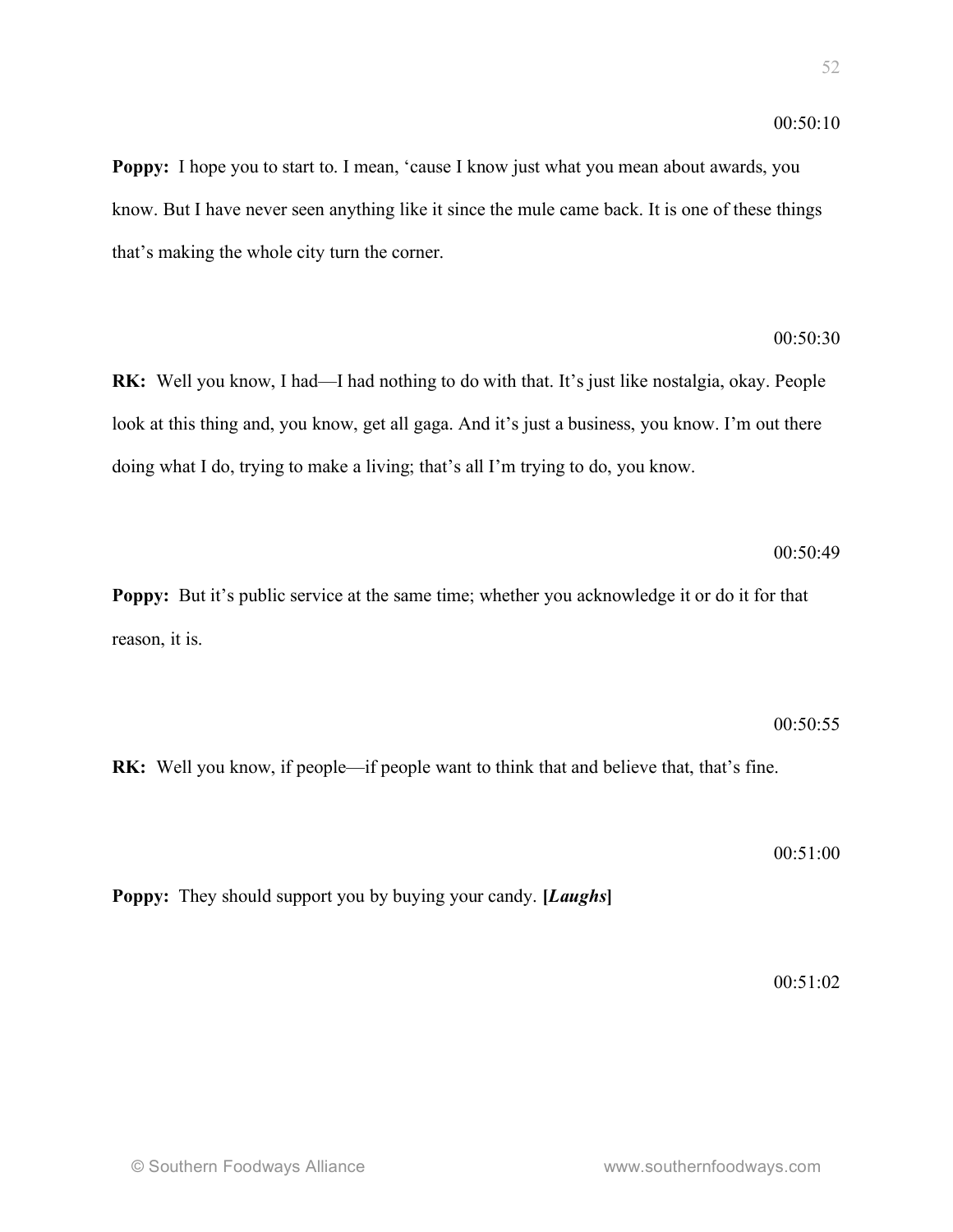**RK:** Well he died before I went in the service.

**RK:** Well if you don't buy my candy, I'm going to be out of business and I'm not going to be around, you know. That's what it comes down to. It doesn't come down to *Oh, we love you*. That doesn't put food on the table, okay. If you don't buy my product, I'm off the street; I'm done.

## $00:51:19$

**SR:** But I wonder—I mean I—I definitely understand that and respect it and—but I wonder if in the beginning you didn't have a little bit of that nostalgia too. Like if—do you think there was a part of you that didn't want it to go away?

## $00:51:38$

**RK:** Yeah, yeah. I mean it—it wasn't—that wasn't the deciding factor, whether I was going to you know start the business back up again, you know. I mean you know, I love my grandfather and—and you know, we were great friends and we got along really well and everything was and I liked what I was doing. But if it wouldn't have made money, I wouldn't have stayed in the business either, you know. I mean you know—.

### $00.52 \cdot 14$

**Poppy:** What did it mean to you when your grandpa died when you were in the service? How was that? That must have been—.

 $00.52.21$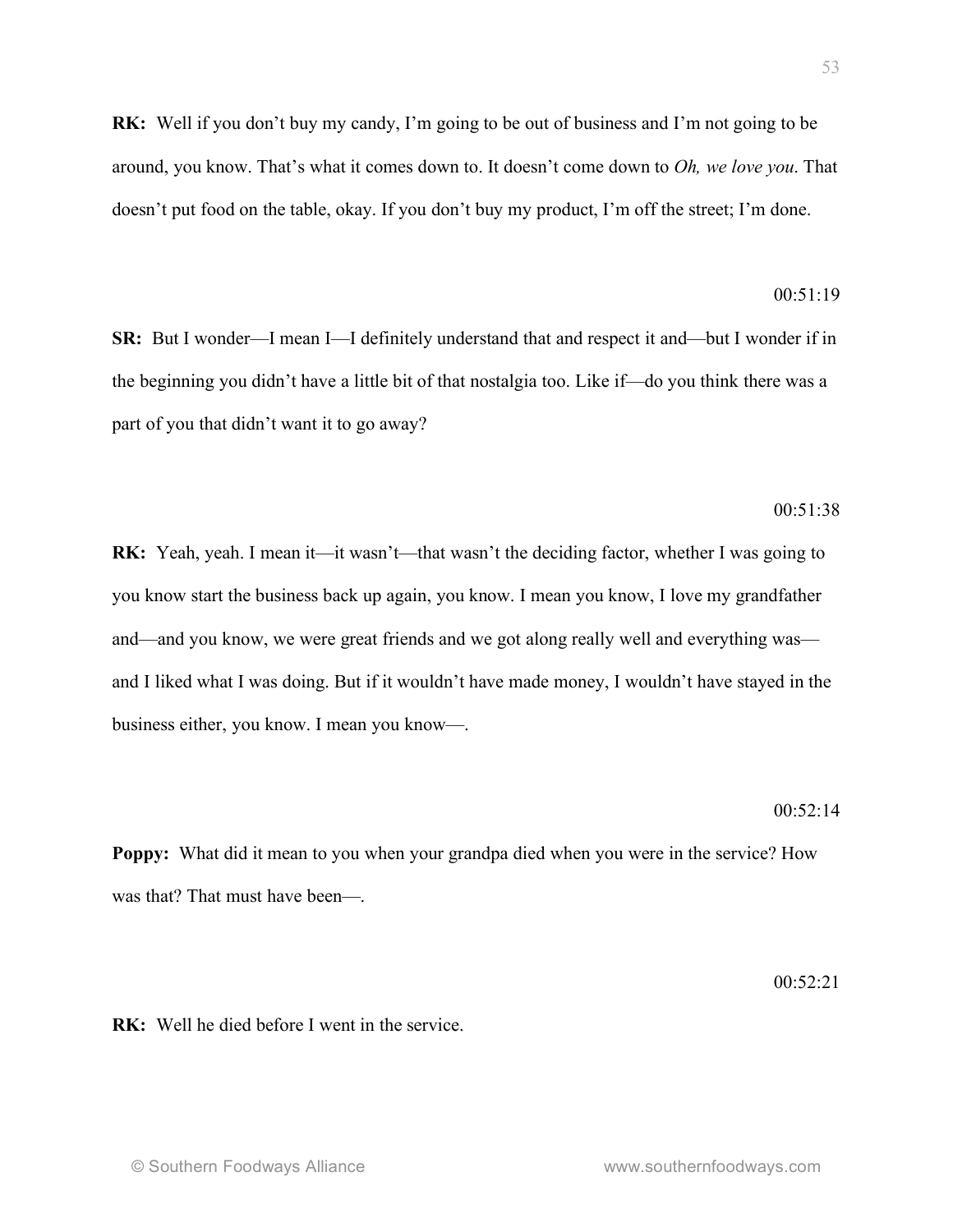**Poppy:** Oh he did? Okay, I'm not clear on that chronologically.

## $00.52.27$

**RK:** Yeah, he died in '69. I got drafted about nine or ten months later, and actually I was in the process because when—when my grandfather died I was—I was at UNO. And I finished up that semester, and then I told mom and dad I was going to go into the business, and they said *That's fine, but you have to go into the business*, you know*—we're not going to help you; you have to do it.* So—and I had no money, so I went to work for Coastal Log Sales, which it sold well logs, you know. I don't know if y'all know what a well log is. They make—when they drill a hole in the ground they make a—like an electronic diagram of what's down there, you know: the earth or whatever—I don't know. Anyway, they sell these things; they—it's in a long sheet that you fold it up and it gave the depths and what was at each depth. And geologists would look at it and try to figure out whether there was oil down there or not. **[***Laughs***]** So I went into that and—and I worked for them for nine months, and at that point I had enough money and at that point I also got my draft notice; so you know, you go—that's it. **[***Laughs***]** So that's what I did and I—after I came out of the Army, I saved all the money I made in the Army, which wasn't a lot of money but, you know, I had enough. I had a few thousand dollars—three or four—whatever—

00:54:10

**Poppy:** To get the business back started?

00:54:10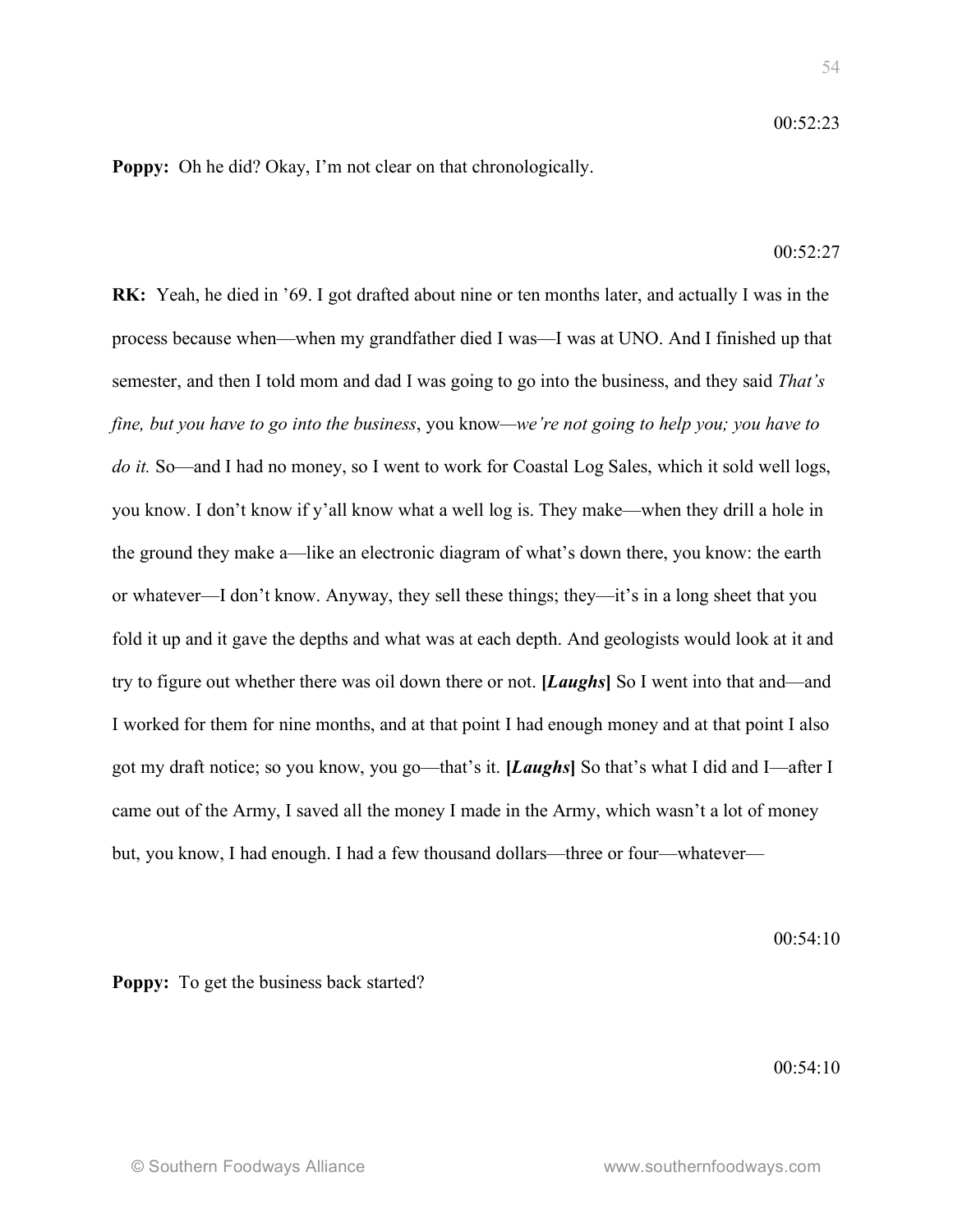**RK:** And I got another mule—yeah, I got a mule and got the wagon up and running and I told mom I wanted to—I wanted to buy the house. She said *No, I want to give you the house*. I said *No, you ain't giving me nothing*. She said *I want*—she said *I want you to have the house 'cause you—you took over the business and no one—none of the other kids want it*. I said *When you're dead—with 11 kids, with in-laws and everything else—uh-uh, this ain't happening. I'm buying it. I buy the house or I don't have it—or I don't have it at all.* And so in 1971 the house was appraised on Constance Street. It was just a half shotgun; there was no upstairs. \$10,000 the house appraised for.

**Poppy:** Including the stable, 'cause I think it is the only house in New Orleans with a functioning stable in the back in the city proper.

**RK:** Probably now it is, yeah.

00:55:08

00:55:07

 $00:54:58$ 

**Poppy:** Yeah, even before the storm I think.

00:55:12

**RK:** So I mean, I went and borrowed \$10,000 and paid Mom and Dad for the house, and I got it.

00:55:19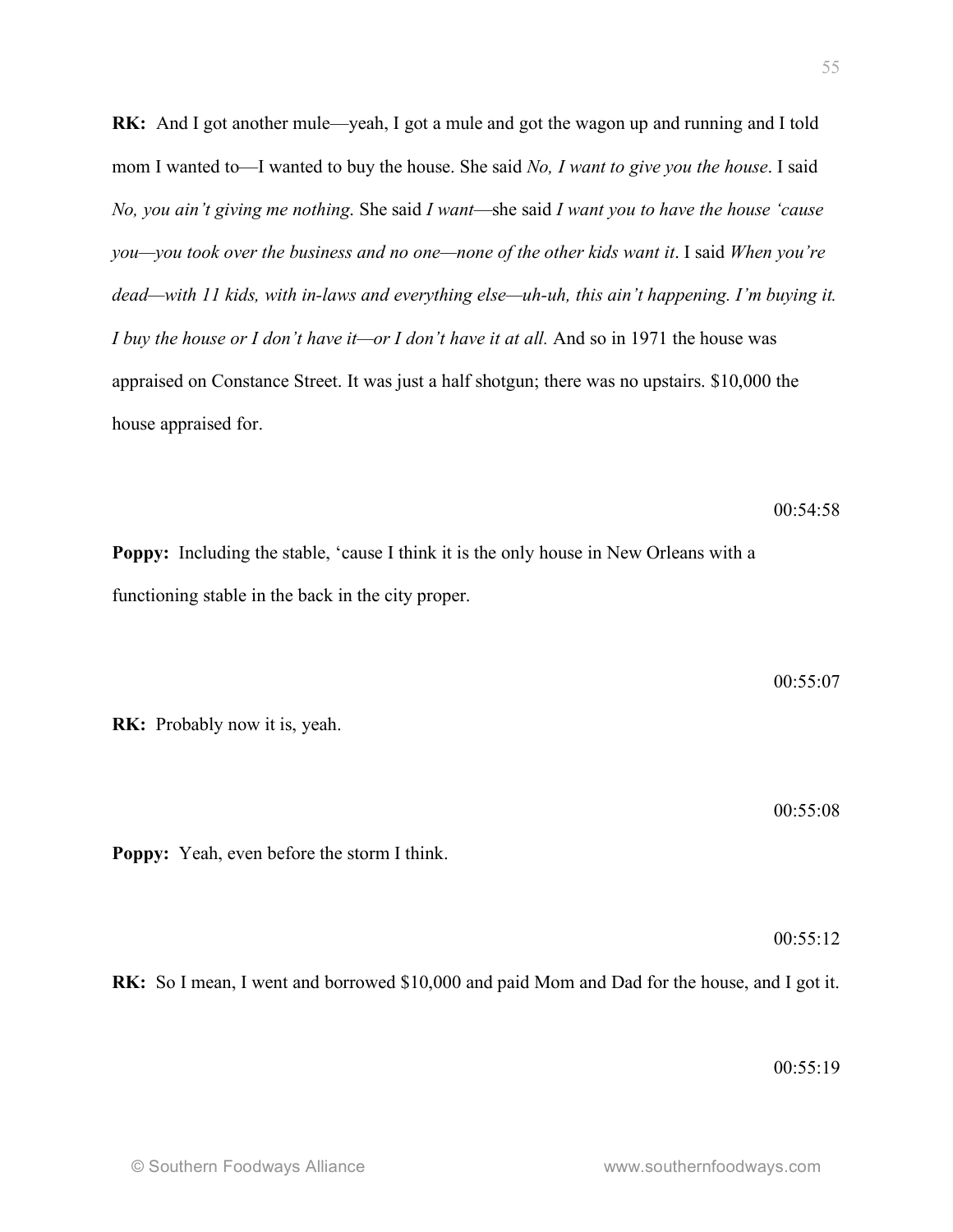**Poppy:** That's great.

**SR:** And where did they move? 00:55:22 **RK:** Well they weren't living there. They were out in Metairie. 00:55:25 **SR:** I see. So you let—? 00:55:27 **RK:** Right, I mean that was just a half a shotgun house. We're talking about, you had a front room and then you had a—two rooms that were used as bedrooms, and then you had a kitchen and a bath and that was the whole house, you know. 00:55:42 **Poppy:** And the—but the stable was there then? 00:55:44 **RK:** There's always been a stable.

00:55:19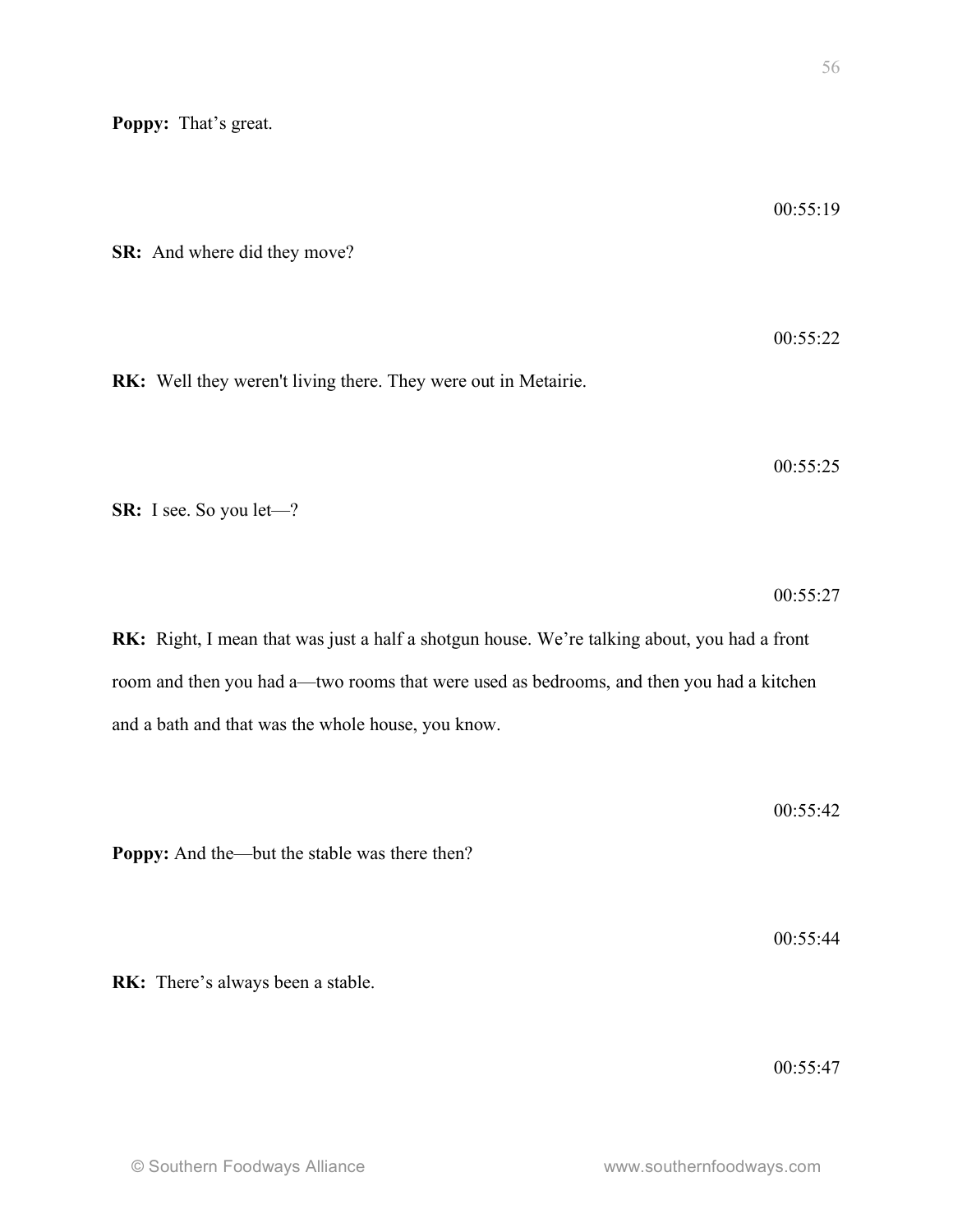00:55:48

**RK:** The house—I don't know—

 $00:55:50$ 

**Poppy:** Well when did they move into that house—about when? I know you said they were on Magazine.

### $00:55:54$

**RK:** Yeah. Well—well grandpa got married in 19—well, let's see—1919 I think, or 1920, and he bought the house then. The house was already there; it already had a stable behind it. You know, I don't know how old that house is. I always thought it was built in like the 1880s, but you know since Katrina they've having to renovate it. It's a barge board house initially, you know, and the people that are working on it are telling me it's older than that. **[***Laughs***]**

## 00:56:37

**SR:** Older than 1880, huh?

#### 00:56:40

**RK:** Yeah, so I don't know how old the house is. I never did research it or anything, you know. I had the bill of sale from when Grandpa bought it, so I know—you know, I know I have a name at least on the guy who owned it before him, but I don't even know if you can go—I guess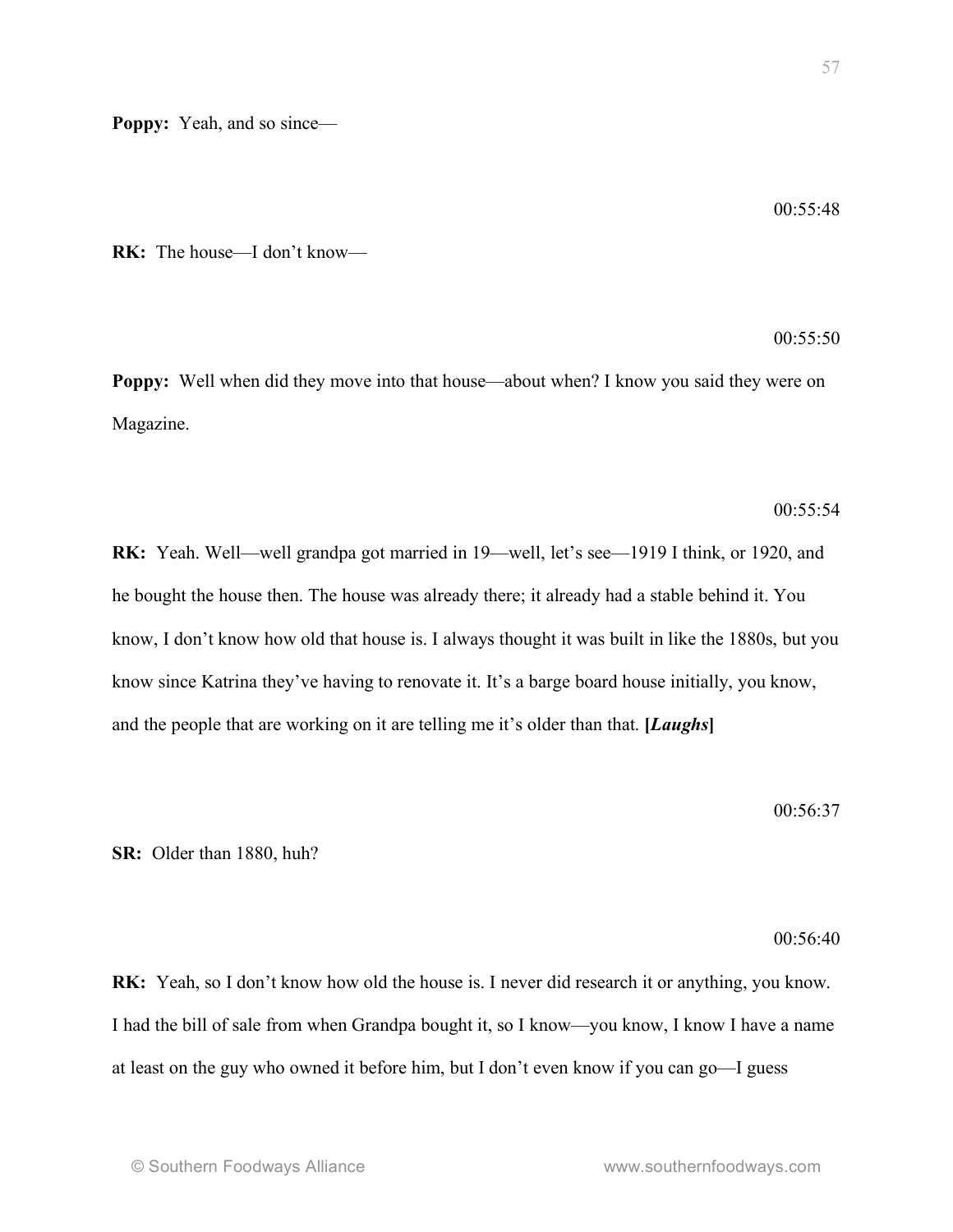00:57:08

there's a way to trace that stuff back; I don't know. That guy might not have been the original owner; it might have been somebody else. I don't know—I don't know how far back it goes.

**SR:** I want—I forgot to ask you about the ingredients.

00:57:13 **RK:** Of the candy? 00:57:13 **SR:** Can you tell us what's in the candy? 00:57:15 **RK:** Yeah. The candy—Roman candy is just basic taffy and it's made out of corn syrup and sugar and flavor. 00:57:21 **SR:** That's it? 00:57:23

**RK:** It's got a little bit of shortening in it—vegetable shortening—and that's it.

00:57:27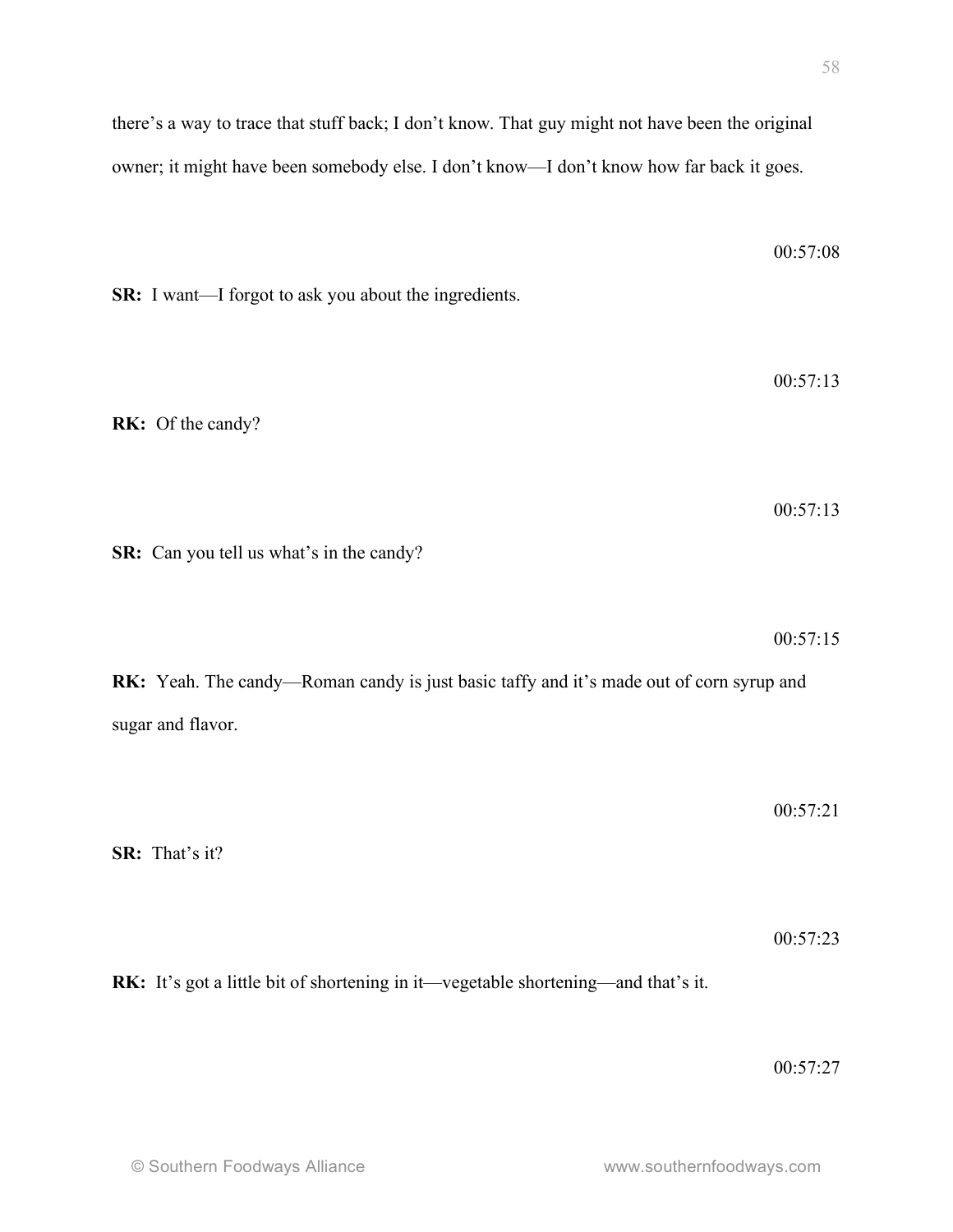**RK:** There's no preservatives.

00:57:29 **SR:** And so how much sugar do you go through a week or—?

00:57:36

**RK:** I don't know; it depends on the week—Mardi Gras week or just a regular week?

 $00.57.40$ 

**SR:** Mardi Gras week. **[***Laughs***]**

00:57:41

**Poppy:** Jazz Fest—that's one of the big—huh?

00:57:47

**RK:** Jazz Fest is probably when I'm working the hardest—that and Mardi Gras. And I can make candy from before sunup until after sundown, and if you have somebody helping you wrap, you can produce about 2,000 sticks in a day. That's about the limit at this point. Without, you know, there's no machines.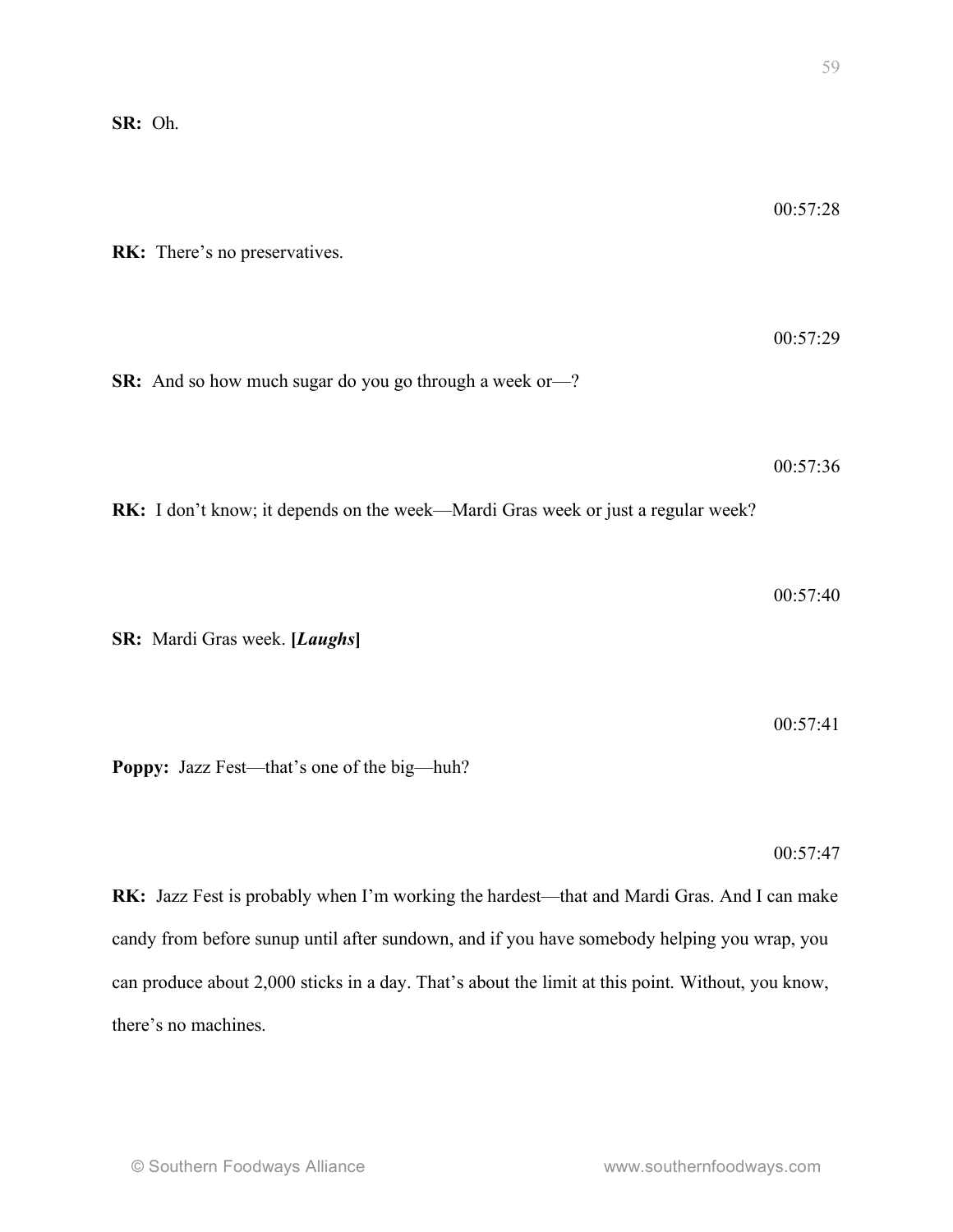| SR: And so you're-you're at Jazz Fest during Jazz Fest?                                           | 00:58:12 |
|---------------------------------------------------------------------------------------------------|----------|
| RK: Uh-hm.                                                                                        | 00:58:15 |
| <b>Poppy:</b> The—the wrapping alone is a job.                                                    | 00:58:17 |
| SR: Really?                                                                                       | 00:58:20 |
|                                                                                                   | 00:58:21 |
| Poppy: Anybody can't just start wrapping. It takes some skill and some training, right?           | 00:58:28 |
| RK: Yeah, it takes awhile. I never saw anybody just sit down and be able to do it the first time. | 00:58:33 |
| Poppy: Isn't that something?                                                                      |          |
| RK: [Laughs]                                                                                      | 00:58:33 |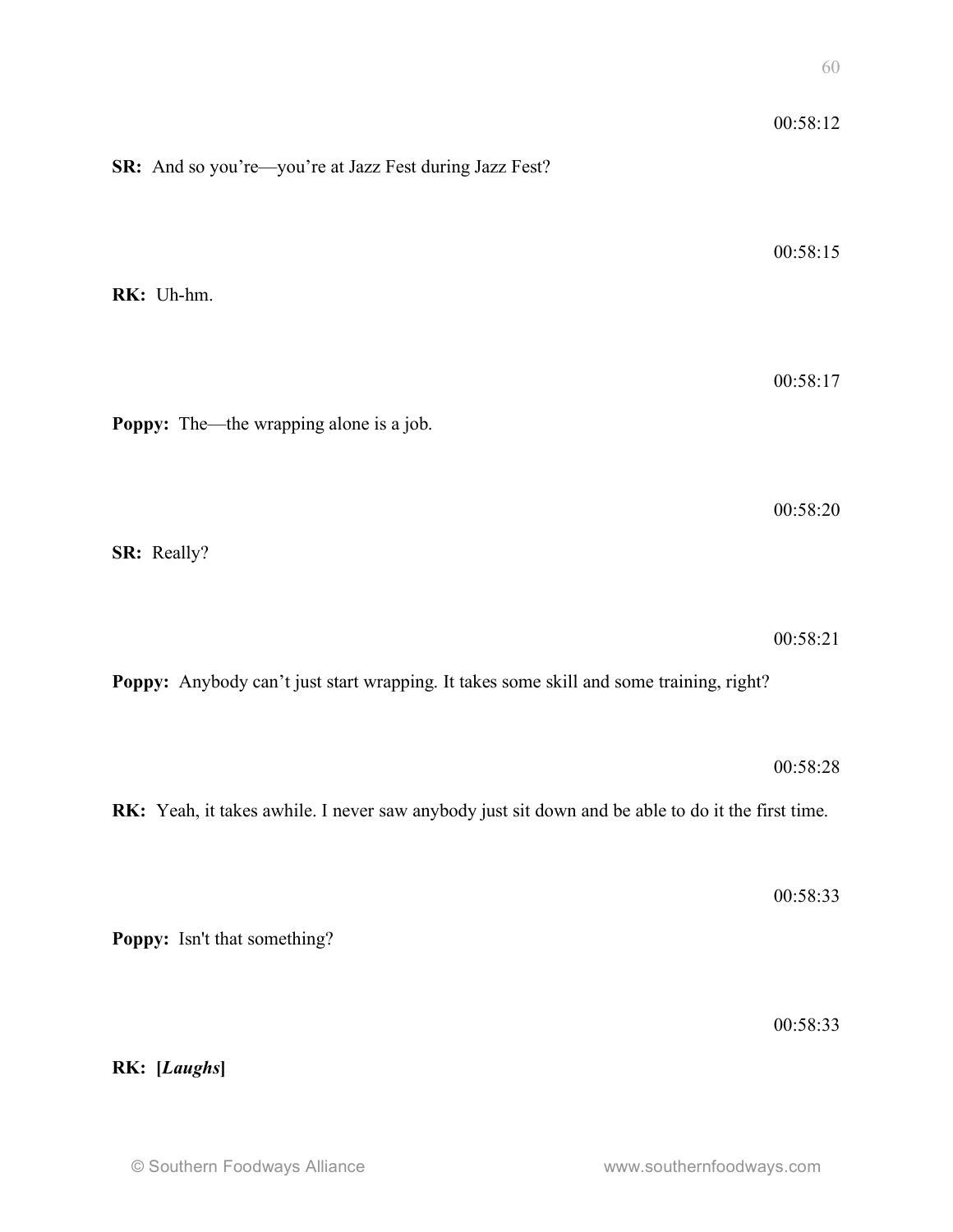**SR:** And how—what is it wrapped in, for the record?

# 00:58:36

00:59:06

**RK:** It's wrapped in a wax paper, but it's—it's—not like your normal, you know, wax paper that you buy at the grocery store. It's a—it's just different; it's—they call it 2131 White Wet Wax, is what it's called. And it's a special paper with a special wax on it, you know, 'cause it has to stand up, you know, in 90-plus degree weather.

**Poppy:** Okay, here comes the Slow Food question: so if it's made with corn syrup, when did the corn syrup go into the recipe? Is that part of what your grandfather was originally using, or how did the recipe change and—and about when did it evolve?

00:59:24

**RK:** Always used—always used corn syrup as far as I know.

00:59:28

**Poppy:** Wow.

00:59:29

**SR:** Yeah.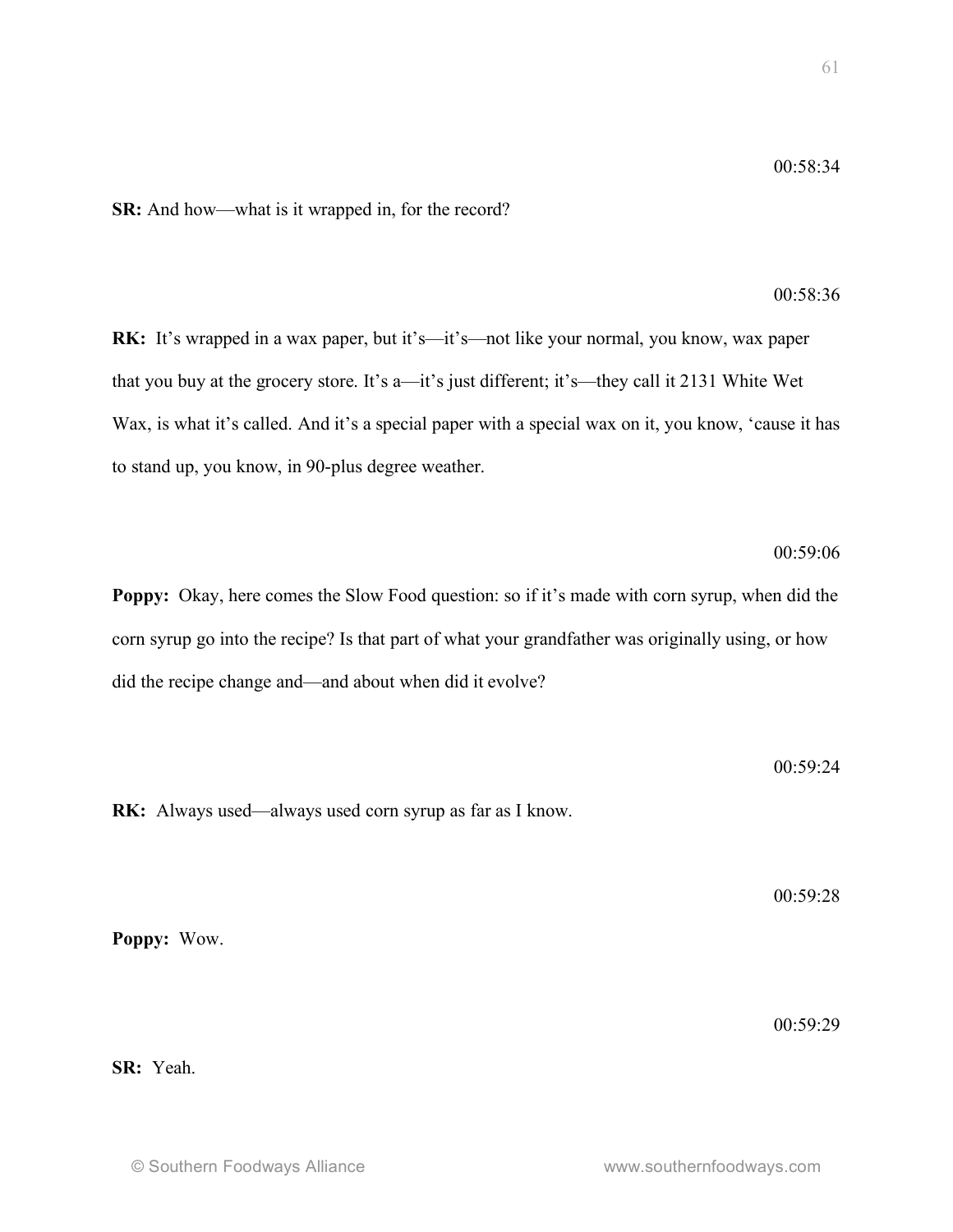**Poppy:** 'Cause I always—I always think of—don't you think of corn syrup as being like an evil modern addition—'cause that's the—. Occasionally I've had to do this like little dance, and of course from the Pope—it just doesn't matter. It doesn't matter; shut up. **[***Laughs***]** But, you know, once in a while they'll like screw up their face and go *Well what's in it?* you know and—. **[***Laughs***]**

00:59:57

**SR:** Yeah, I thought it was modern. Well I think it's a modern sugar substitute, and I guess I never thought about how long it existed—

01:00:09

**Poppy:** As an ingredient.

01:00:10

**SR:** And why you might use that and sugar, like—I wonder what corn syrup does that sugar wouldn't do.

01:00:18

**RK:** I don't know.

01:00:18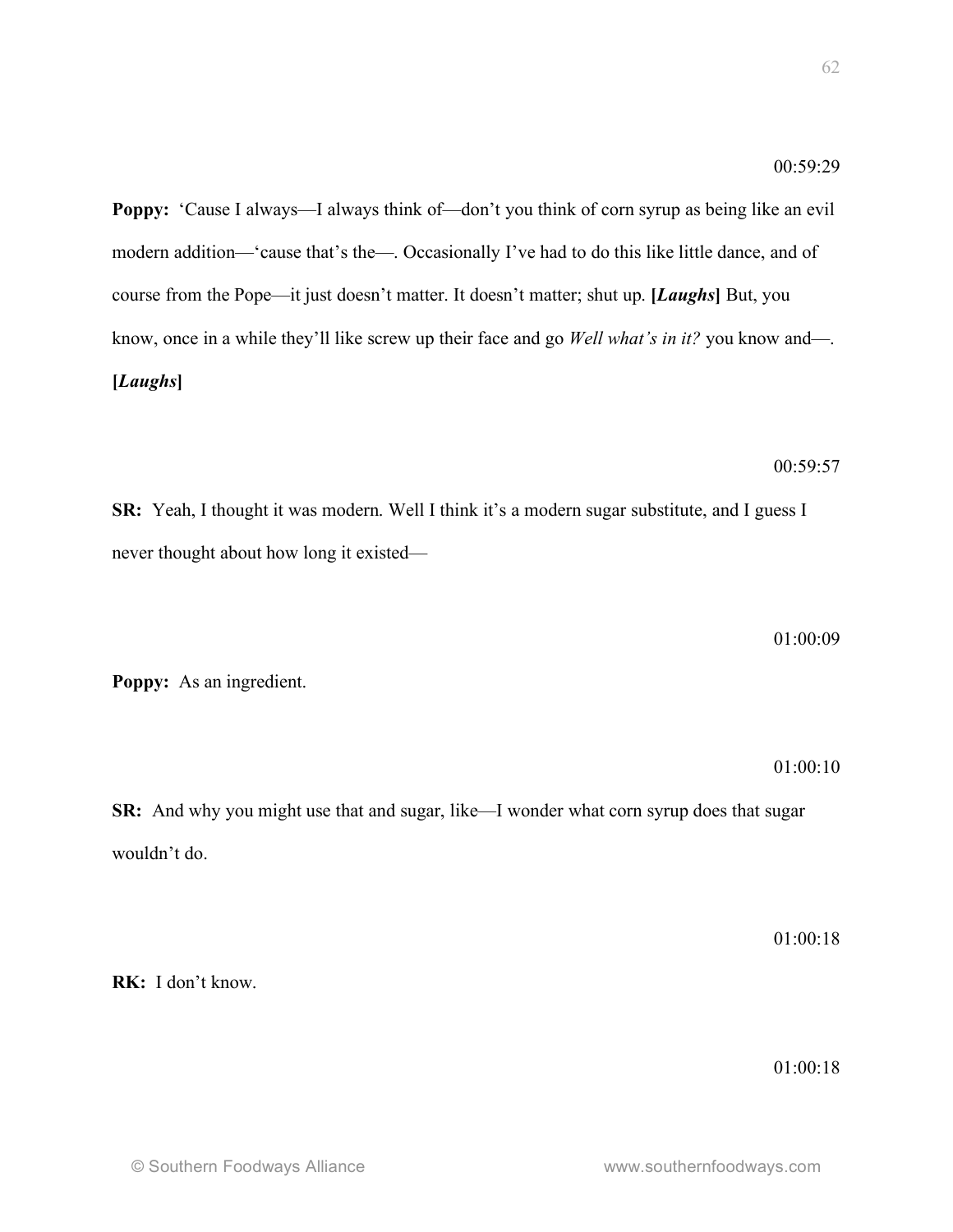| Poppy: I don't know; the man knows how to make it, that's for sure.                         | 01:00:22 |
|---------------------------------------------------------------------------------------------|----------|
| SR: What do you make it on? What kind of burner do you have in there?                       | 01:00:23 |
| RK: Well now we have propane, you know.                                                     | 01:00:28 |
| SR: And what kind of pot?                                                                   | 01:00:32 |
| RK: Just a big aluminum pot.                                                                | 01:00:33 |
| Poppy: About what year did you switch from coal to propane? When did that switch out?       | 01:00:38 |
|                                                                                             | 01:00:43 |
| RK: Well originally Grandpa cooked the candy on a coal fire, which was probably pretty hard |          |
| to do, and I can't imagine-                                                                 |          |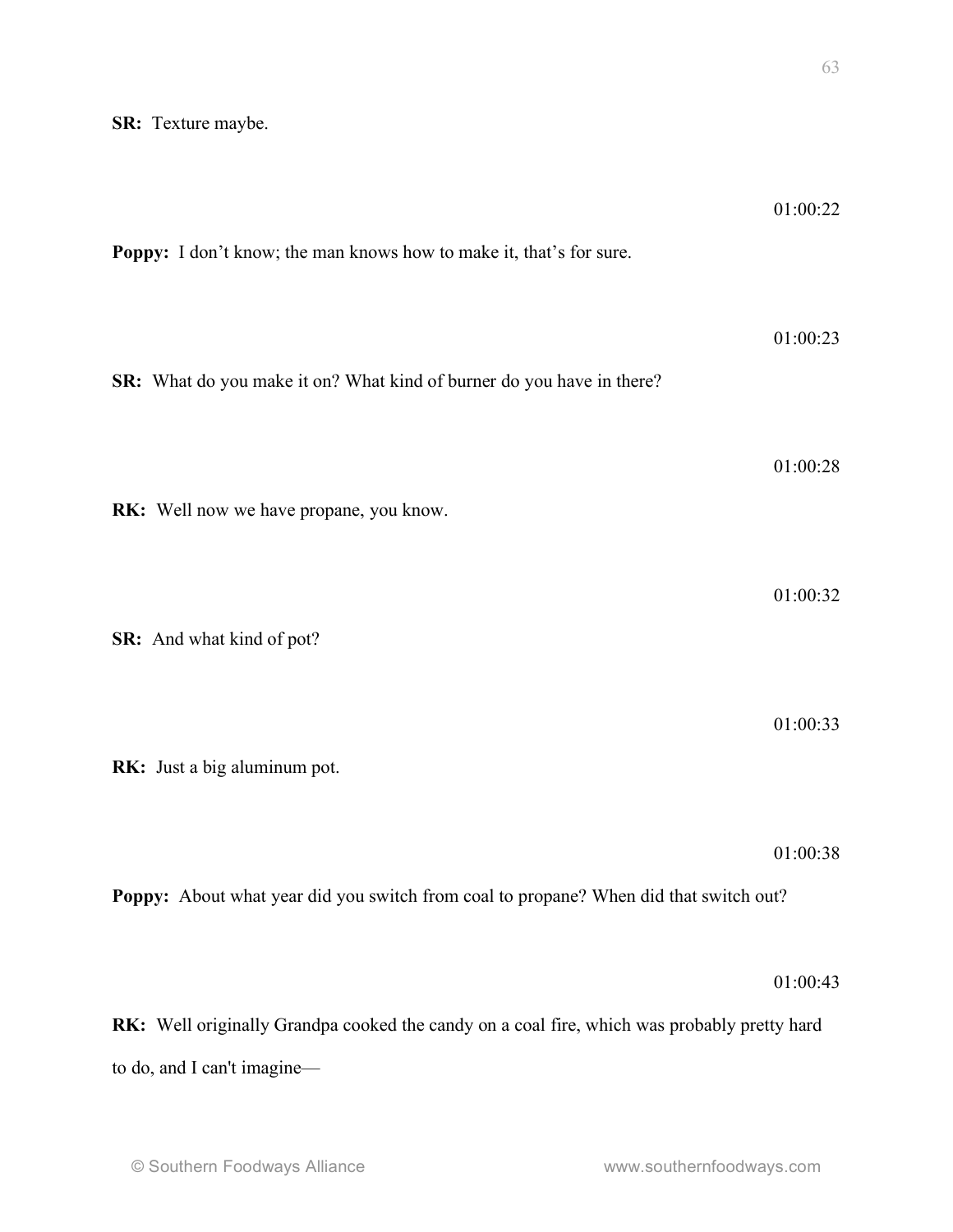**Poppy:** Dangerous too.

01:00:53

**RK:** I can't imagine doing that, but I still actually have some of those old burners back there, and you just build the fire like—like a coal fire, just like you would you know a barbeque. How you survive the fumes, I don't know, but anyway—and then he did that for awhile, and then eventually he went to a Coleman burner, which were great burners. And the Coleman burner—I don't know if you've ever gone camping or not, but they're—you know, the little one that they make about this big around **[***Gestures***]** and put the fuel in it and you pump it up, you know, the air in it.

01:01:33

**SR:** Uh-hm.

01:01:33

**RK:** And then you light it and it has a little blue flame?

01:01:38

**SR:** Uh-hm.

01:01:37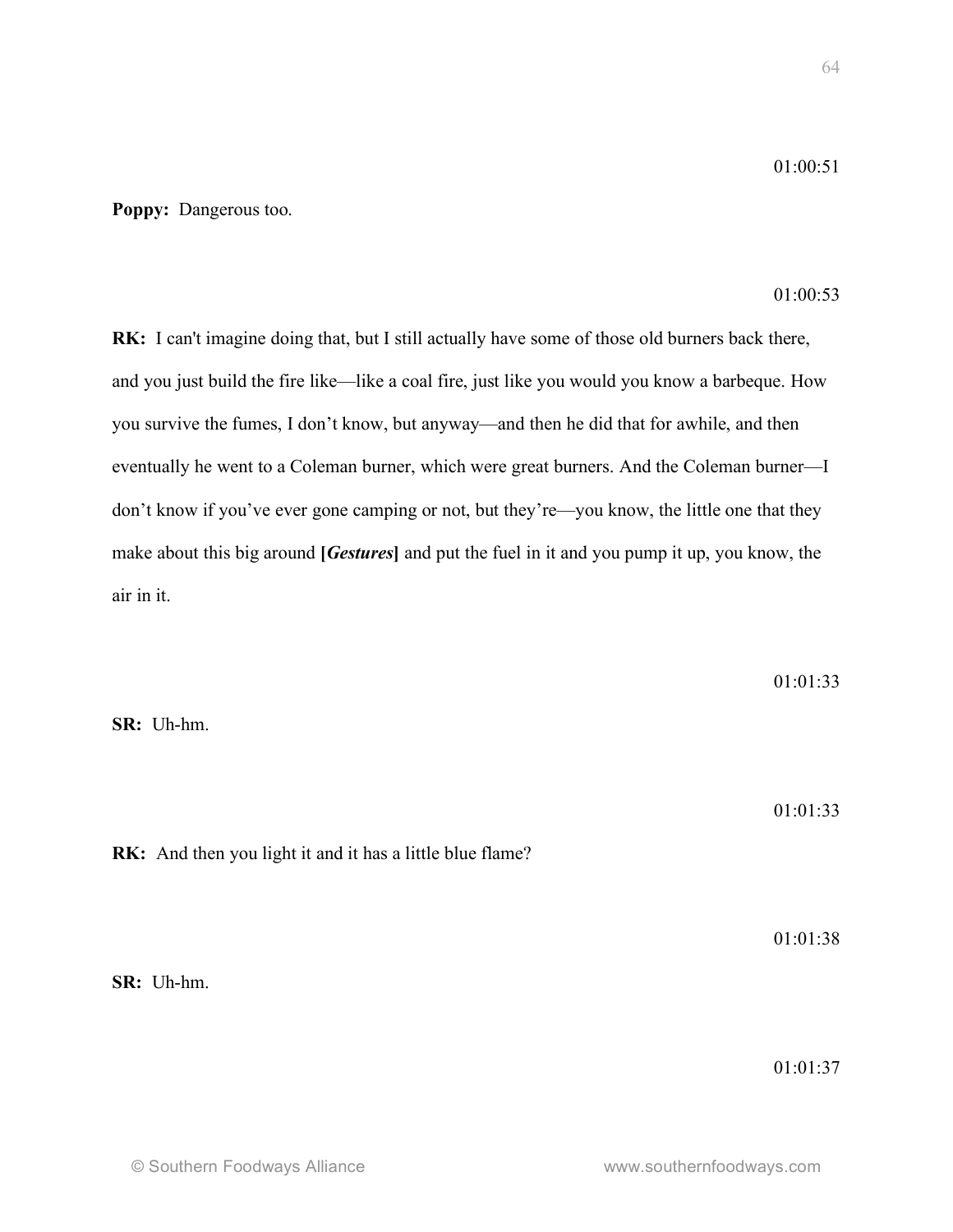**RK:** That's exactly what this was, only it was about two-feet—two and a half-feet tall. And underneath where you put the fuel—the liquid fuel—was big. I mean it was—it would hold a couple of gallons of fuel. And you'd pump it up, and I still got the pumps. I still got the burners. They don't work anymore. And you pump air into it, and that was—that thing would cook candy quicker than the propane does now. It was unbelievable. And we used that: Grandpa used that, and I was using it when I came out of the Army in '71. I was still—was still using, and I used them for two or three years out of the Army. And we had—we had two—Grandpa had two or three of them that he bought, and I was like scrounging pieces, parts, you know, as they would go out. The thing that would go out would be a regulator, you know, the thing that would regulate the flame. Those things would go—go bad every once in a while, and when I was a kid you could go around the corner on Magazine Street, walk into Clark-Roscher hardware store, and you could buy them you know. Well you know, by the '70s they were—they were all gone and so—. And the last one went out on me, and so I called the Coleman Company and I said *Look, I've got this burner and I need a regulator for it*, you know—parts for the regulator, whatever you know the inside of it—whatever, 'cause it came—it was in a tube, and then the knob was on the end of the tube. And I explained what I had and what I was doing, and he said well *Does it have a model number?* And I said *Yeah.* And he said *What is it?* I said *It's 103*. And there was this dead silence on the other end of the phone. He said *What? It's model number 103.* He said *You're kidding me?* I said *It's model number 103. Do you have the part that I need? We haven't made that burner in 25 years; we don't have any parts for that thing.*

01:03:54

## **Poppy: [***Laughs***]** Oh.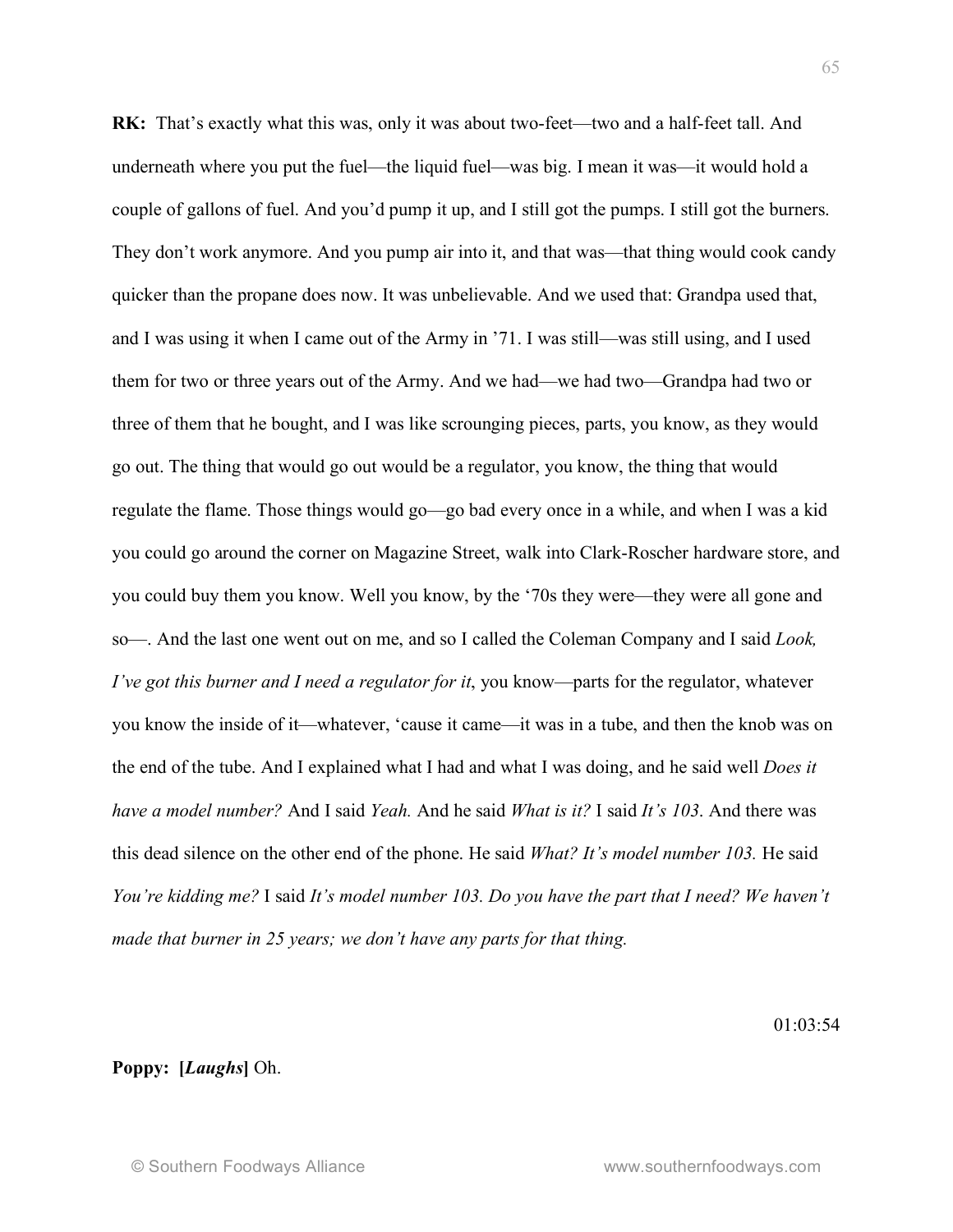# **RK: [***Laughs***]**

01:03:57

**SR:** That is funny.

01:04:00

**RK:** So that's when I went to propane.

01:04:03

**SR:** Well that reminds me of something that I was going to ask earlier when you were talking about how you make—you make your own wheel or what—what do you do when you need to repair—when you need to repair? Do you do the repairs?

01:04:15

**RK:** I do the repairs nowadays. The last wheelwright in town was—died, I don't know eight or ten years ago, and I just had to do it myself—that's all.

01:04:29

**SR:** That's it—just make your own wheels. That's pretty—. **[***Laughs***]**

01:04:32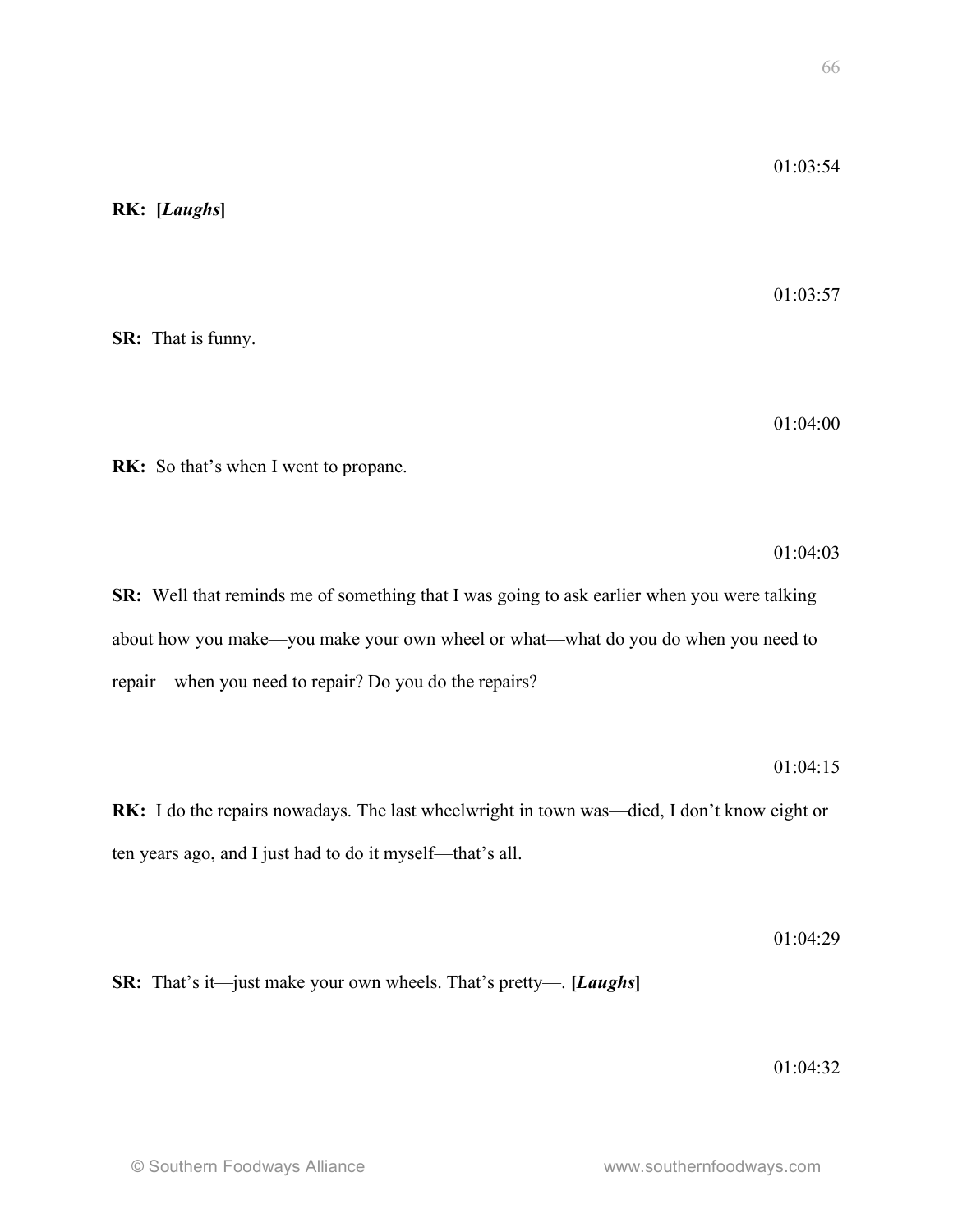**RK:** Well it's not—it's not all that—it's not as difficult as it sounds. I'm not starting from scratch. I mean, I can order everything I need from Pennsylvania from the Amish people, so it comes down you know—it comes to me, you know, with spokes and the rim, and all that is all boxed up. I just got to assemble the thing and get a tire on it, and it's not—.

01:04:57 **Poppy:** Thank God for the Amish. 01:04:59 **SR:** We have Amish wheels riding around.  $01.04.59$ **RK:** Yeah. 01:04:59 **SR:** You know what I was thinking too? I was thinking when we were talking, like, of my three

favorite sugar treats in town, and they're all of Sicilian heritage. The Hansens—Mary Hansen was Sicilian also. And the Brocatos, and the Roman Candy.

01:05:20

**RK:** Uh-hm.

01:05:22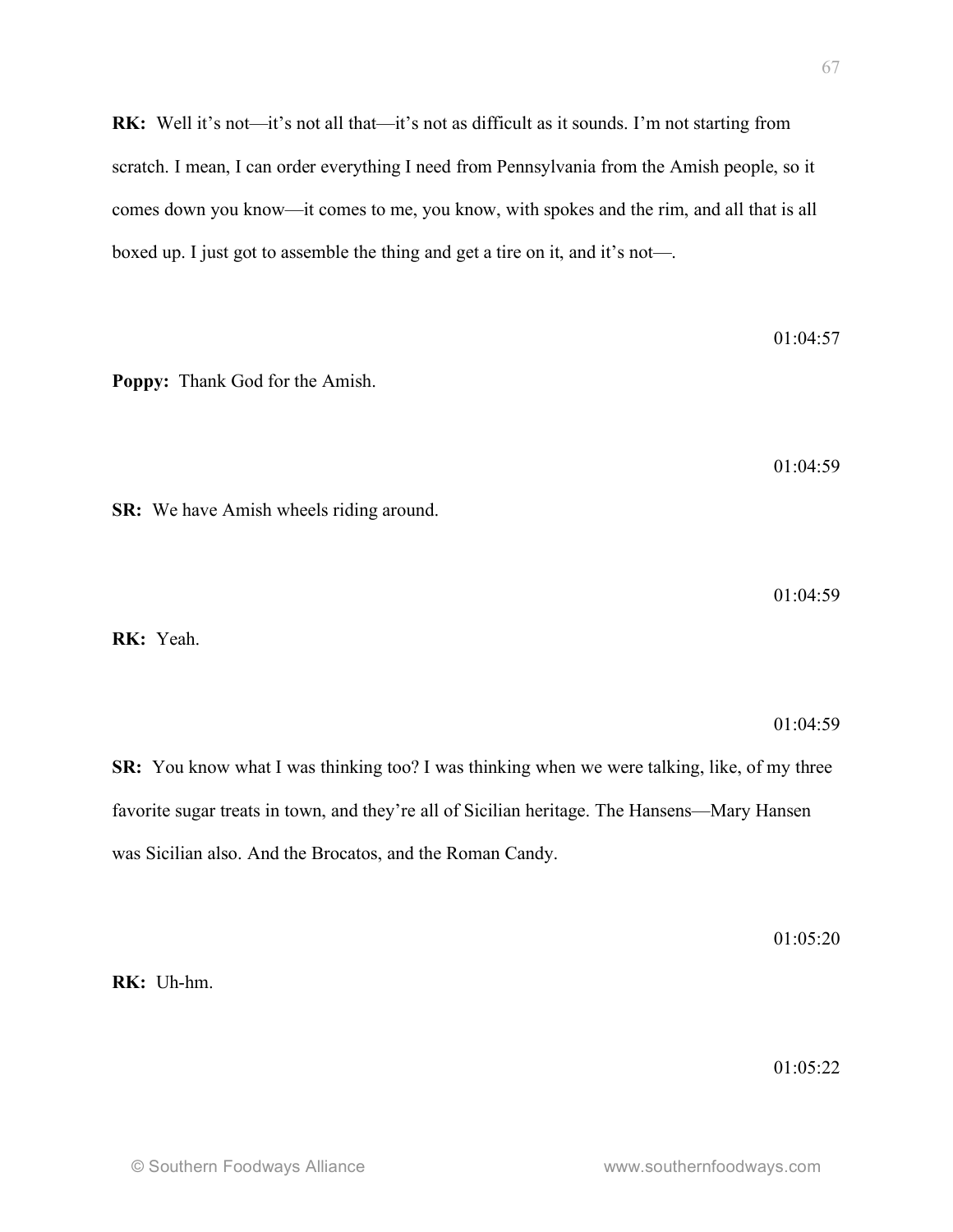01:05:23

01:05:23

**RK:** Sicilians are good at that.

**SR:** Sicilian were into sugar.

01:05:25

**Poppy:** That was a happy, happy day yesterday. We were at the—Brocato's had a special little Slow Food party for the folks that baked the Cookies For A Cause. Yeah, I'll tell you what: next Saturday that's where you ought to go. You ought to go right on down Carrollton Avenue; it's going to be—there's going to be so many people who won't fit in the place. There will be such a line that you'll be doing a favor by selling them some candy just to keep them happy and hold them over.

## 01:05:57

**SR:** Well they used to sell your candy there, didn't they? Yeah, I remember seeing some of that in there.

## $01.06.03$

**RK:** Yeah, and they're going to do that again. Next Saturday I'm working—I'm working a deal. Harrah's is opening up a new hotel and it's going to be in there.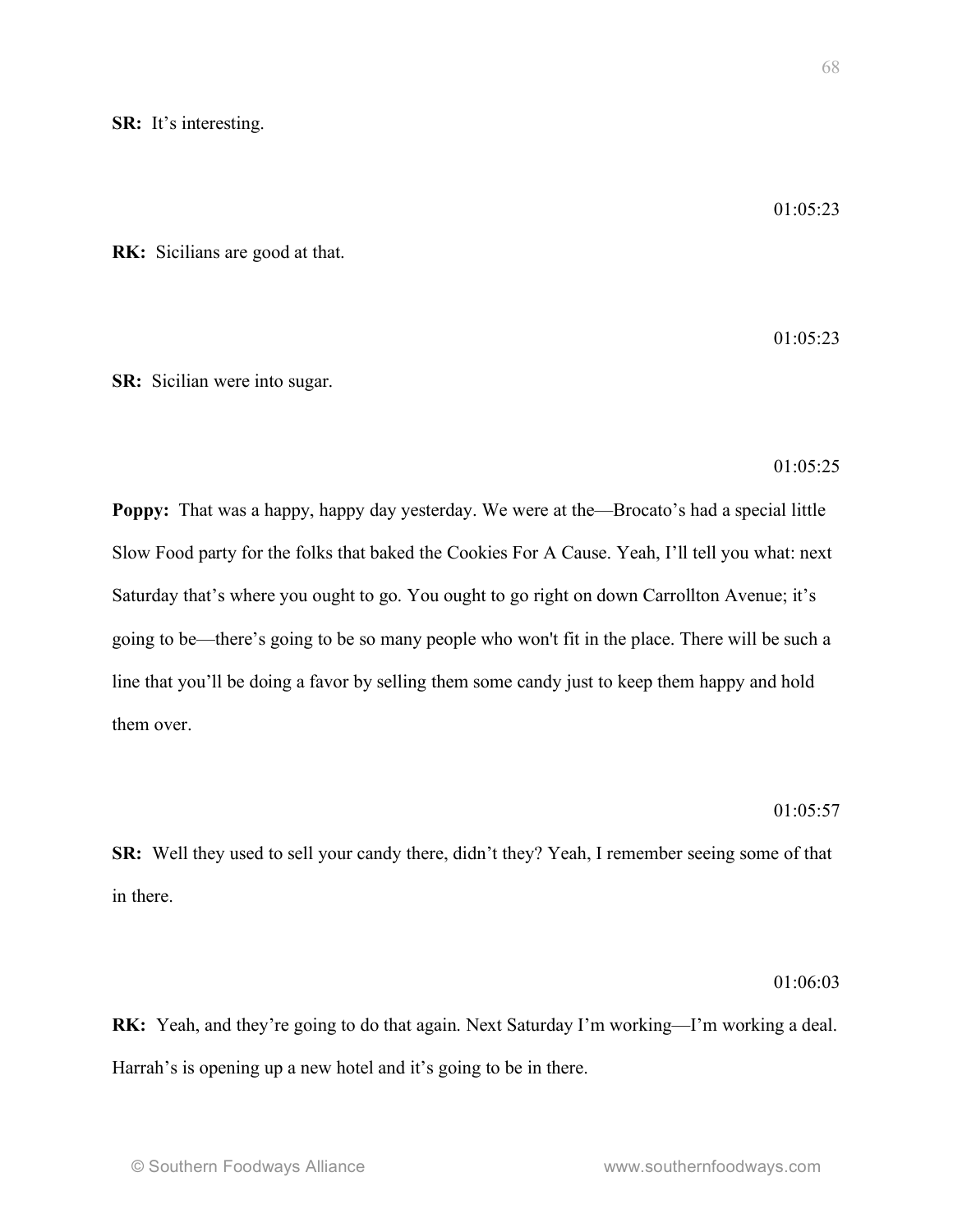**SR:** Well good; well I'm glad they made a few smart business decisions.

01:06:18

**Poppy:** Harrah's? **[***Laughs***]**

01:06:20

**SR:** Getting you down there—that makes me like them a little more.

01:06:26

**Poppy:** Do you get much special event business? How does that go for you nowadays? Because they put you everywhere. Do you own the image, do you try—'cause it's like I've seen you on the front page of the phone book. I've seen you on the—you know—

#### 01:06:40

**RK:** Yeah, and—and you know, years ago you know—30 years ago—I tried to get a piece of that, you know—just have people give me something, you know, for the image. Well I talked to lawyers and what they told me was that, although I own the wagon, the courts ruled that you don't own the view of the wagon. For instance, if you take a picture or you do an etch or a sketching of St. Louis Cathedral, the Catholic Church can't get a piece of that because, although they own the building, they don't own the view of the building. So that's always been the—been my understanding until about three weeks ago. I've talked to somebody who works for Tabasco,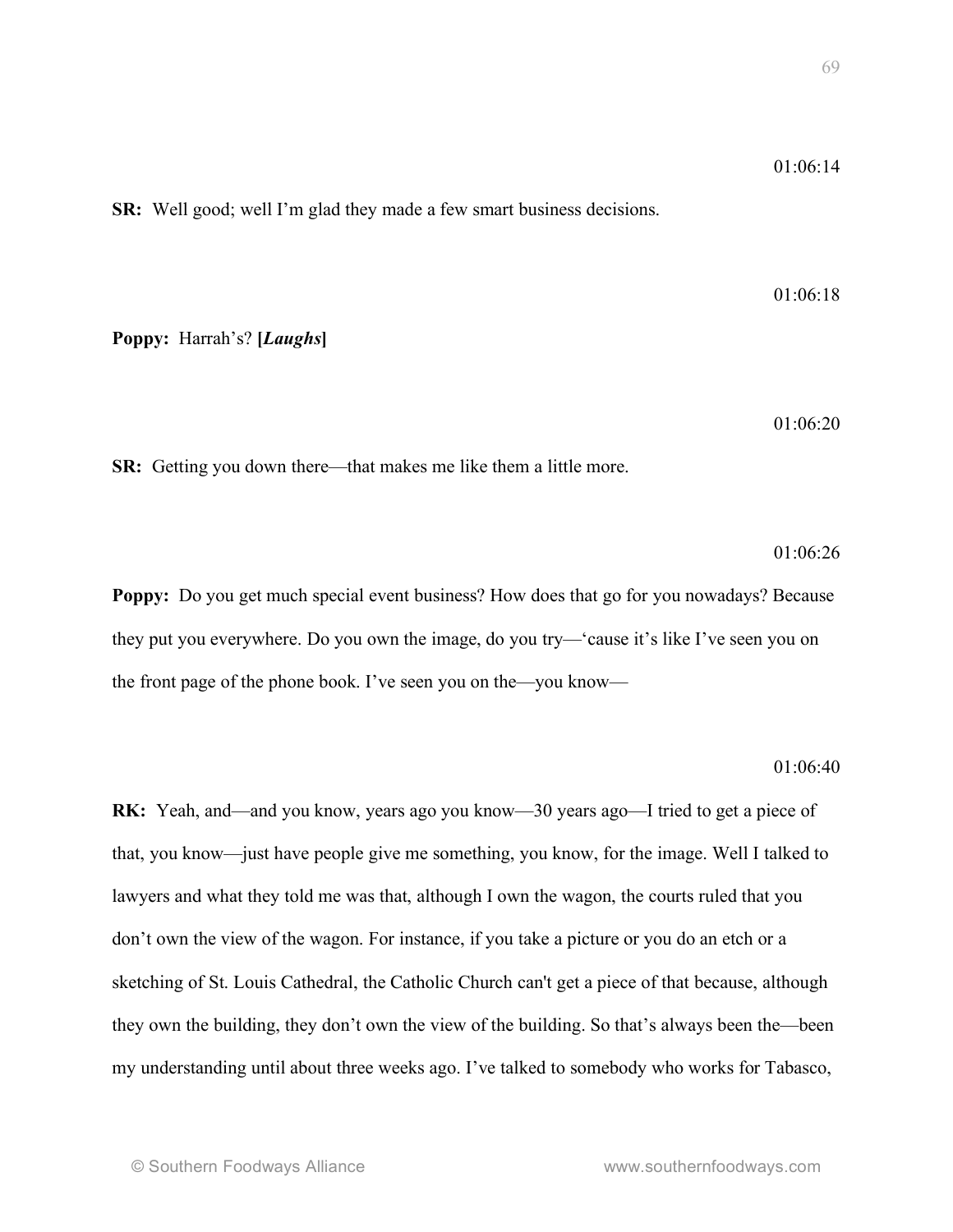and he said *They're screwing you*. Tabasco—anything that you see with the Tabasco image, they get money for it—anything. And he said no matter what it is, even if it's not—doesn't say Tabasco on it, if they—if an artist makes something and it's got a bottle sitting on the table that's the shape of the Tabasco bottle, they want money.

| Poppy: Well maybe the law has changed a little in the last 30 years.                           | 01:07:58 |
|------------------------------------------------------------------------------------------------|----------|
| RK: [Laughs]                                                                                   | 01:08:01 |
| SR: They probably also have a staff of lawyers figuring all that out.                          | 01:08:01 |
| RK: Yeah, I'm sure they do. I'm sure they do.                                                  | 01:08:04 |
| Poppy: Yeah, but still-                                                                        | 01:08:07 |
|                                                                                                | 01:08:09 |
| SR: That is interesting, because like I have a beautiful photograph of you—of the wagon or the |          |
| cart that Katherine Slingluff did, and you didn't get any money from that. [Laughs]            |          |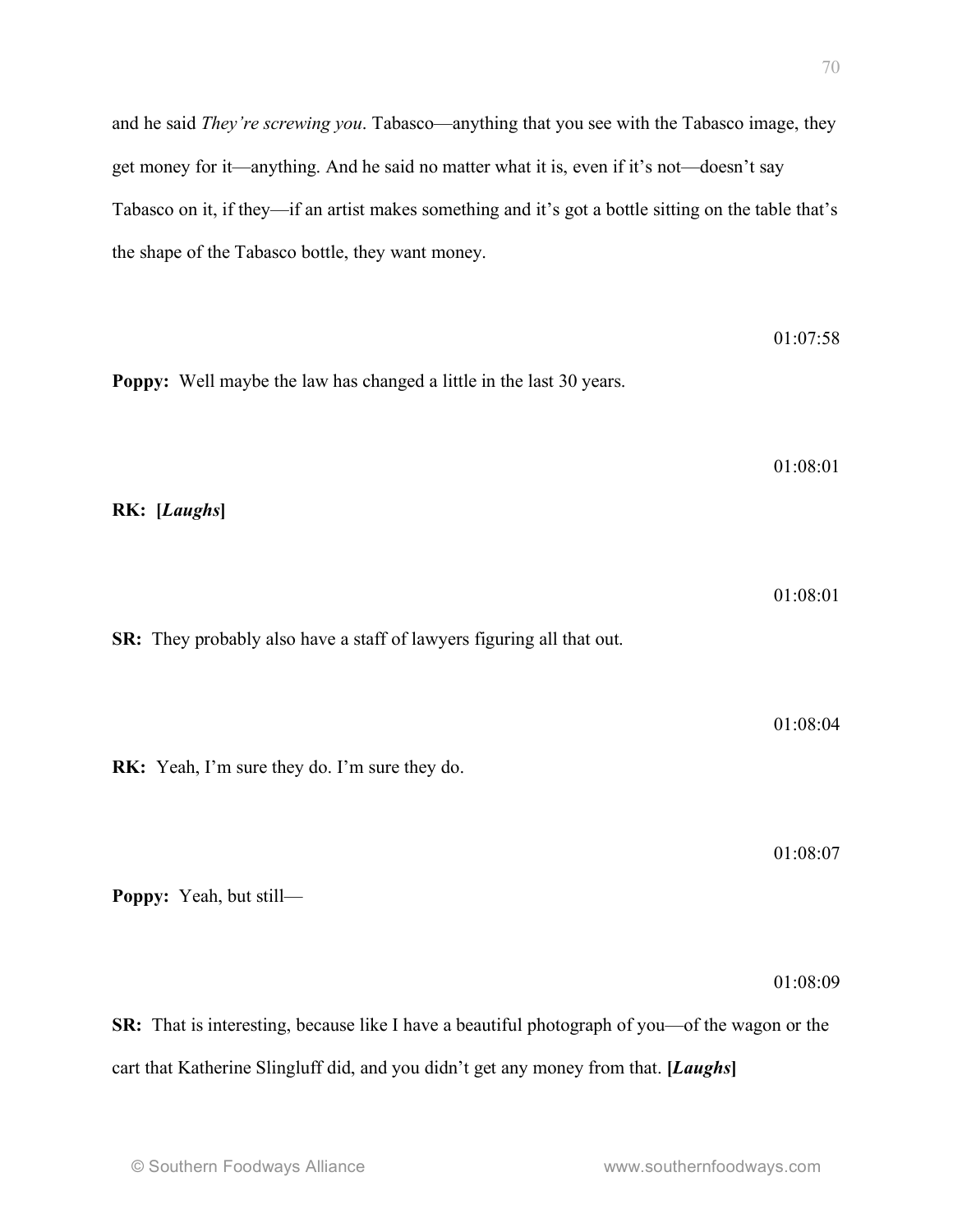**RK:** No, I've never—I've never tried to get money from an artist. Now if somebody ever does something that's mass produced, I would—I would want some money.

 $01.08.34$ 

**SR:** And so—and so—

01:08:35

**RK:** Now if an artist does an oil painting or a sketch or—and even if he wants to print it, you know, that's fine. He can make whatever money he wants to make; I don't care. But if you're going to do something like make a replica of the wagon, you know, and—and sell it, and you're going—you're going to go to China, and they have you know a half a million of them made, I want some money. **[***Laughs***]** Now that's a different deal.

## 01:09:03

**Poppy:** Yeah, I guess so. Like McDonald's action figures—how does it work for you with like corporate business? You must get a fair amount of inquiries and such from, like, convention planners. I've heard of people who, they've had you at their wedding, like—**[***Laughs***]**. What do you do about that and how do you—?

01:09:26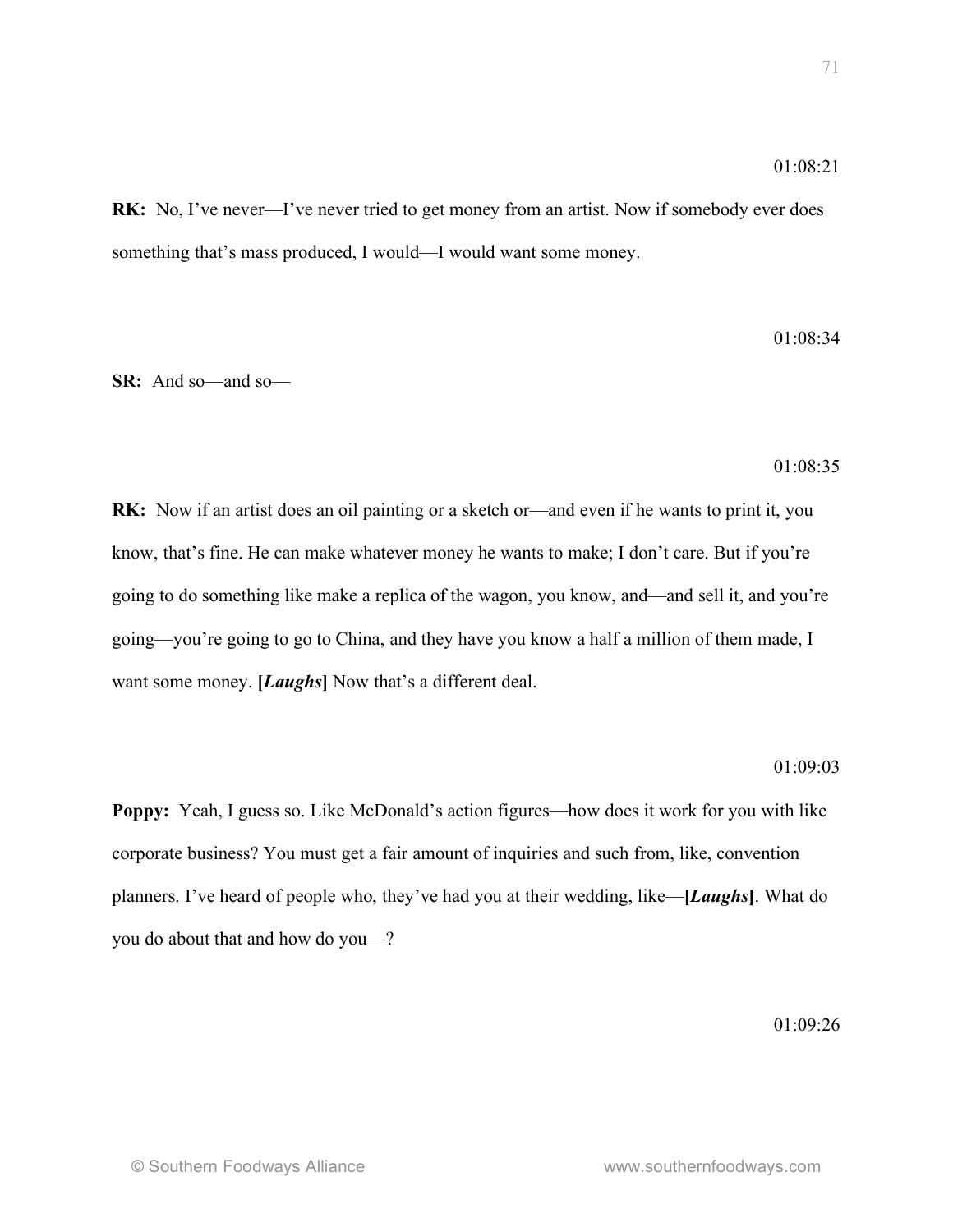**RK:** I just charge a flat rate: so much an hour plus so much a stick for whatever candy I hand out. And you know, I've done a lot of those things. Eventually I'm going to stop doing them unless they're during the daytime, 'cause I'm tired of these night things. This thing at Harrah's— I'm not going to get home 'til 11:30—12 o'clock. I'm getting too old for that.

**Poppy:** You have the mule with you?

01:09:52

 $01.09.51$ 

**RK:** Yeah, they want the mule.

 $01.09.55$ 

**Poppy:** Yeah.

01:09:59

**RK:** So sometimes they pan out and sometimes they don't. This deal at Harrah's probably will pan out. You know, for the amount of time I'm going to be there and the amount of candy I'm going to hand out, it's a \$300 deal. Well, you know, I can't—I can't go out in the morning or even in the middle of the day and start working—'cause the mule is not going to be out there for, you know, 12 or 14 hours—so—so I'm not going to even be able to go out 'til later in the afternoon. So, but \$300 I'll make—if I can pick up another \$100 or so on the way down there and before I work the deal, it will work out all right.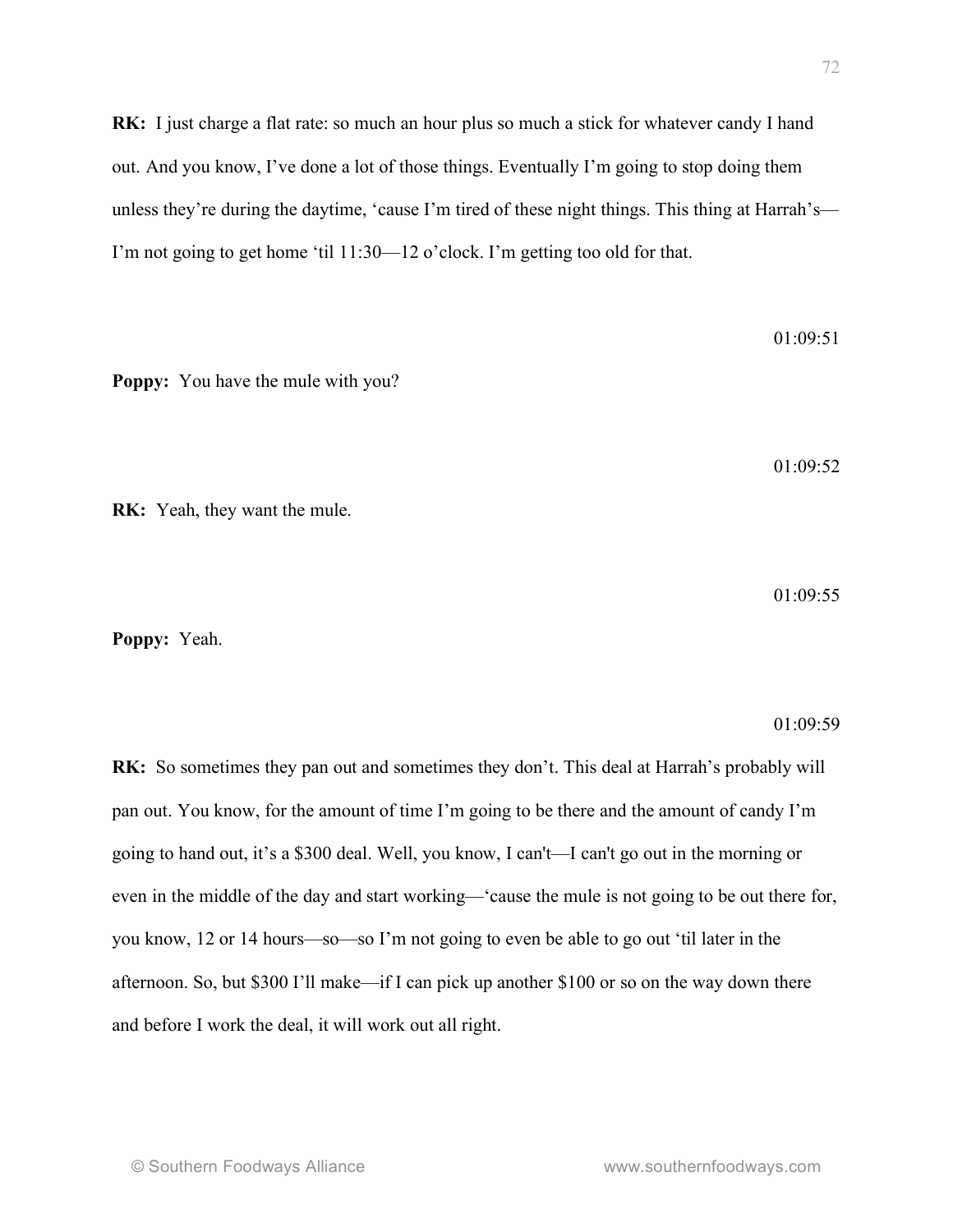**SR:** Wow.

## 01:10:43

**RK:** For less than that it wouldn't be worth my while. I might as well just go on the street and work and go home, you know. And a lot of them don't understand that, you know; they think *Well that's a lot of money just to sit there for a couple hours.* You don't understand; I'm losing a day's work to be at your event, you know—.

01:11:04

**SR:** And plus—

01:11:04

**Poppy:** Yeah, and what are you going to replace me with? **[***Laughs***]** Like what's your alternative act? **[***Laughs***]**

### $01 \cdot 11 \cdot 14$

**SR:** That doesn't strike me as a lot of money considering. I mean, it's not like you're working for a company that you have like a 401K and a health insurance plan, and you know all that kind of stuff.

01:11:27

**Poppy:** Yeah, right.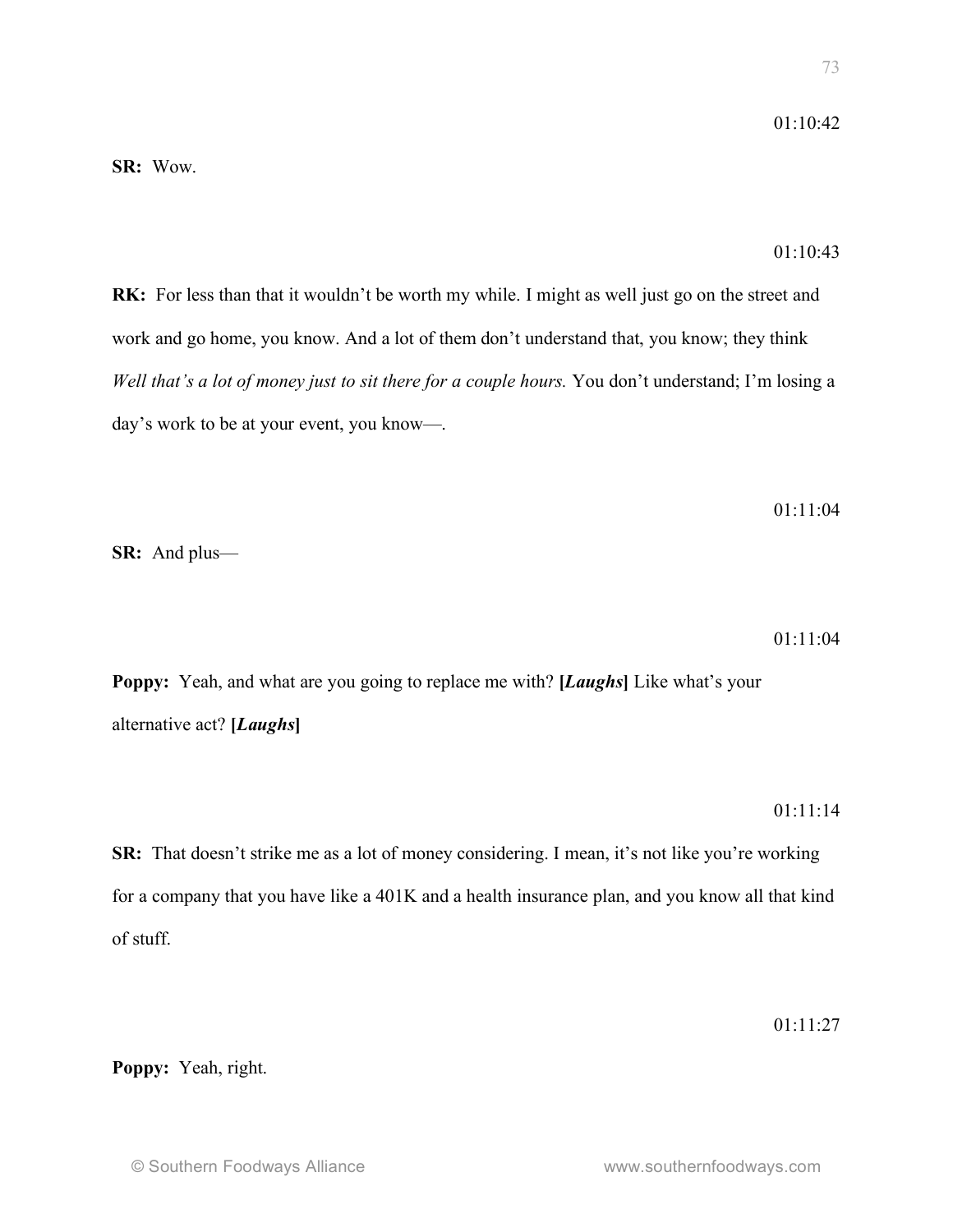**RK:** Yeah, well you know it's Harrah's. If you don't have the money, then guess what? [*Laughs*] You know, I don't feel sorry for corporate people at all; they've got the money.

01:11:42

**SR:** Right.

01:11:43

**RK:** You know, now weddings—weddings is a fairly new thing, and—but it's—it's picking up; it's growing. People are beginning to use Roman Candy as favors, wedding favors.

01:11:54

**Poppy:** It's wonderful. That's what they're going to do with the—at the Slow Food Awards. It's going to be a favor; everybody is going to get Roman taffy candy as a present.

01:12:04

**SR:** That's great.

01:12:04

**Poppy:** Yeah.

01:12:05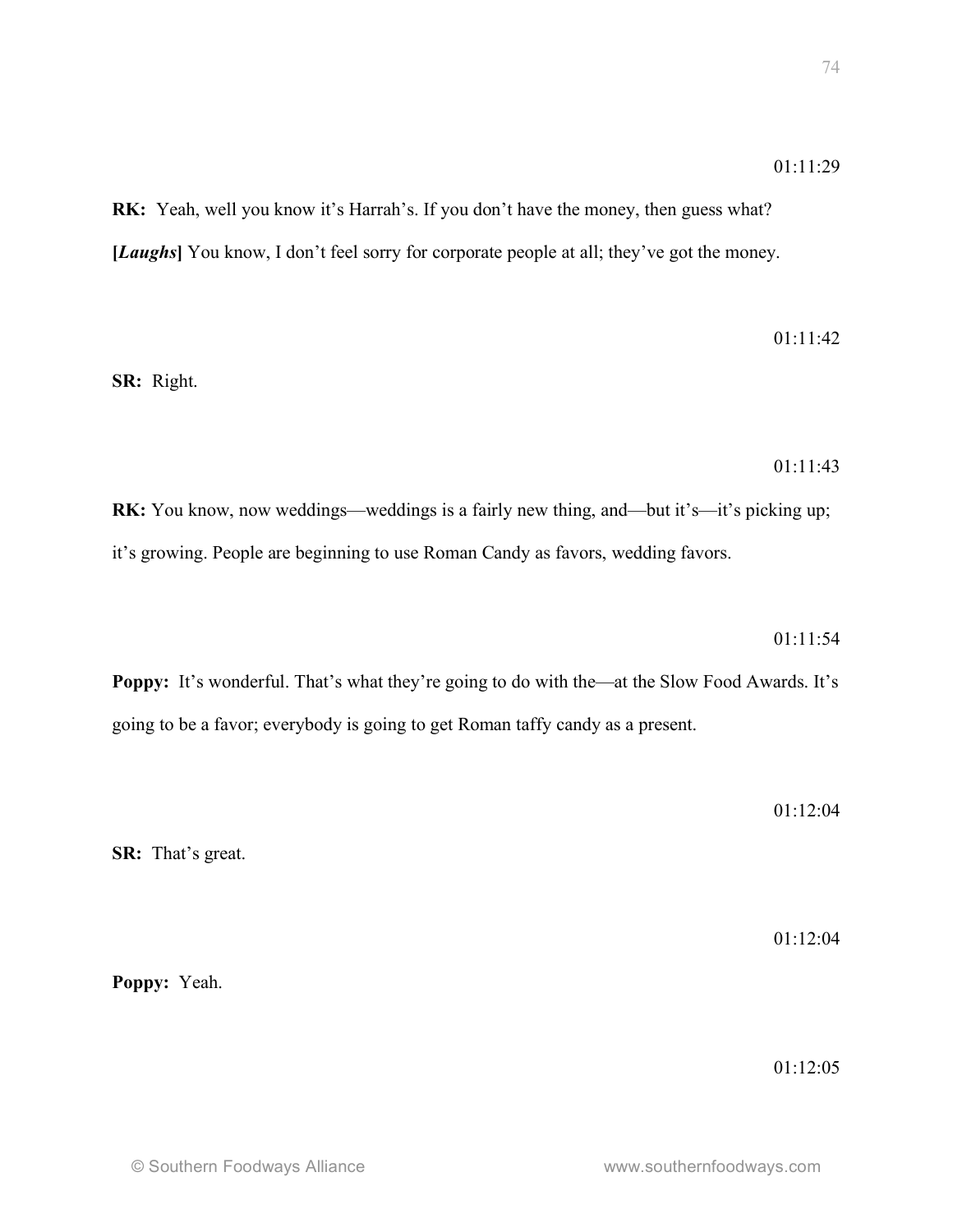**RK:** But I'm—and I'm doing—I don't do them all. I mean, the only—the only weddings that I actually show up with the wagon and mule are ones that are within range that I can get to, and there's not that many churches, you know, within range. So I don't have to work a lot of them, but you know every week people are calling and having weddings that are coming up and they want candy. Evidently having a New Orleans wedding it's a big deal now. And they have them all over: it's not like just New Orleans; they've got people from Michigan calling, you know.

#### 01:12:38

**Poppy:** It's a destination. New Orleans is a destination place for a wedding now.

01:12:43

**RK:** If—if the bride or the groom is from New Orleans, no matter where they're getting married—anywhere in the country or in the world—they want—they want—

$$
01:12:49
$$

**SR:** Oh, they want your candy?

01:12:49

**RK:** —they want New Orleans stuff at their wedding. You know, it's not just me; it's—it's a lot of New Orleans stuff. King cakes they want, and all kinds—.

01:12:59

#### **SR:** Abita.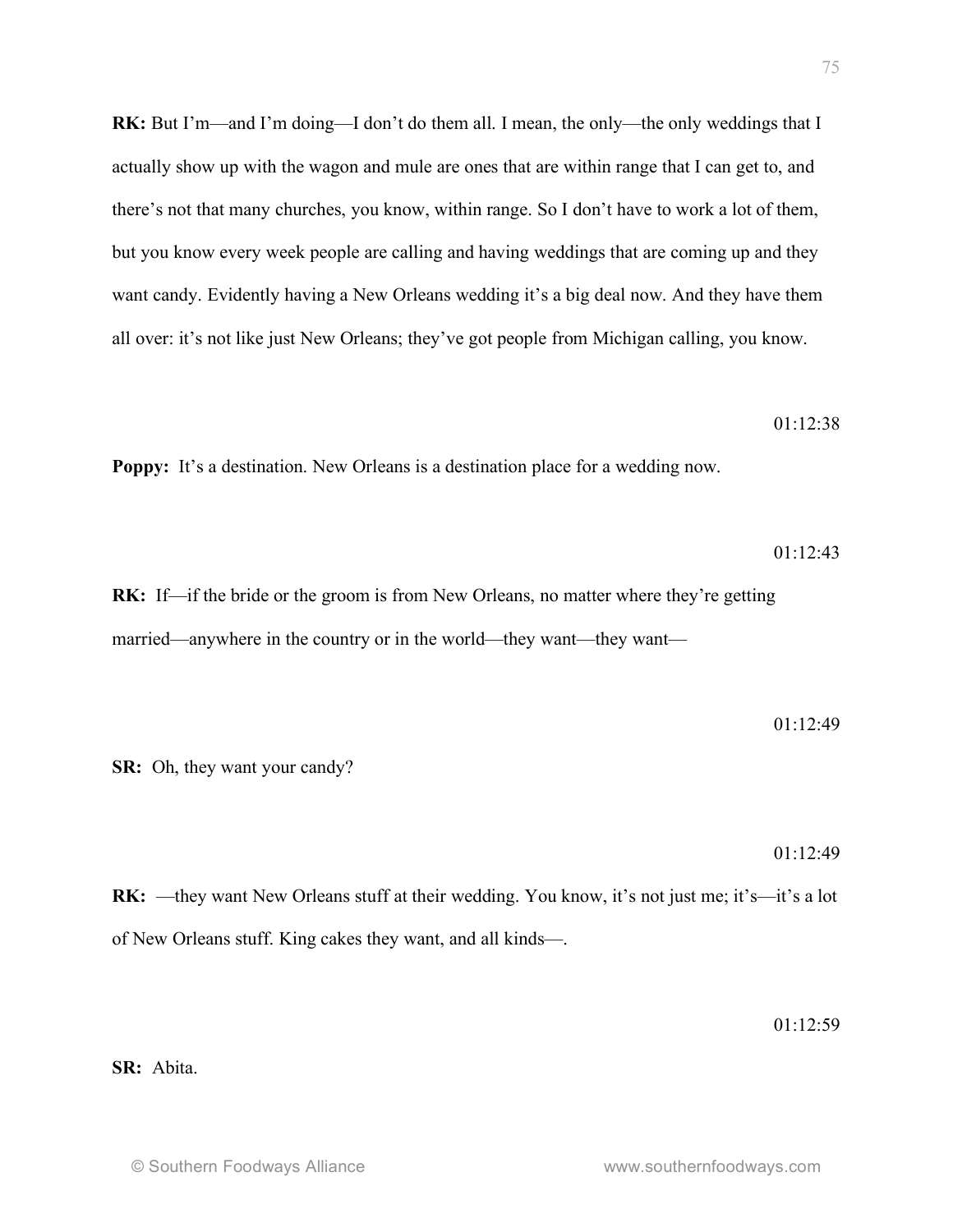**Poppy:** Tabasco. Crystal—.

| SR: Yeah, well why wouldn't you? Yeah. Well-                                                   | 01:13:05 |
|------------------------------------------------------------------------------------------------|----------|
| RK: So what else you got there?                                                                | 01:13:11 |
| Poppy: Have we worked him over sufficiently? [Laughs]                                          | 01:13:12 |
| SR: I think so.                                                                                | 01:13:15 |
| Poppy: Are you all done? [Laughs]                                                              | 01:13:17 |
| SR: I think I'm through with my questions, unless you can think of something I didn't think to | 01:13:19 |
| ask.                                                                                           | 01:13:27 |

**RK:** Oh I don't know; you're supposed to have the questions.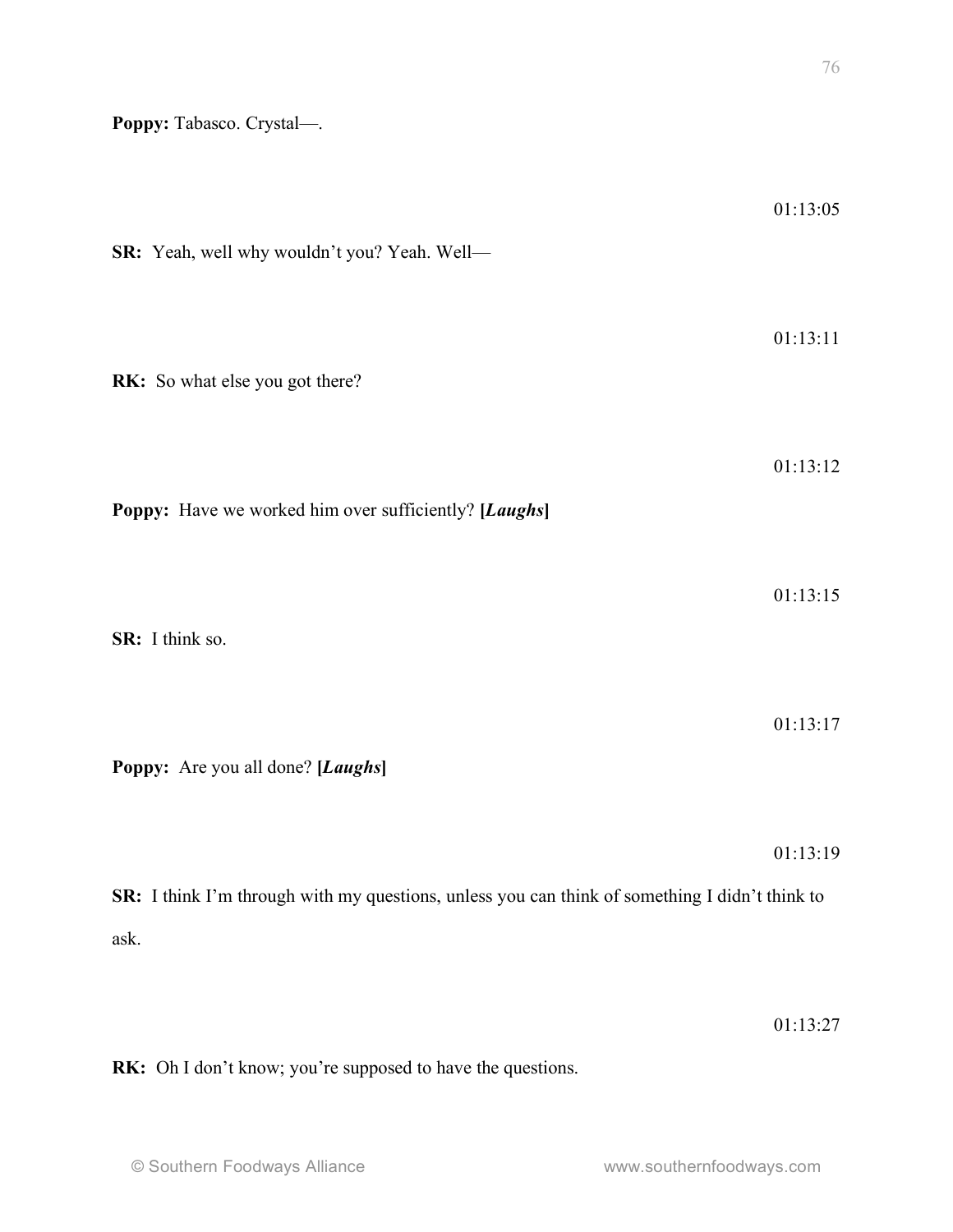**SR:** Well I went through them. I think I'd really like to come and see you at work.

| RK: All right; we can do that.                                                                                                                                 | 01:13:39 |
|----------------------------------------------------------------------------------------------------------------------------------------------------------------|----------|
| <b>SR:</b> And maybe, is it possible for me to look inside and kind of—get a little tour and get that<br>audio? I think that will be cool. It won't take long. | 01:13:40 |
| RK: Yeah, we can do that.                                                                                                                                      | 01:13:52 |
| SR: All right. Well I think this wraps it up then for now. Thank you.                                                                                          | 01:13:54 |
| Poppy: She won't take up much room in the cart, you know.                                                                                                      | 01:13:59 |
| <b>CD.</b> Well then know for them know for giving me the time and then know Denny for hering us                                                               | 01:14:03 |

**SR:** Well thank you for—thank you for giving me the time, and thank you Poppy for having us over.